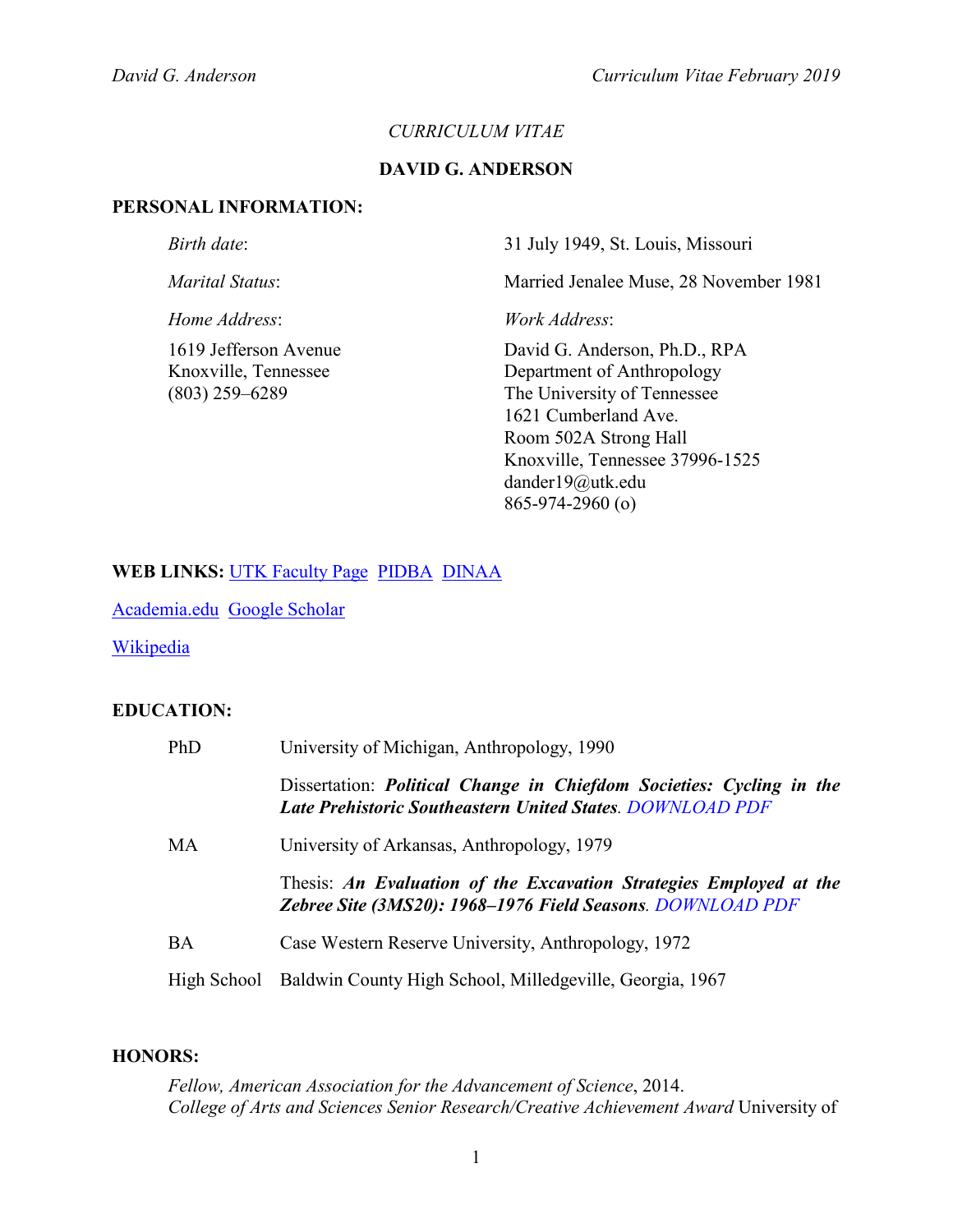Tennessee, 2012

*College of Arts and Sciences Advising Award*, University of Tennessee, 2009.

- *Excellence in Cultural Resource Management Research Award*, Society for American Archaeology, 1999
- *Presidential Recognition Award*, Society for American Archaeology, 1997
- *Dissertation Prize*, Society for American Archaeology, 1991.
- *Clarence B. Moore Award for Excellence in Southeastern Archaeological Studies*, Lower Mississippi Valley Survey/Southeastern Archaeological Conference, 1990.
- *Oak Ridge Affiliated Universities, Department of Energy, Dissertation Fellowship*, August 1988–March 1990.
- *Rackham Nontraditional Fellowship*, University of Michigan, 1983–1984.
- *Doreen Ozker Memorial Fellowship*, Museum of Anthropology, University of Michigan, 1983–1984.

#### **EXPERIENCE:**

#### **Positions Held**:

- Professor, Department of Anthropology, University of Tennessee, Knoxville, Tennessee. August 2009 to present. Associate Head, 2007-2017, Fall 2018. Faculty Development Leave, Fall 2011, Spring 2018
- Associate Professor, Department of Anthropology, University of Tennessee, Knoxville, Tennessee. January 2004 to 2009 (tenure awarded 2005).
- Archeologist, Southeast Archeological Center, National Park Service, March 1996– December 2003
- Archeologist, Interagency Archaeological Services Division, National Park Service, March 1990 to March 1996.
- Oak Ridge Affiliated Universities, Department of Energy Dissertation Fellow, Savannah River Archaeological Program, South Carolina Institute of Archaeology and Anthropology, August 1988–March 1990.
- Intern, Atlanta Interagency Archaeological Services Division, National Park Service, May 1988–April 1989 (on leave after July 1988).

Senior Archaeologist, Garrow & Associates, Inc., May 1986–April 1988.

- Research Assistant, Museum of Anthropology, University of Michigan, September 1984– May 1986.
- Research Associate, Institute of Archaeology and Anthropology, University of South Carolina, Savannah River Archaeological Program, May 1985–August 1985.
- Archaeologist, Commonwealth Associates Inc., November 1977–August 1983.
- Survey Assistant, Arkansas Archaeological Survey, University of Arkansas, July 1975– November 1977.
- Archaeologist, Highway Archaeology Program, Institute of Archaeology and Anthropology, University of South Carolina, February 1975–June 1975.
- Research Assistant, Institute of Archaeology and Anthropology, University of South Carolina, February 1974–January 1975.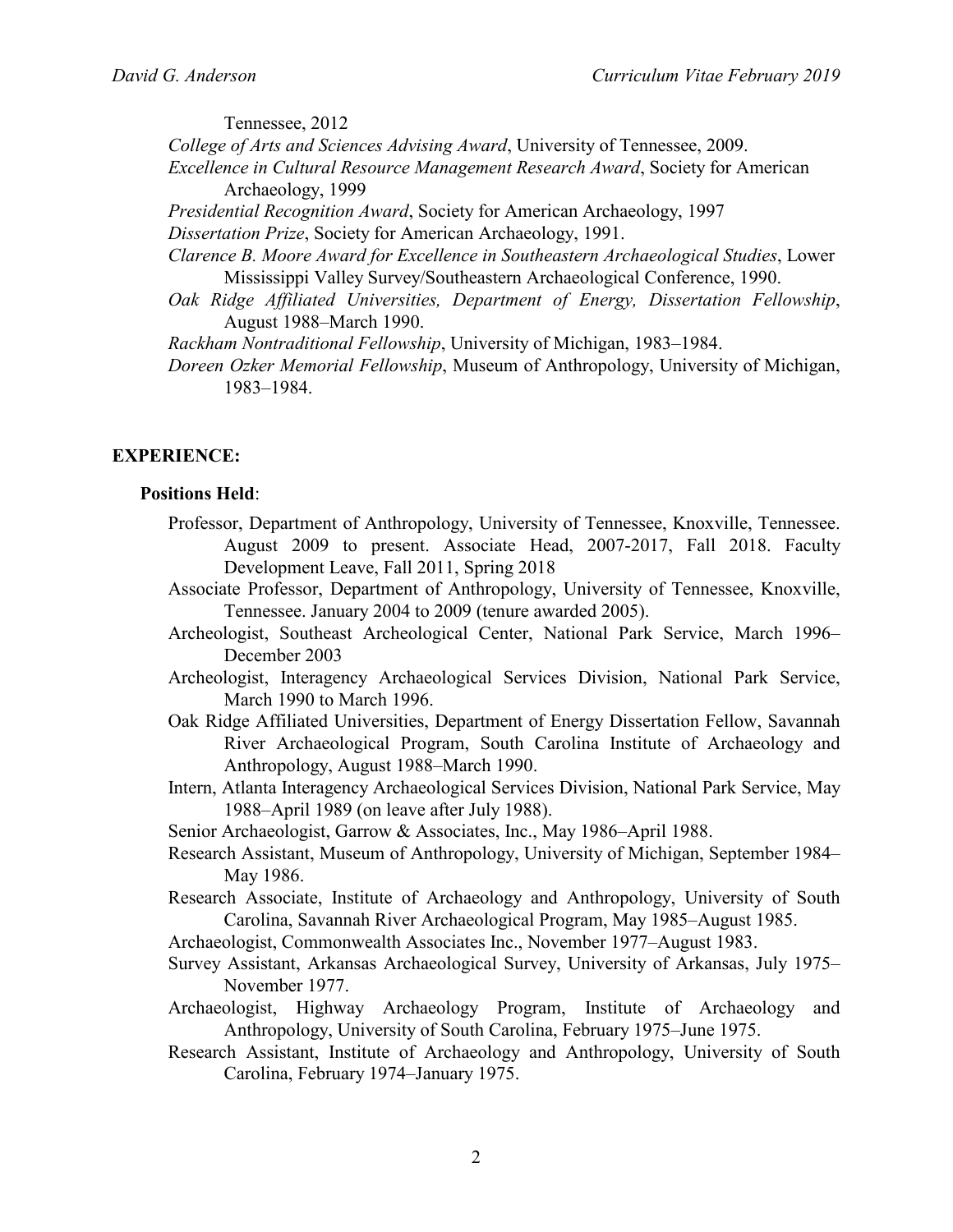# **Fieldwork**:

Various projects in Arkansas, California, Georgia, Illinois, Iowa, Louisiana, Michigan, Mississippi, New Mexico, North Carolina, Pennsylvania, South Carolina, Tennessee, Texas, and U.S. Virgin Islands (1972–present)

## **PROFESSIONAL SOCIETIES AND ORGANIZATIONS:**

- American Anthropological Association 1976–1993, 1997–2016. Treasurer, Archaeology Division 2002–2007
- American Association for the Advancement of Science 1974–present. (Section H, Anthropology, Executive Committee Member at Large 2003–2006; Nominating Committee 2012–2015); Elected Fellow, 2014
- American Ethnological Society 1978–1990.
- American Association of Physical Anthropologists; Special member; 1978–1988.
- Archaeological Institute of America; 2004-present. Doris Z. Stone Lecturer in New World Archaeology, 2007/2008. East Tennessee Chapter, Vice President 2010- 2011. President 2011-2012.
- Archaeological Society of South Carolina 1973–present (life member). Director, 1974– 1975; Assistant Editor, 1974 –1975; President 1998-1999.
- Georgia Council of Professional Archaeologists 1990–1999.
- Greater Atlanta Archaeological Society 1986-1996 (Treasurer 1986–1988; Director 1990–1994).
- Register of Professional Archaeologists 1999–present, AAA Executive Board representative 2004-2007, 2008-2010.
- Sigma Xi; Associate Member 1975–1988.
- Society for American Archaeology 1974–present. (Annual Meeting program committee 1993, 1996; 1997 (chair), 2002; Membership Committee Chair 1999-2002; Task Force on Curriculum Development, 1998-2000, Editor, *The SAA Press* 2004- 2008.
- Society for Historical Archaeology 1977–1987, 1993–1994, 1997–2011.
- Society of Professional Archaeologists 1987–1998. (Grievance Board 1994–1996)
- Southeastern Archaeological Conference 1974–present (life member). Secretary 2001- 2003. President elect 2007-2008. President 2008-2010.
- South Carolina Council of Professional Archaeologists 1978–present (Editor 1980–1982; President 1992–1993).
- Tennessee Council for Professional Archaeology 1999-2016 (President Elect 2005-2006, President 2007-2008)

## **Other Organizations**

Archeological Conservancy, National Space Society, Planetary Society, World Wildlife Fund.

Alabama, Arizona, Arkansas, Florida, Georgia, Louisiana, Michigan, Mississippi, Missouri, North Carolina, Pennsylvania, Tennessee, Virginia, and West Virginia state archaeological societies (Life memberships).

*American Archaeology*, Editorial Advisory Board (2007-2010)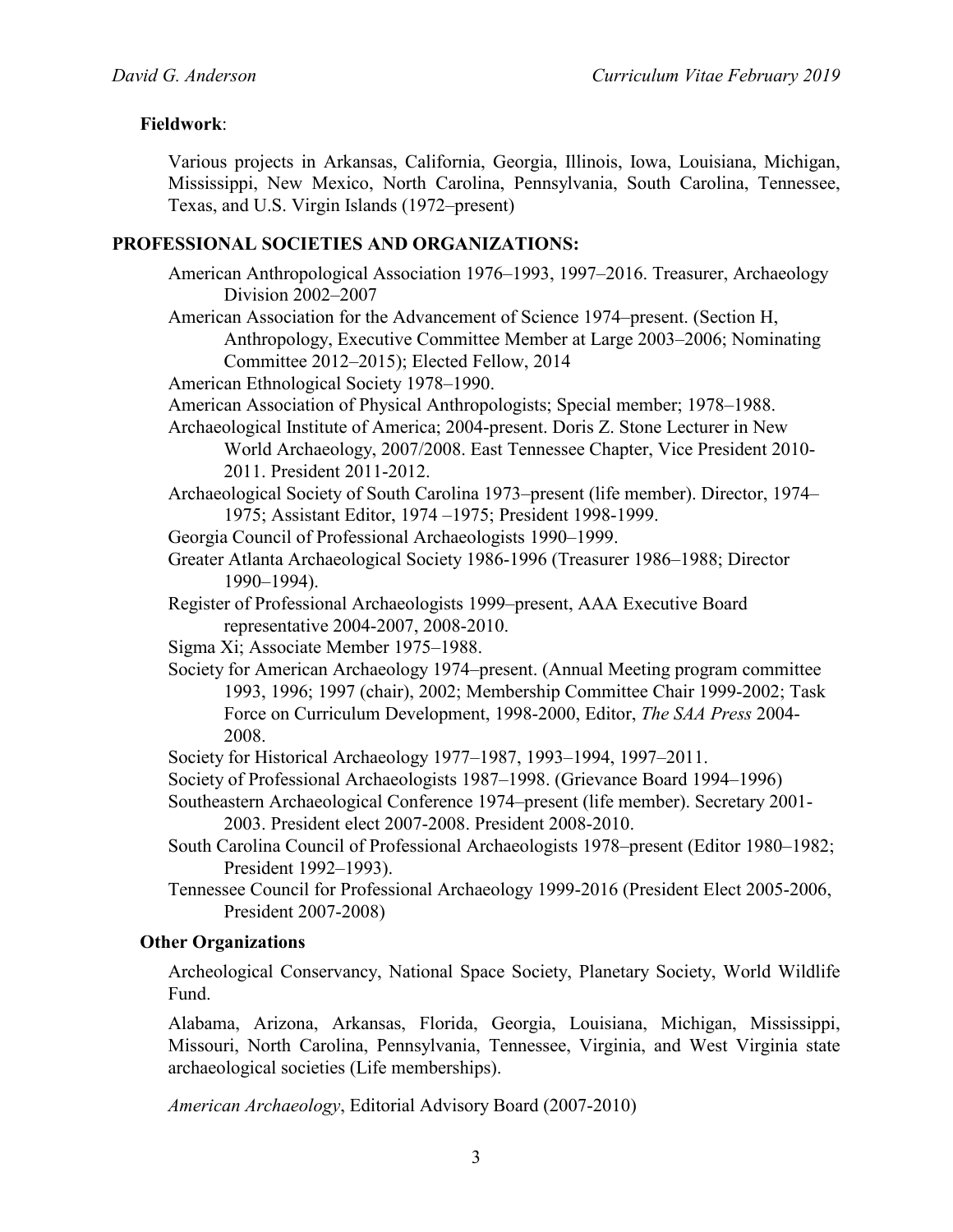*CRM: The Journal of Heritage Stewardship*, Editorial Board (2004-2010)

*PaleoAmerica*, Editorial Board*, 2015-present*

*Current Research in the Pleistocene* Associate Editor, (2005-2011)

*Southeastern Paleoamerican Survey South Carolina Institute of Archaeology and Anthropology University of South Carolina.* Occasional Papers Series Editor (2010 present)

## **BOOKS AND MONOGRAPHS**

- **2013** *Archeological Investigations at Shiloh Indian Mounds National Historic Landmark,40HR7, 1999-2004.* (David G. Anderson, John E. Cornelison, Jr., and Sarah C. Sherwood). Southeast Archeological Center, National Park Service, Tallahassee, Florida. 826pp. *[DOWNLOAD PDF](http://pidba.org/anderson/cv/2013.Anderson.Shiloh.pdf)* [DOWNLOAD PDF Foldout](http://pidba.org/anderson/cv/Shiloh.foldout.pdf)
- **2012** *Recent Developments in Southeastern Archaeology: From Colonization to Complexity*. Society for American Archaeology Press, Washington, D.C. (David G. Anderson and Kenneth E. Sassaman). 285pp.
- **2007** *Climate Change and Cultural Dynamics: A Global Perspective on Mid-Holocene Transitions* (David G. Anderson, Kirk A. Maasch, and Daniel H. Sandweiss). Academic Press/Elsevier, Amsterdam, The Netherlands. 604 pp.
- **2004** *The Earliest Americans (Paleoindian) Theme Study for the Eastern United States (*David G. Anderson, David S. Brose, Dena F. Dincauze, Michael J. Shott, Robert S. Grumet, and Richard C. Waldbauer). Compiled and edited by Erika K. Martin Seibert. National Historic Landmarks Survey, National Park Service, Washington D.C. 412 pp.

*A Geophysical Survey of the Courtyard of the Old Danish West India and Guinea Company Warehouse and the Grounds Surrounding the Customs House Christiansted National Historic Site, St. Croix, Virgin Islands***.** (Charles F. Lawson, William F. Cissel, David G. Anderson, John E. Cornelison, Jr., and Meredith Hardy). Southeast Archeological Center Accession Number 1504, National Park Service, Tallahassee, Florida. 59 pp.

**2003** *Archaeology, History, and Predictive Modeling: Research on Fort Polk 1972–2002.* (David G. Anderson and Steven D. Smith). University of Alabama Press, Tuscaloosa. 668 pp.

*The Archaeology and History of Water Island, U.S. Virgin Islands.* (David G. Anderson, David Knight, and Emily M. Yates). Southeast Archeological Center, National Park Service, Tallahassee, Florida. 310 pp. + CD.

**2002** *The Woodland Southeast.* (David G. Anderson and Robert C. Mainfort, Jr., editors) University of Alabama Press, Tuscaloosa. 696 pp.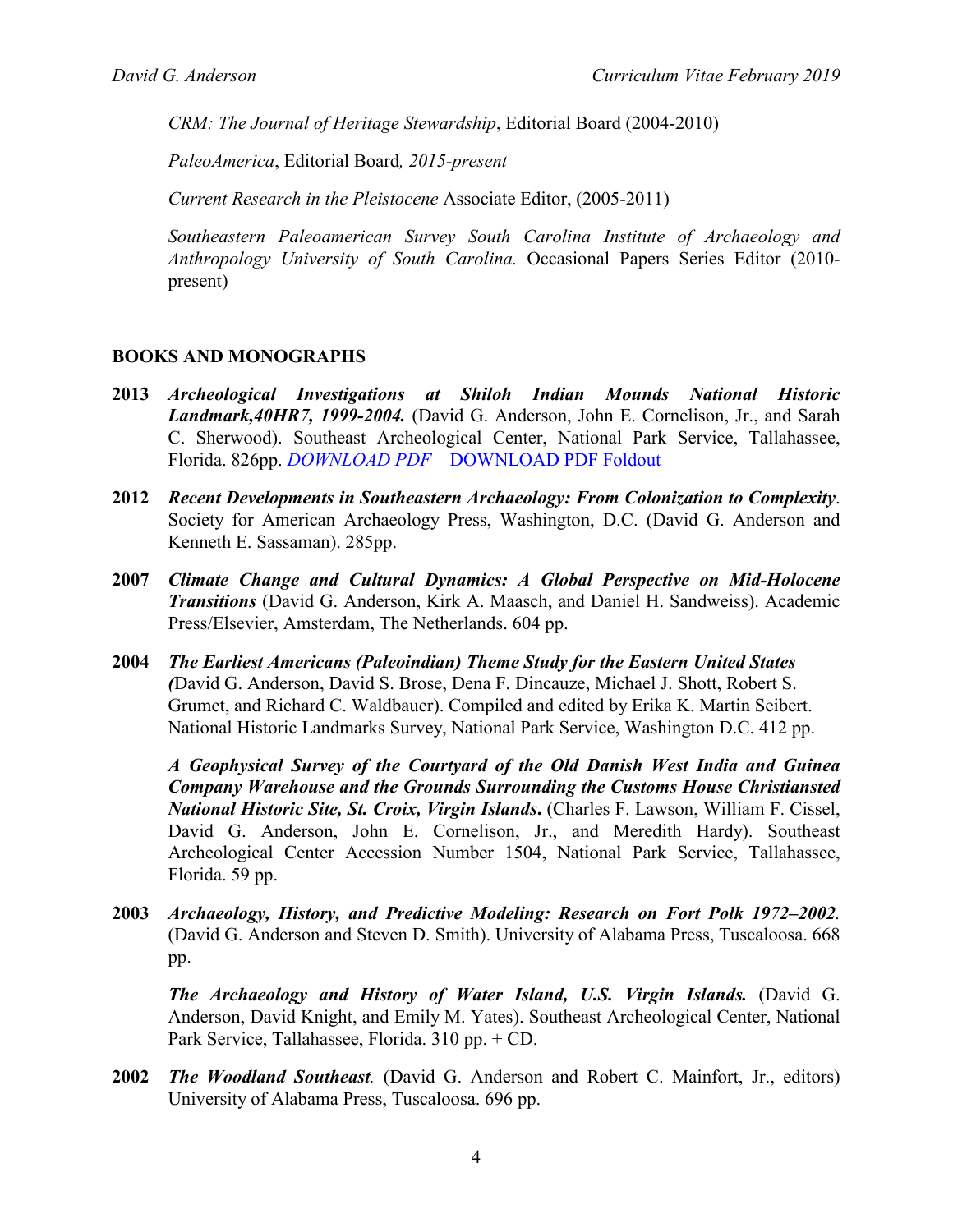- **2000** *Archeological Survey on the Pee Dee National Wildlife Refuge***.** (David G. Anderson and Michael R. Bryant) SEAC Technical Report No. 7. Southeast Archeological Center, National Park Service, Tallahassee, Florida. 111 pp.
- **1999** *Fort Polk Historic Preservation Plan*. (David G. Anderson, Principal Investigator). 4 vols. Vol. I. *Prehistory and History in Western Louisiana. A Technical Synthesis of Cultural Resource Investigations at Fort Polk*. (David G. Anderson, J. W. Joseph, Mary Beth Reed, and Steven D. Smith). 580 pp. Vol. II *Cultural Resources Action Plan/Planning Manual* (David G. Anderson, and Steven D. Smith) 271 pp.; Vol. III. *Cultural Resources Inventory: Primary Data* (David G. Anderson, Tiffanie Bourassa, Cindy Abrams, Mark Groover, J. W. Joseph, Jim Majerus, Jenalee Muse, and Chris Rewerts) 1028 pp. +CD; Volume IV. *Inventory Map Volume: Site Locations, Areas Surveyed, And Cultural Resource Probability Zones, Fort Polk, Louisiana* (David G. Anderson, Chris Rewerts, and Kim Majerus) 60 pp. Southeast Archeological Center, National Park Service, Tallahassee, Florida.
- **1996** *The Paleoindian and Early Archaic Southeast*. (David G. Anderson and Kenneth E. Sassaman, editors). University of Alabama Press. 526 pp.

*The Archaeology of the Mid–Holocene Southeast*. (Kenneth E. Sassaman and David G. Anderson, editors). University Presses of Florida. 387 pp.

*Indian Pottery of the Carolinas: Observations from the March 1996 Ceramic Workshop at Hobcaw Barony***.** Council of South Carolina Professional Archaeologists. 238 pp.

**1995** *Archaeological Site File Management: A Southeastern Perspective*. (David G. Anderson and Virginia Horak, editors). Interagency Archeological Services Division, National Park Service, Southeast Regional Office, Atlanta, Georgia. 140 pp. *[DOWNLOAD PDF](http://pidba.org/anderson/cv/1995.Anderson.Horak.pdf)*

*Excavations at Civil War Period Battery Halleck, Fort Pulaski National Monument, Chatham County, Georgia*. Technical Reports No. 2, Interagency Archeological Services Division, National Park Service. 63 pp.

*Archeological Survey on the Chickasaw National Wildlife Refuge, Lauderdale County, Tennessee*. Technical Reports No. 4, Interagency Archeological Services Division, National Park Service. 114 pp.

**1994** *The Savannah River Chiefdoms: Political Change in the Late Prehistoric Southeast*. University of Alabama Press, Tuscaloosa, Alabama. 459 pp.

*Archeological Survey Along the Upper Savannah River, Including Underwater Investigations at the Rembert Mound Group*. Prepared for the Savannah District, U.S. Army Corps of Engineers. Technical Reports No. 1, Interagency Archeological Services Division, National Park Service. 106 pp.

*Middle and Late Archaic Archaeological Records of South Carolina A Synthesis for*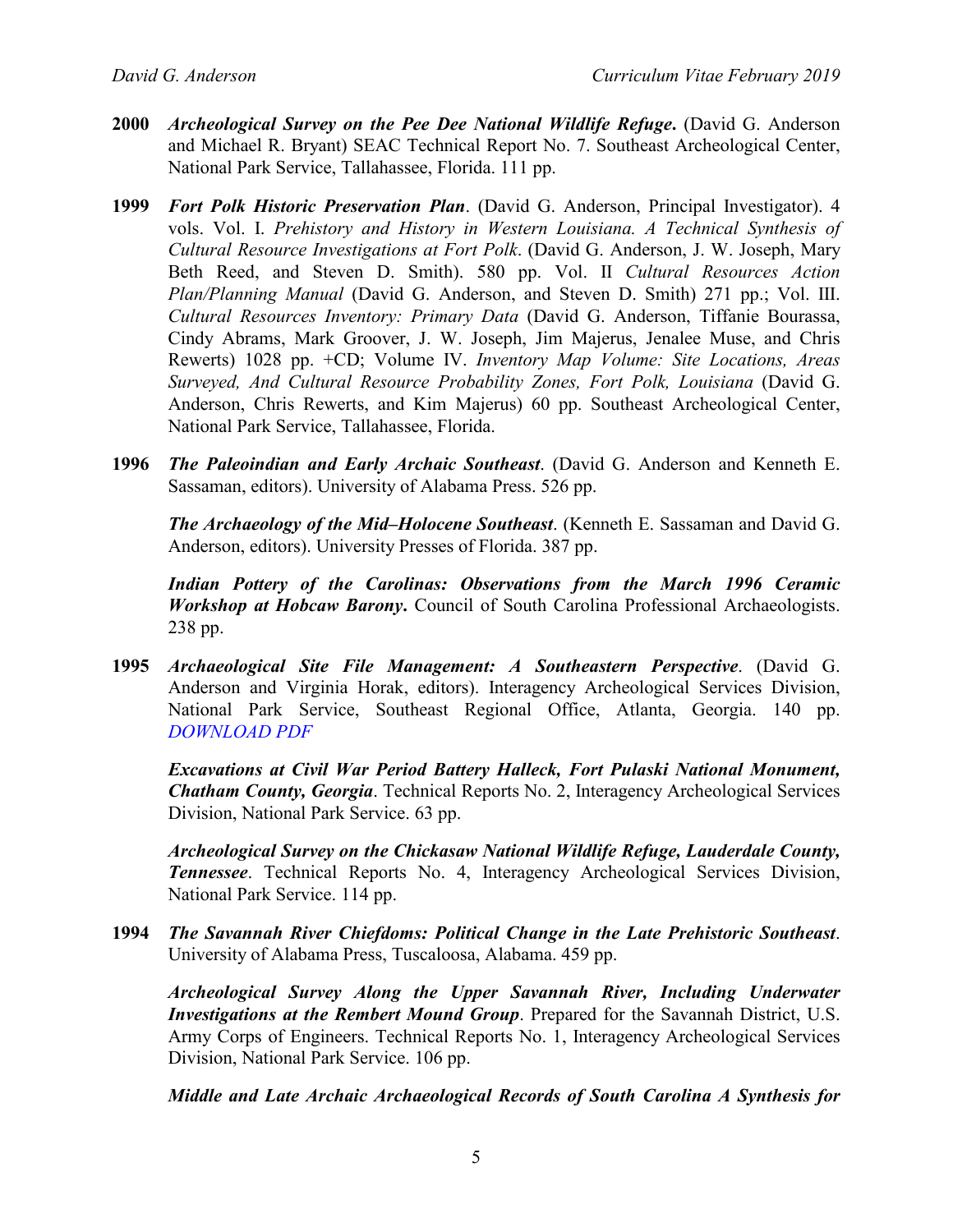*Research and Resource Management* (Kenneth E. Sassaman and David G. Anderson). Council of South Carolina Professional Archaeologists. 242 pp.

- **1993** *Site Destruction in Georgia and the Carolinas***.** (David G. Anderson and Virginia Horak, editors). Interagency Archeological Services Division, National Park Service, Southeast Regional Office, Atlanta, Georgia. 100 pp.
- **1992** *Paleoindian and Early Archaic Research in the Lower Southeast: A South Carolina Perspective* (David G. Anderson, Kenneth E. Sassaman, and Christopher Judge). Council of South Carolina Professional Archaeologists. 450 pp.

*An Archaeological Inventory and Assessment of Cultural Resources on Water Island, U.S. Virgin Islands***.** (Ken S. Wild and David G. Anderson). Report prepared for the Office of the Secretary, U.S. Department of the Interior, Washington, D.C. Interagency Archeological Services Division, National Park Service, Atlanta, Georgia. 160 pp.

**1990** *Paleoindian Period Archaeology of Georgia*. (David G. Anderson, R. Jerald Ledbetter, and Lisa D. O'Steen)**.** Georgia Archaeological Research Design Paper 6. University of Georgia Laboratory of Archaeology Series Report 28. 152 pp.

*Native American Prehistory of the Middle Savannah River Valley: A Synthesis of Archaeological Investigations on the Savannah River Site, Aiken and Barnwell Counties, South Carolina* (Kenneth E. Sassaman, Mark J. Brooks, Glen T. Hanson, and David G. Anderson). Savannah River Archaeological Research Papers 1. South Carolina Institute of Archaeology and Anthropology, University of South Carolina. 363 pp.

**1989** *Historic Preservation Planning on Military Bases: An Example from Fort Polk, Louisiana*. (David G. Anderson, L. Janice Campbell, James E. Cobb, John E. Ehrenhard, and Prentice M. Thomas, Jr.). National Park Service, Interagency Archeological Services–Atlanta, Interaction, Special Publication 3. 83 pp.

*Cultural Resource Investigations in the L'Anguille River Basin, Lee, St. Francis, Cross, and Poinsett Counties, Arkansas***.** (David G. Anderson, Hazel R. Delcourt, Paul A. Delcourt, John E. Foss, and Phyllis A. Morse)**.** Garrow & Associates, Inc. Final Contract DACW66–87–C–0046 Report, prepared for the Memphis District, U.S. Army Corps of Engineers. 475 pp.

*Cultural Resource Investigations in the L'Anguille River Basin, Lee, St. Francis, Cross, and Poinsett Counties, Arkansas: Final Data Appendix and Catalog***.** Garrow & Associates, Inc. Contract DACW66–87–C–0046 Final Report, U.S. Army Corps of Engineers, Memphis. 788 pp.

**1988** *Prehistory and History Along the Upper Savannah River: Technical Synthesis of Cultural Resource Investigations, Richard B. Russell Multiple Resource Area***.** (David G. Anderson and J. W. Joseph). National Park Service, Interagency Archeological Services–Atlanta, Russell Papers. 640 pp. *[DOWNLOAD PDF](http://pidba.org/anderson/cv/Anderson%201988.pdf)*

*Fort Polk Historic Preservation Plan: Technical Synthesis of Cultural Resource*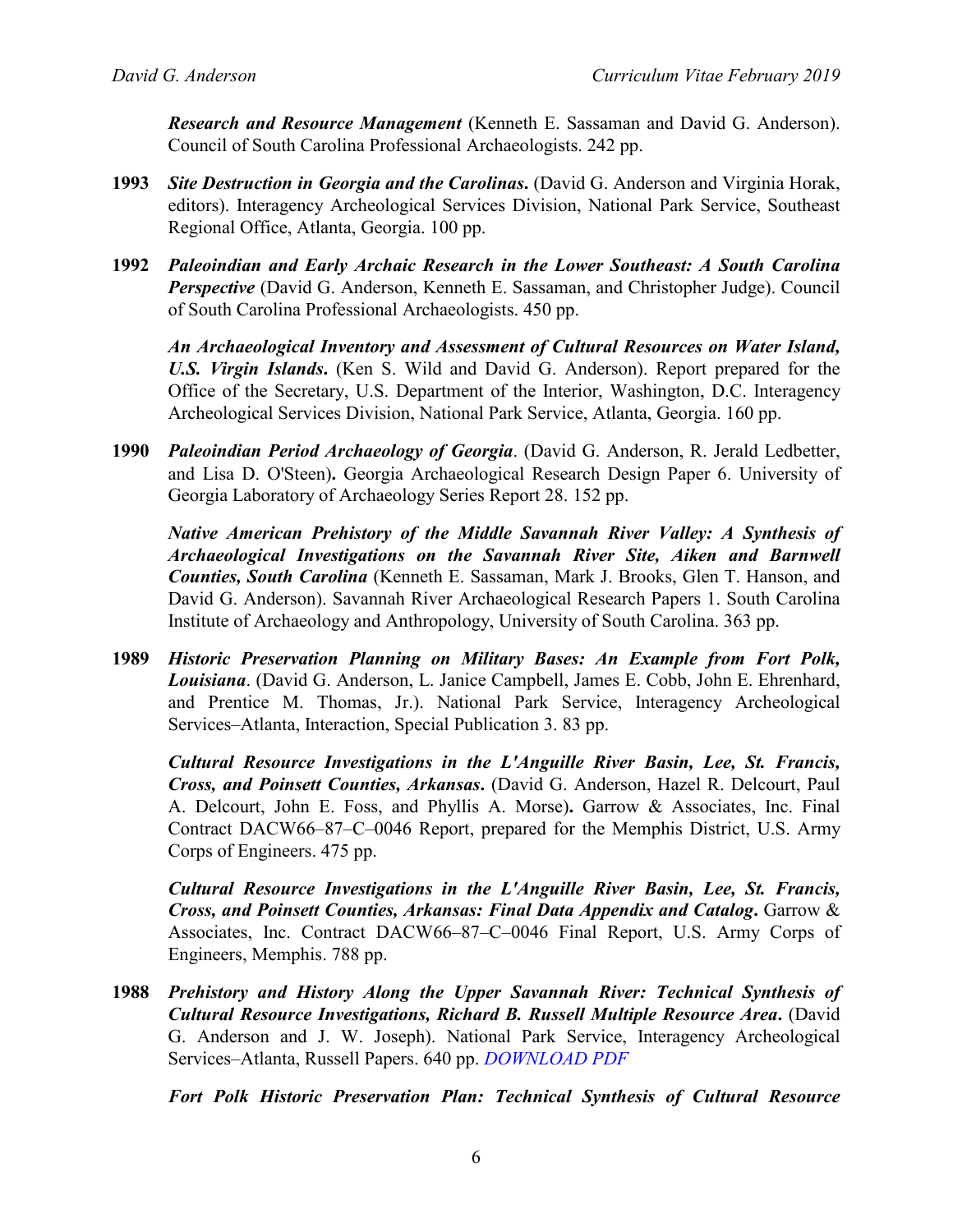*Investigations, Fort Polk, Louisiana* (David G. Anderson, J. W. Joseph, and Mary Beth Reed). National Park Service, Interagency Archeological Services, Atlanta. 340 pp.

*Fort Polk Historic Preservation Plan***.** (David G. Anderson and James R. Wilson, Principal Investigators). Vol. II *Cultural Resources Planning Manual* (James R. Wilson, David G. Anderson, and J. W. Joseph); Vol. III. *Comprehensive Cultural Resources Inventory* (David G. Anderson); Volume IV. *Inventory Map Volume* (David G. Anderson and Vince Macek). Garrow & Associates, Inc. Contract CX5000–7–0007 Final Report. Atlanta Interagency Archeological Services Division, National Park Service. 3 vols; 187 pp., 1902 pp., 14 pp.

- **1987** *Archaeological Survey Along the Obion River: Cultural Resources Survey and Testing Below Sharon and Sidonia, Obion, Weakley, and Gibson Counties, Western Tennessee***.** Garrow & Associates, Inc. Final Contract DACW66–87–C–0024 Report, prepared for the Memphis District, U.S. Army Corps of Engineers. 140 pp.
- **1985** *Prehistoric Human Ecology Along the Upper Savannah River: Excavations at the Rucker's Bottom, Abbeville and Bullard Site Groups.* (David G. Anderson and Joseph Schuldenrein, assemblers). National Park Service, Interagency Archaeological Services– Atlanta, Russell Papers. 792 pp.
- **1984** *Cultural Resources Survey of the Proposed Pee Dee Electric Generating Facility, Florence County, South Carolina* (Richard L. Taylor, Charles E. Cantley, David G. Anderson and John R. Kern). Commonwealth Associates, Inc., Report No. R–2482. 217 pp.
- **1982** *The Mattassee Lake Sites: Archaeological Investigations along the Lower Santee River in the Coastal Plain of South Carolina* (David G. Anderson, Charles E. Cantley, and A. Lee Novick). National Park Service, Interagency Archaeological Services–Atlanta, Special Publication 1. 435 pp.

*The Mattassee Lake Sites: Final Data Appendix Volume***.** Interagency Archaeological Services–Atlanta, Contract C54030(80). 494 pp.

*The Ceramic Sequence from the Mattassee Lake Sites: Towards a Prehistoric Cultural Sequence for the Lower Santee River, South Carolina***.** Manuscript prepared for the Coastal Carolina Aboriginal Pottery Symposium, The Charleston Museum, Charleston, South Carolina. 210 pp.

*Archaeological Investigations at Rucker's Bottom, Elbert County, Georgia: The 1981 Field Season at 9EB75 and 9EB91* (David G. Anderson, Joseph Schuldenrein, and John S. Cable). Contract C–54045 (80) Change Order No. 1 Final Report, National Park Service–Atlanta. 49 pp.

*Archaeological Survey White's Farm North Gas Pipeline Corridor, Lawrence and Mercer Counties, Pennsylvania* (David G. Anderson and William E. Rutter). Commonwealth Associates, Inc., Report No. R–2481. 41 pp.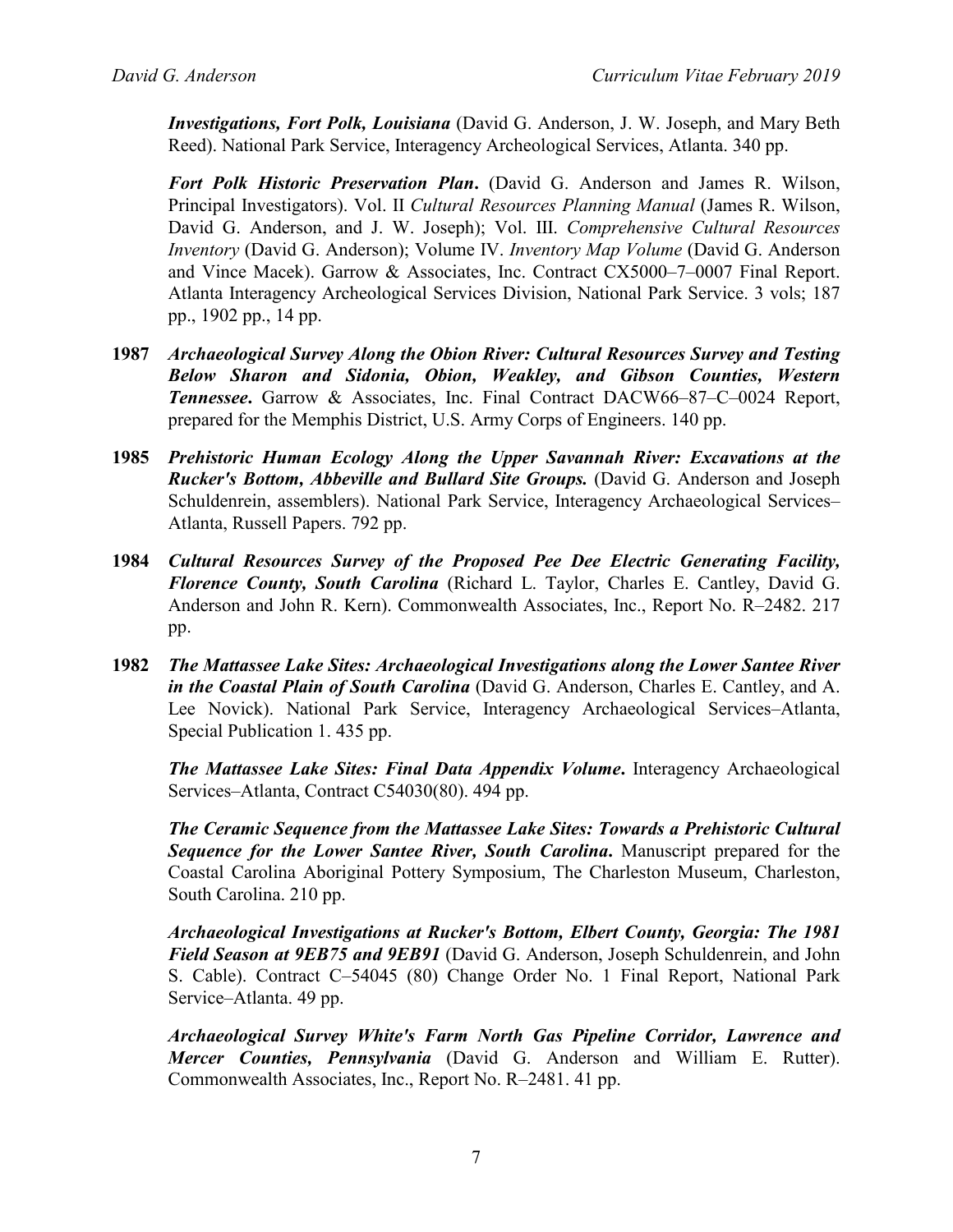*Archaeological Survey Meadville South Gas Pipeline Corridor, Crawford and Mercer Counties, Pennsylvania* (David G. Anderson and William E. Rutter). Commonwealth Associates, Inc., Report No. R–2482. 46 pp.

*An Archaeological Reconnaissance of the Clarendon County Industrial Tract, Manning, South Carolina* (David G. Anderson and Jenalee Muse). Commonwealth Associates, Inc., Report No. 2396. Report prepared for the Clarendon County Development Board. 35 pp.

**1981** *Francis Marion National Forest; Cultural Resources Overview* (David G. Anderson and Patricia A. Logan). USDA Forest Service, Washington, D.C. 141 pp.

*Prehistoric Archaeological Resources in Rucker's Bottom, Richard B. Russell Reservoir, Georgia. The 1980 field Season at Sites (9EB75, 9EB91, and 9EB382* (David G. Anderson and Joseph Schuldenrein). Contract C–54045 (80) Final Report, National Park Service, Atlanta. 129 pp.

- **1980** *Archaeological Evaluation and Mitigation at Site FS1 (EPCM 31: 106:7:25), El Paso, Texas.* (David G. Anderson and E. Suzanne Carter). Commonwealth Associates, Inc., Report No. R–2026. (National Park Service– Denver, NTIS). 220 pp.
- **1979** *Cal Smoak: Archaeological Investigations Along the Edisto River in the Coastal Plain of South Carolina* (David G. Anderson, Sammy T. Lee and A. Robert Parler). Occasional Papers No. 1, Archaeological Society of South Carolina. 181 pp.

*Excavations at Four Fall Line Sites: The Southeastern Columbia Beltway Project***.** (assembler) Commonwealth Associates, Inc., Report No. R–2008. (South Carolina Department of Highways and Public Transportation). 263 pp. *[DOWNLOAD PDF](http://pidba.org/anderson/cv/Anderson%201979.pdf)*

*Excavations at Four Fall Line Sites: The Southeastern Columbia Beltway Project. Volume II. Sites 38LX5, 38LX64, 38LX82, and 38LX106 Data Appendix*. Commonwealth Associates, Inc. Report 2008A. 305 pp. *[DOWNLOAD PDF](http://pidba.org/anderson/cv/Anderson%201979%20Data%20Appendix.pdf)*

*Archaeological Evaluation and Mitigation at Two Sites in the Pebble Hills Subdivision, El Paso, Texas* (David G. Anderson, E. Suzanne Carter and T. Reid Farmer). Commonwealth Associates, Inc., Report No. R–2025. (National Park Service– Denver, NTIS). 150 pp.

*Archaeological Survey and Cultural Resources Overview, Santee National Wildlife Refuge, Clarendon County, South Carolina* (David G. Anderson, Judith A. Newkirk and E. Suzanne Carter). Commonwealth Associates, Inc., Report No. R–2024. (National Park Service–Atlanta; NTIS). 110 pp.

*Archaeological Testing and Evaluation Cape Romain National Wildlife Refuge, August 1978* (David G. Anderson and Stephen R. Claggett). Commonwealth Associates, Inc., Report No. R–1962. (National Park Service–Atlanta; NTIS). 110 pp.

**1978** *A Class II Cultural Resources Inventory of the Middle Park Planning Unit, Craig District, Colorado* (James E. Fitting, David G. Anderson, and Herbert E. Whittier).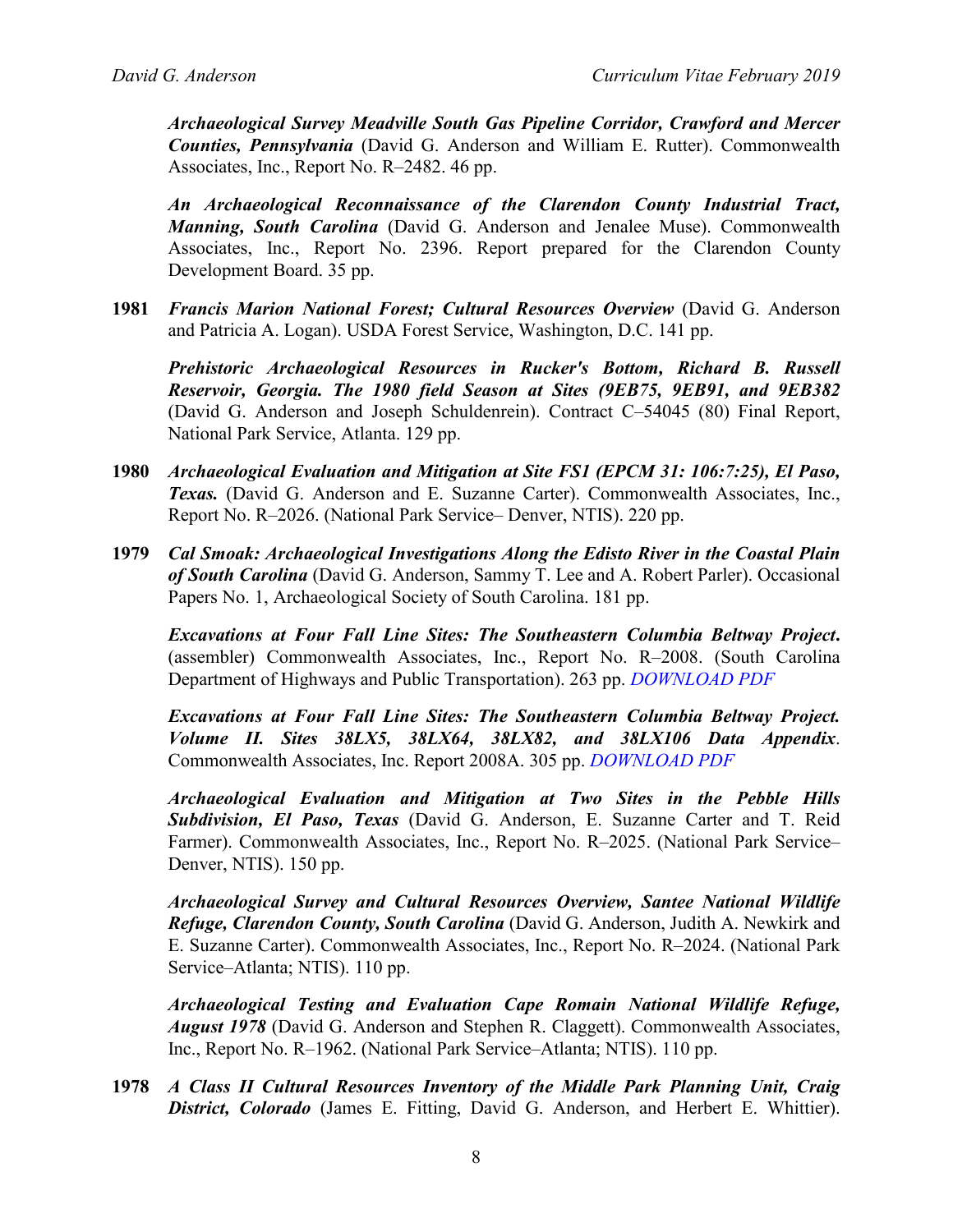Commonwealth Associates, Inc., Report No. R–1879 (Bureau of Land Management). 145 pp.

**1977** *Cultural Resources Survey and Evaluation at Falls Lake, Wake, Durham, and Granville Counties, North Carolina* (Stephen R. Claggett, David G. Anderson, Judith A. Newkirk and C. Stephan Demeter). Commonwealth Associates, Inc., Report No. R–1865. (National Park Service–Atlanta; NTIS). 3 vols., 267 pp.

*The Preliminary Archaeological Inventory of the Savannah River Plant, Aiken and Barnwell Counties, South Carolina* (Glen T. Hanson, Rachel Most and David G. Anderson). Institute of Archaeology and Anthropology, University of South Carolina, Research Manuscript Series 134. 166 pp.

*Zebree Archaeological Project Data Appendices–1975 Field Season with Summary Information on the 1968, 1969 and 1976 Seasons*. (David G. Anderson, compiler). Unpublished manuscript of file with Arkansas Archaeological Survey, Fayetteville. 409 pp. *[DOWNLOAD PDF](http://pidba.org/anderson/cv/1977.Zebree.Appendix.pdf)*

- **1975** *The Distribution of Prehistoric Ceramics in the Coastal Plain of South Carolina***.** Manuscript, appendices, and data sheets on file at the Institute of Archaeology and Anthropology, University of South Carolina, Columbia, and The Charleston Museum, Charleston, South Carolina. 202 pp. *[DOWNLOAD PDF](http://pidba.org/anderson/cv/Anderson%201976%20Distribution%20of%20Prehistoric%20Ceramics%20in%20SC.pdf)*
- **1974** *An Archeological Survey of the Proposed Southeastern Beltway Extension and Twelfth Street Extension Highway Route in the Vicinity of Congaree Creek* (David G. Anderson, James L. Michie and Michael B. Trinkley). Institute of Archaeology and Anthropology, University of South Carolina, Research Manuscript Series 60. 20 pp.
- **1972** *Archaeological Survey and Excavation in Dark Thunder Canyon* (James E. Fitting, David G. Anderson and Timothy C. Klinger). Case Western Reserve Southwestern New Mexico Research Reports Number 9. USDA Forest Service Contract Report; Contract 16–1628. Gila, New Mexico. 70 pp.

## **OTHER PUBLICATIONS**

Smallwood, Ashley M., Thomas A. Jennings, Charlotte D. Pevny, and David G. Anderson. The Mosaic Evolution of Paleoindian Projectile Point Diversity in the American Southeast. *PaleoAmerica* (In Press).

Anderson, David G., and D. Shane Miller. Ethical Considerations in the Development and Maintenance of Large Research Databases: The PIDBA (Paleoindian Database of the Americas) Example. In *Ethics in Data Management*, edited by Joshua J. Wells, Springer. (In Press)

White, Andrew A., and David G. Anderson. A Large-Scale Appraisal of Paleoindian Spatial Demography In The Eastern Woodlands. In *The Paleoindian and Early Archaic*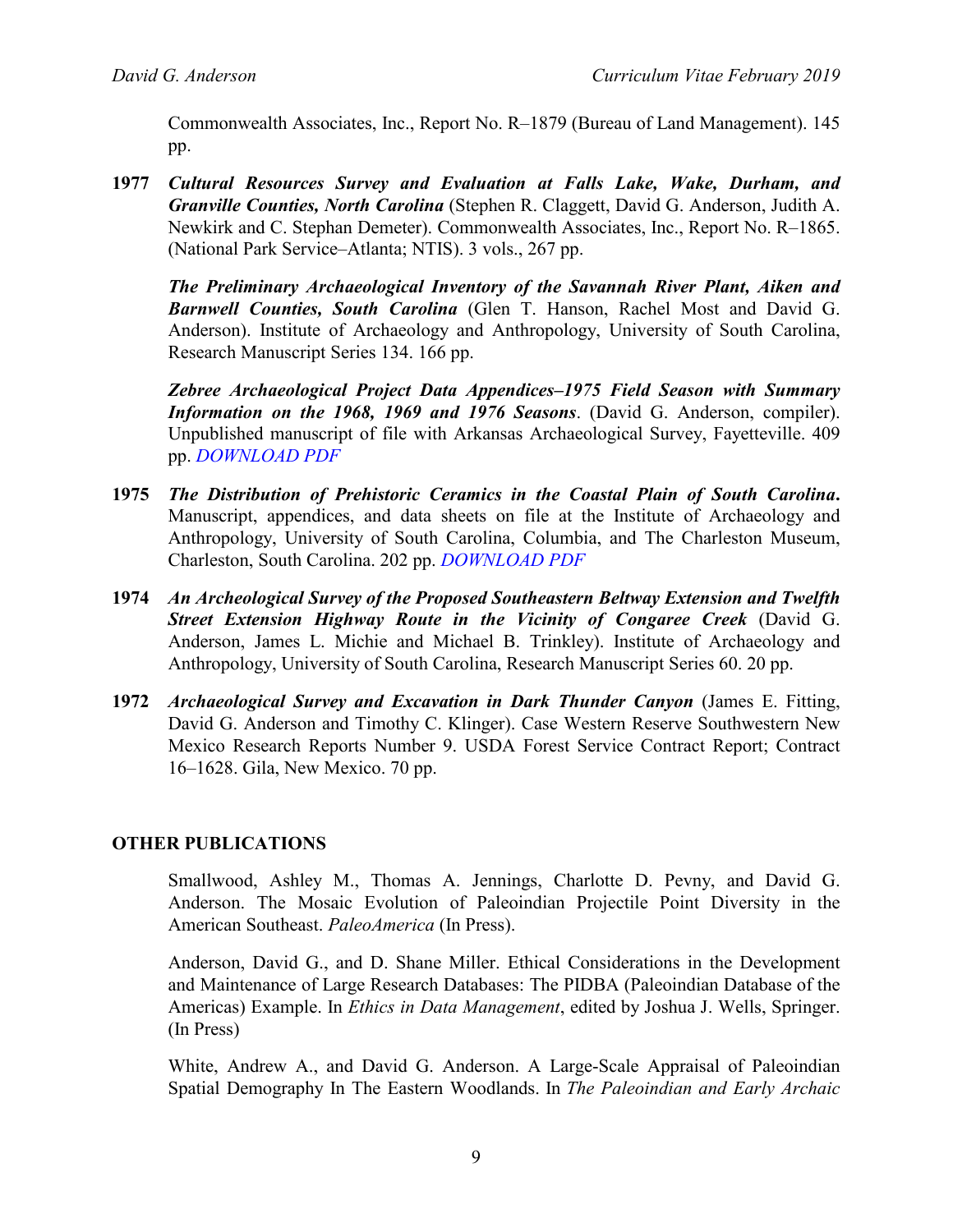*Southeast: The Last 20 Years, 1996-2016*, edited by D. Shane Miller, Ashley Smallwood, and Jesse Tune. University of Florida Press. (In Press)

Anderson, David G., David Echeverry, D. Shane Miller, Stephen J. Yerka, Eric Kansa, Sarah Whitcher Kansa, Kelsey Noack Myers, Joshua J. Wells, Thaddeus G. Bissett, Christopher R. Moore, Ashley M. Smallwood, and Andrew A. White. Paleoindian Settlement in the Southeastern United States: The Role of Large Databases. In *Early Floridians: New Directions in the Search for and Interpretation of Florida's Earliest Inhabitants*, edited by David Thulman and Irv Garrison. University Press of Florida, Gainesville. (In Press)

Anderson, David G., Thaddeus G. Bissett, and John E. Cornelison, Jr. Mississippian Origins as Viewed from the Shiloh Mound Group, Western Tennessee. In *Cahokian Influence in the Eastern Woodlands*, edited by Charles McNutt and Ryan Parish. University of Florida Press, Gainesville. (In Press)

- **2019** Miller, D. Shane, Thaddeus G. Bissett, Tanya M. Peres, David G. Anderson, Stephen B. Carmody, and Aaron Deter-Wolf. 2019. Geoarchaeology and Bayesian Statistical Modeling of Radiocarbon Dates from 40CH171, a Multicomponent Shell-Bearing Site in Cheatham County, Tennessee. In *The Cumberland River Archaic of Middle Tennessee*, edited by Tanya M. Peres and Aaron Deter-Wolf. University Press of Florida, Gainesville.
- **2018** Anderson, David G. The Future of South Carolina Archaeology II: A View from 2018. *South Carolina Antiquities* 50 (In Press)

Anderson, David G. 2018. Foreword: Crafting Community and Identity in the Eastern Woodlands. In *The Power of Villages*, edited by Jennifer Birch and Victor Thompson, pp. ix-xvii. University Press of Florida, Gainesville.

Kansa, Eric C., Sarah Whitcher Kansa, Joshua J. Wells, Stephen J. Yerka, Kelsey Noack Myers, Robert C. DeMuth, Thaddeus G. Bissett, and David G. Anderson. 2018. The Digital Index of North American Archaeology (DINAA): Networking Government Data to Navigate an Uncertain Future for the Past. *Antiquity* 92(362): 490–506.

Anderson, David G. Late Pleistocene/Early Holocene Archaeology of the Southeastern Atlantic Slope. In *Early Human Life on the Southeastern Coastal Plain*, edited by Christopher Moore and Albert C. Goodyear, pp. 299-308. University Press of Florida.

Anderson, David G. Using CRM Data for "Big Picture" Research. In *New Perspectives in Cultural Resource Management*, edited by Francis P. McManamon, pp 197–212. Routledge Press, New York.

**2017** Anderson, David G., Thaddeus G. Bissett, Yerka, Stephen J., Wells, Joshua J., Kansa, Eric C., Kansa, Sarah W., Myers, Kelsey Noack, DeMuth, R. Carl, and White, Devin A. Sea-level rise and archaeological site destruction: An example from the southeastern United States using DINAA (Digital Index of North American Archaeology). PLoS ONE 12(11): e0188142.<https://doi.org/10.1371/journal.pone.0188142>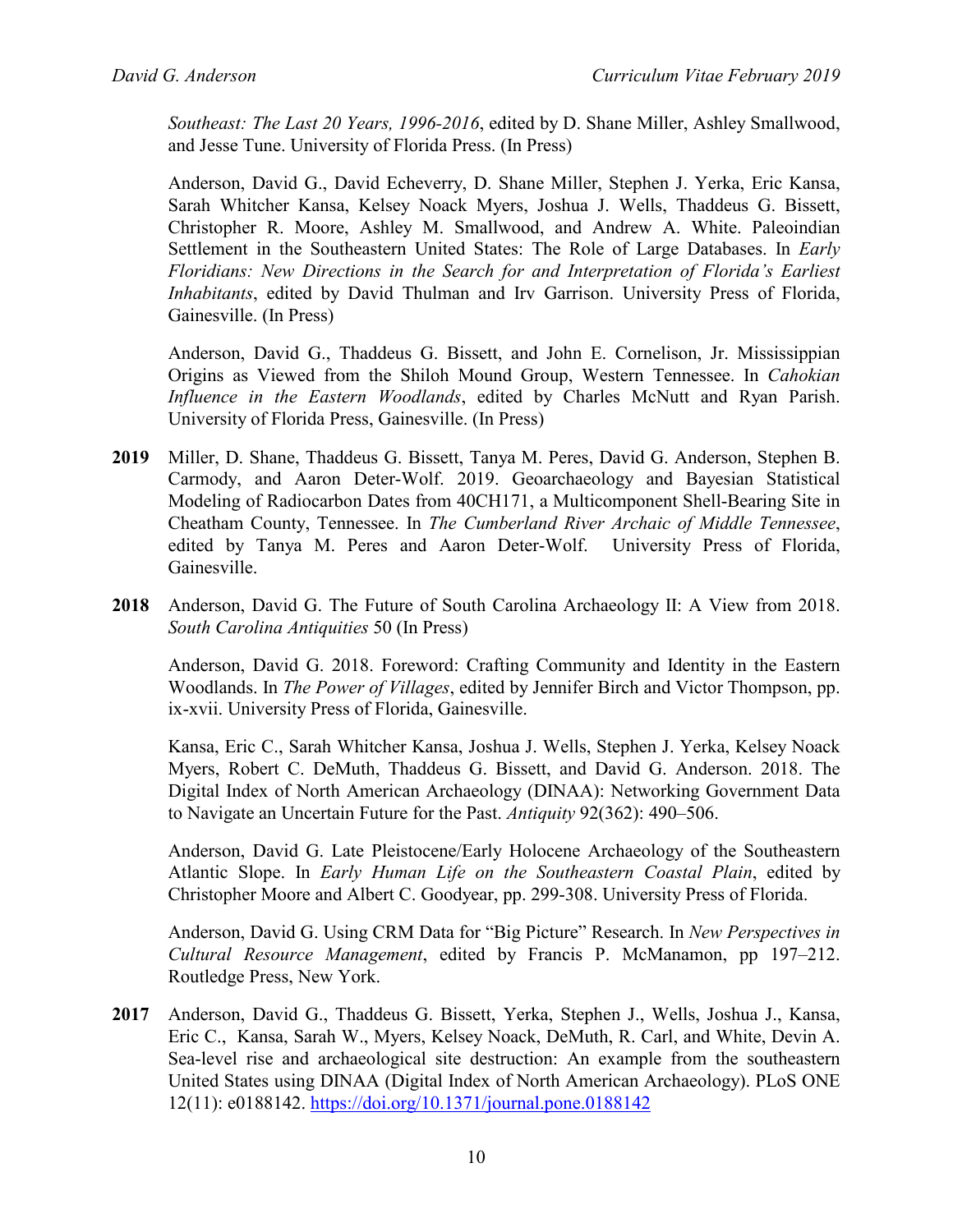Anderson, David G. Mississippian Beginnings: Multiple Perspectives on Migration, Monumentality, and Religion in the Prehistoric Eastern United States. In *Mississippian Beginnings*, edited by Gregory Wilson, pp. 293–321. University of Florida Press, Gainesville.

Anderson, David G., and Robert Cook. The Development of Complex Societies in Eastern North America: The Roles of Feasting, Famine, and Fighting. In *Feast, Famine or Fighting? Multiple Pathways to Social Complexity*, edited by Richard J. Chacon and Rubén G. Mendoza, pp. 269–303. Springer, New York.

Anderson, David G., and D. Shane Miller. PIDBA (Paleoindian Database of the Americas): Call for Data. *PaleoAmerica* 3(1):1–5.

- **2016** Anderson, David G. Making a Difference: John B. Broster and Paleoindian Archaeology in Tennessee. *Tennessee Archaeology* 8(1-2):135–149.
- **2015** Anderson, David G., and Thaddeus G. Bissett. The Initial Colonization of North America: Sea-Level Change, Shoreline Movement, and Great Migrations. In *Mobility and Ancient Society in Asia and the Americas: Proceedings of the Second International Conference on "Great Migrations"* edited by Michael Frachetti and Robert Spengler, pp. 59–88. Springer, New York.

Anderson, David G., Ashley M. Smallwood, and D. Shane Miller. Pleistocene Human Settlement in the Southeastern United States: Current Evidence and Future Directions. *Paleoamerica* 1(1):7–51.

Smallwood, Ashley M., Thomas A. Jennings, David G. Anderson, and Jerald Ledbetter. Testing for Evidence of Paleoindian Responses to the Younger Dryas Chronozone in Georgia. *Southeastern Archaeology* 34:23–45.

Anderson, David G. Event and Structure: Culture Change and Continuity in the Ancient Southeast. In *The Archaeology of Events: Moments of Consequence in the Ancient Southeast* edited by Zackary I. Gilmore and Jason M. O'Donoughue, pp. 223–242. The University of Alabama Press, Tuscaloosa.

Anderson, David G. Documenting Early Lithic Technologies in South America (Documentando Las Tecnologías Líticas Tempranas En Sudamérica). *Chungara, Revista de Antropología Chilena* 47:123–129.

**2014** Anderson, David G. Paleoindian and Archaic Periods in North America In *The Cambridge World Prehistory*, edited by Paul Bahn and Colin Renfrew, pp. 913–932. Cambridge University Press, Cambridge, UK. *[DOWNLOAD PDF](http://pidba.org/anderson/cv/2013.Anderson.Cambridge.pdf)*

Wells, Joshua J., Eric C. Kansa, Sarah Whitcher Kansa, Stephen J. Yerka, David G. Anderson, Kelsey Noack Myers, R. Carl DeMuth, and Thaddeus G. Bissett. Web-Based Discovery and Integration of Archaeological Historic Properties Inventory Data: The Digital Index of North American Archaeology (DINAA). *Literary and Linguistic Computing* 29(3).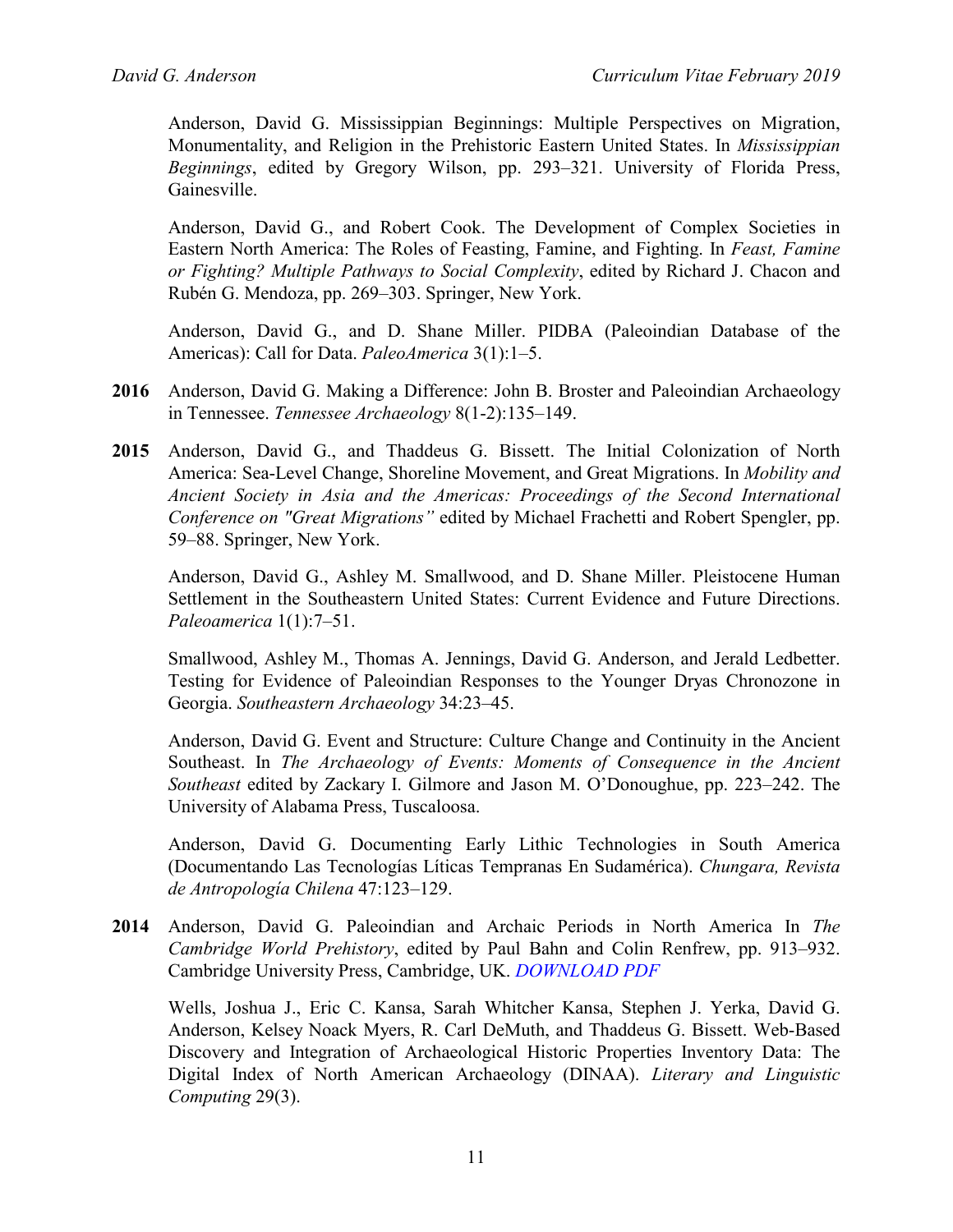**2013** Anderson, David G. Social Landscapes of Early and Middle Woodland Peoples in the Southeast. In *Early and Middle Woodland Landscapes of the Southeast*, edited by Alice Wright and Edward Henry, pp. 289–308. University of Florida Press, Gainesville, Florida.

Anderson, David G., Thaddeus G. Bissett, and Stephen J. Yerka. The Late Pleistocene Human Settlement of Interior North America: The Role of Physiography and Sea Level Change. In *Paleoamerican Odyssey*, edited by Kelly E. Graf, Caroline V. Ketron, & Michael R. Waters, pp. 235–255. Texas A&M University Press, College Station, Texas. *[DOWNLOAD PDF](http://pidba.org/anderson/cv/2013.Anderson.PO.pdf)*

Anderson, David G., Kirk A. Maasch, and Daniel H. Sandweiss. Climate Change and Cultural Dynamics: Lessons from the Past for the Future. In *Humans and the Environment: New Archaeological Perspectives for the 21st Century*, edited by Matthew Davies and Freda Nkirote, pp. 245-255. Oxford University Press, Oxford. *[DOWNLOAD](http://pidba.org/anderson/cv/2013.Anderson.Oxford.pdf)  [PDF](http://pidba.org/anderson/cv/2013.Anderson.Oxford.pdf)*

Meeks, Scott C. and David G. Anderson. Drought, Subsistence Stress, and Population Dynamics Assessing Mississippian Abandonment of the Vacant Quarter. In *Soils, Climate, and Society Archaeological Investigations in Ancient America*, edited by John D. Wingard and Sue Eileen Hayes, pp. 61–83. University of Colorado Press, Boulder. *[DOWNLOAD PDF](http://pidba.org/anderson/cv/2013.Meeks.Anderson.pdf)*

Anderson, David G. Paleoindian Archaeology in Eastern North America: Current Approaches and Future Directions. In *In the Eastern Fluted Point Tradition*, edited by Joseph A. M. Gingerich, pp. 371–403. University of Utah Press, Salt Lake City. *[DOWNLOAD PDF](http://pidba.org/anderson/cv/2013.Anderson.EFPT.pdf)*

**2012** Meeks\*, Scott C., and David G. Anderson. Evaluating the Effect of the Younger Dryas on Human Population Histories in the Southeastern United States. In *Hunter-Gatherer Behavior Human Response During The Younger Dryas*, edited by Metin I. Eren, pp. 111– 138. Left Coast Press, Walnut Creek, California. *[DOWNLOAD PDF](http://pidba.org/anderson/cv/2012.Meeks.Anderson.OCR.pdf)*

Anderson, David G. Least Cost Pathway Analyses in Archaeological Research: Approaches and Utility. In *Least Cost Analysis of Social Landscapes: Archaeological Case Studies*, edited by Devin A. White, and Sarah L. Surface-Evans, pp. 239–257. University of Utah Press, Salt Lake City, Utah. *[DOWNLOAD PDF](http://pidba.org/anderson/cv/2012.Anderson.LCPA.pdf)*

Anderson, David G. Monumentality in Eastern North America during the Mississippian Period. In *Early New World Monumentality*, edited by Richard L. Burger and Robert M. Rosenwig, pp. 78–108. University of Florida Press, Gainesville, Florida. *[DOWNLOAD](http://pidba.org/anderson/cv/2012.Anderson.Monumentality.pdf)  [PDF](http://pidba.org/anderson/cv/2012.Anderson.Monumentality.pdf)*

Anderson, David G. Pleistocene Settlement in the East. In *The Oxford Handbook of North American Archaeology*, edited by Timothy R. Pauketat, pp. 96–106. Oxford University Press, Oxford, UK. *[DOWNLOAD PDF](http://pidba.org/anderson/cv/2012.Anderson.Oxford.pdf)*

Miller, D. Shane, David G. Anderson, Thaddeus G. Bissett, and Stephen B. Carmody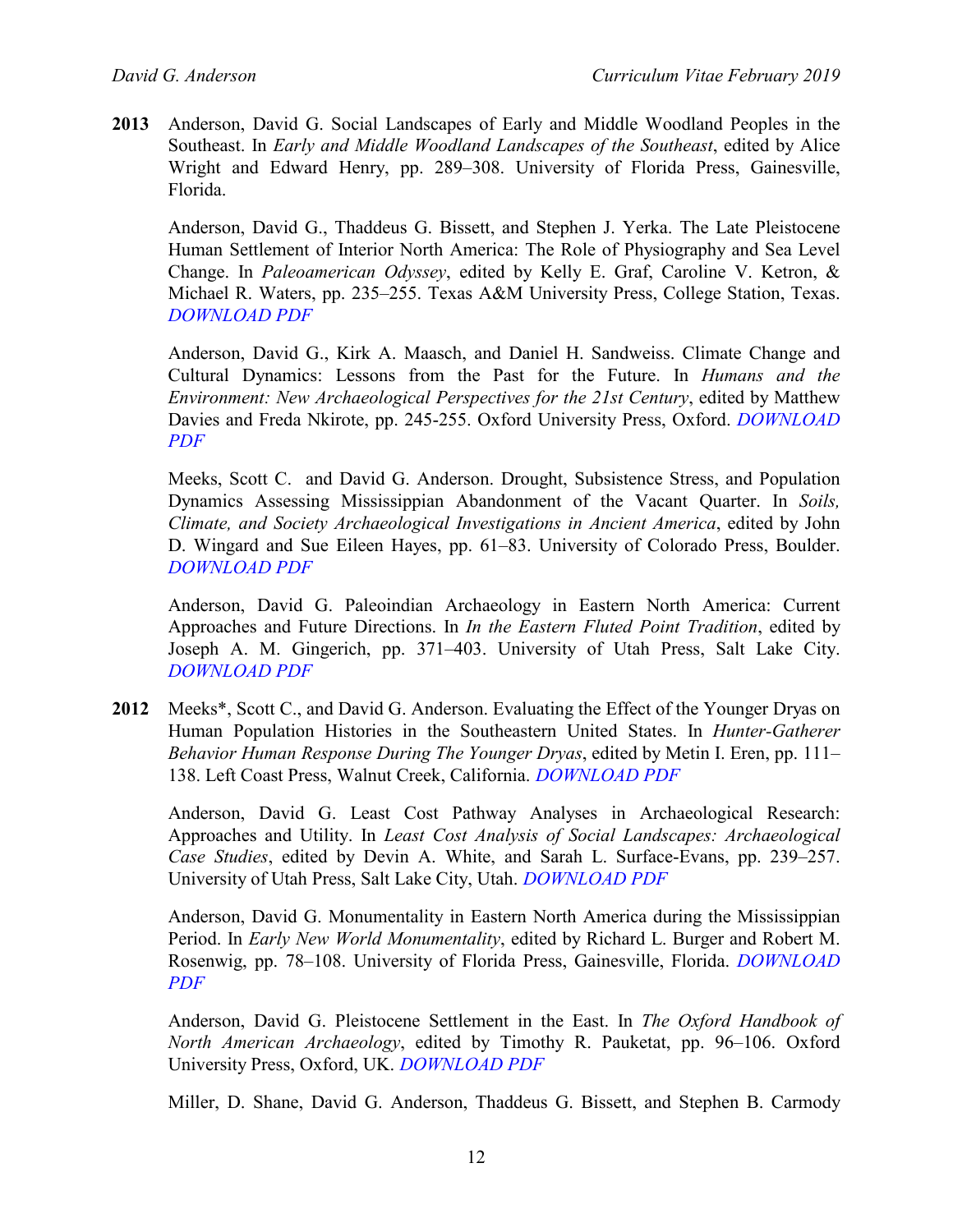Radiocarbon Dates from Three Sites along the Middle Cumberland near Nashville. *Tennessee Archaeology* 6(1-2):53-72. *[DOWNLOAD PDF](http://pidba.org/anderson/cv/2012a.Miller%20et%20al.TA.pdf)*

Miller, D. Shane\*, John B. Broster, Gary L. Barker, David G. Anderson, Thaddeus G. Bissett\*, and Stephen B. Carmody\* A Preliminary Report on the Sanders #1 Site (40CH193). *Tennessee Archaeology* 6(1-2):31-39. *[DOWNLOAD PDF](http://pidba.org/anderson/cv/2012b.Miller%20et%20al.TA.pdf)*

Anderson, David G. North America: The Eastern Woodlands and the South. In *The Oxford Companion to Archaeology*, Second Edition, edited by Neil Asher Silberman, pp. 528–532. Oxford University Press, New York. (Article revised and updated from the 1996 edition) *[DOWNLOAD PDF](http://pidba.org/anderson/cv/2012.Anderson.Oxford2.pdf)*.

**2011** Multiple Lines of Evidence for Possible Human Population Decline/Settlement Reorganization during the Early Younger Dryas. (David G. Anderson, Albert C. Goodyear, James Kennett, and Allen West). *Quaternary International* 242:570–583. *[DOWNLOAD PDF](http://pidba.org/anderson/cv/2011.Anderson%20et%20al.QuatInt.pdf)*

Linguistic Diversity Zones and Cartographic Modeling: GIS as a Method for Understanding the Prehistory of Lowland South America. In *Ethnicity in Ancient Amazonia: Reconstructing Past Identities from Archaeology, Linguistics, and Ethnohistory*, edited by Alf Hornborg & Jonathan D. Hill, pp. 211–224. University of Colorado Press, Boulder. (Dahl, Östen, J. Christopher Gillam, David G. Anderson, José Iriarte, and Silvia M. Copé). *[DOWNLOAD PDF](http://pidba.org/anderson/cv/2011.Dahl%20et%20al..pdf)*

**2010** Anderson, David G. 2010. The End of the Southeastern Archaic: Regional Interaction and Archaeological Interpretation. In *Trend, Tradition, and Turmoil: What Happened to the Southeastern Archaic?* edited by David Hurst Thomas and Matthew C. Sanger, pp. 273- 302. Proceedings of the Third Caldwell Conference, St. Catherines Island, Georgia, May 9–11, 2008. Anthropological Papers of the American Museum of Natural History, New York, NY. *[DOWNLOAD PDF](http://pidba.org/anderson/cv/Anderson%202010%20AMNH.pdf)*

Anderson, David G. 2010. Human Settlement in the New World: Multidisciplinary Approaches, the 'Beringian' Standstill, and the Shape of Things to Come. In *Human Variation in the Americas: The Integration of Archaeology and Biological Anthropology*, edited by Benjamin M. Auerbach, pp. 311-346. Center for Archaeological Investigations, Occasional Paper 38, Southern Illinois University, Carbondale. *[DOWNLOAD PDF](http://pidba.org/anderson/cv/Anderson%202010%20OC%20SIU%2038.pdf)*

Employing High Resolution Bathymetric Data to Infer Possible Migration Routes of Pleistocene Populations. (David G. Anderson, Stephen J. Yerka, and J. Christopher Gillam). *Current Research in the Pleistocene* 27:60-64. *[DOWNLOAD PDF](http://pidba.org/anderson/cv/dv-ansn2.pdf)*

Cycling in the Complexity of Early Societies. *Cliodynamics*: *The Journal of Theoretical and Mathematical Histor*y 1:58–80. (Sergey Gavrilets, David G. Anderson, and Peter Turchin). Also available at<http://escholarship.org/uc/item/5536t55r> *[DOWNLOAD PDF](http://pidba.org/anderson/cv/Gavrilets%20et%20al.%202010.pdf)*

PIDBA (Paleoindian Database of the Americas) 2010: Current Status and Findings. (David G. Anderson, D. Shane Miller, Stephen J. Yerka, J. Christopher Gillam, Erik N. Johanson, Derek T. Anderson, Albert C. Goodyear, and Ashley M. Smallwood).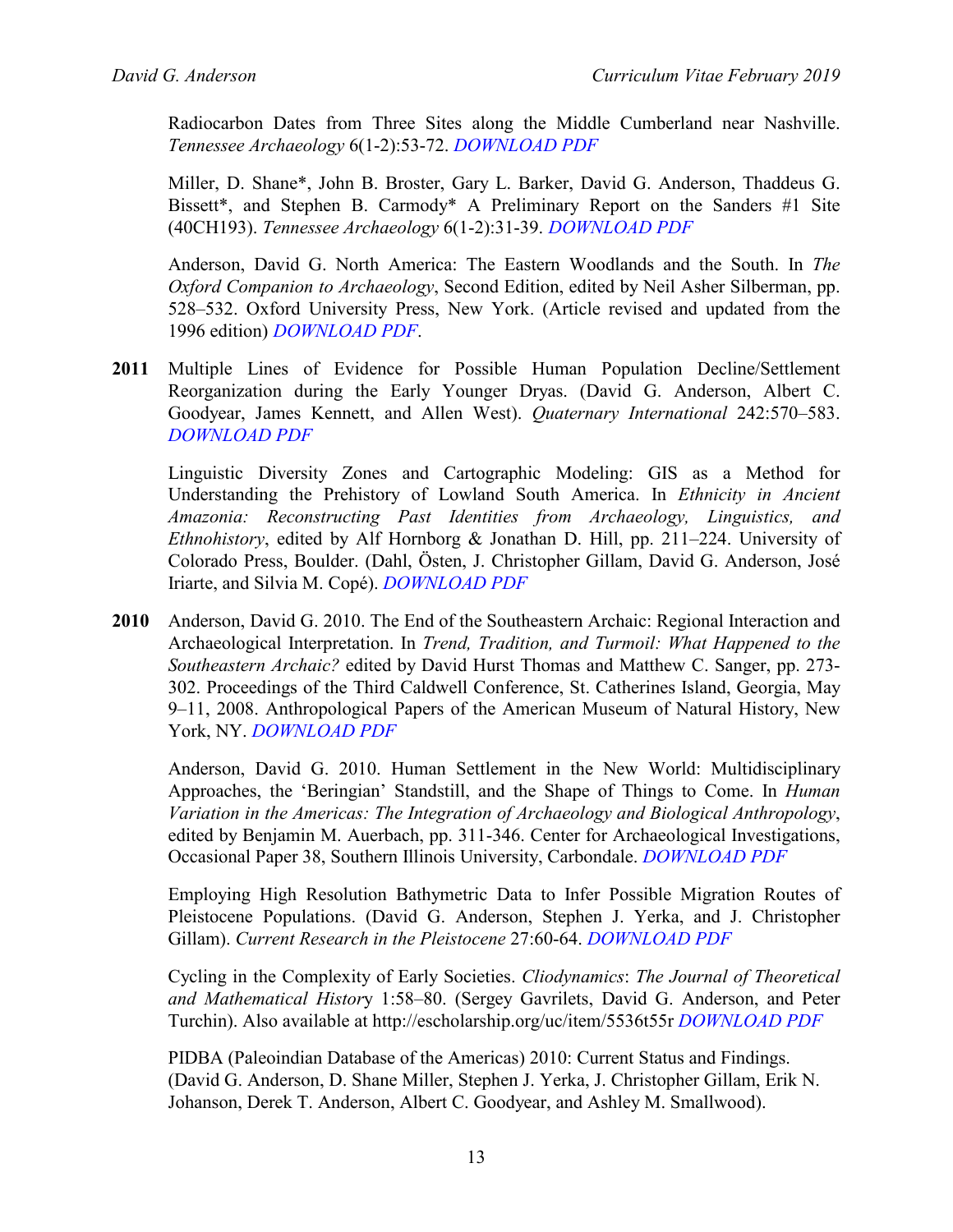*Archaeology of Eastern North America* 38:63-90. *[DOWNLOAD PDF](http://pidba.org/anderson/cv/Anderson%20et%20al.%20PIDBA%20AENA%202010%20.pdf)*

Comment on "The 12.9-ka ET Impact Hypothesis and North American Paleoindians" by Vance T. Holliday and David J. Meltzer. *Current Anthropology* 38:585.

**2009** Caminos hacia el poder en el Sureste prehistórico de Norteamérica [Pathways to power in Southeastern North America]. In Procesos y expresiones de poder, identidad y orden tempranos en Sudamérica. Segunda parte, edited by Peter Kaulicke and Tom D. Dillehay. *Boletin de Arqueologia PUCP, Fondo Editorial de la Pontificia Universidad Catolica del Peru* 11:205-232. (Volume for 2007, published December 2009). *[DOWNLOAD PDF](http://pidba.org/anderson/cv/2009.Anderson.Caminos.pdf)*

On Chiefdoms and Other Archaeological Delusions. *Native South* 2:69-73. (David G. Anderson and Robbie Ethridge) *[DOWNLOAD PDF](http://pidba.org/anderson/cv/Anderson%20and%20Ethridge%202009%20native%20South.pdf)*

Montana Paleoindian Artifact Project: A Call For Data. *Archaeology in Montana* 50(1):71-78. (David G. Anderson and Ruthann Knudson) *[DOWNLOAD PDF](http://pidba.org/anderson/cv/2009.Anderson.Knudson.pdf)*

The Earliest Inhabitants and Sites in the Southeast. In *Archaeology in America: An Encyclopedia*, edited by Francis P. McManamon, Volume 1, pp. 207-210. Greenwood Press, Westport, Connecticut. *[DOWNLOAD PDF](http://pidba.org/anderson/cv/Anderson.Earliest.Inhabitants.pdf)*

Ancient Village Life in the Southeast. In *Archaeology in America: An Encyclopedia*, edited by Francis P. McManamon, Volume 1, pp. 230-232. Greenwood Press, Westport, Connecticut. *[DOWNLOAD PDF](http://pidba.org/anderson/cv/Anderson.Ancient.Village.Life.pdf)*

**2008** The Toltec Mounds Site in Southeastern Prehistory: Inferences from Early Collections. *The Arkansas Archeologist* 47:9-30. *[DOWNLOAD PDF](http://pidba.org/anderson/cv/Anderson%202008%20Toltec%20Mounds%20in%20Southeastern%20Prehistory.pdf)*

Recording Paleoindian Projectile Points in Georgia*. Current Research in the Pleistocene* 25:89-91. (R. Jerald Ledbetter, David G. Anderson, and Scott C. Meeks). *[DOWNLOAD](http://pidba.org/anderson/cv/2008.Ledbetter%20et%20al.pdf)  [PDF](http://pidba.org/anderson/cv/2008.Ledbetter%20et%20al.pdf)*

Southeastern Data Inconsistent with Paleoindian Demographic Reconstruction. *Proceedings of the National Academy of Sciences* 105(50):E108. (David G. Anderson, Scott C. Meeks, Albert C. Goodyear, and D. Shane Miller). *[DOWNLOAD PDF](http://pidba.org/anderson/cv/Anderson%20et%20al.%202008%20PNAS.pdf)*

Shiloh National Military Park: Mississippian Mound Group. In *American Indian Places: A Historical Guidebook*, edited by Frances Kennedy, p. 96. Houghton Mifflin, Inc. (David G. Anderson and Paul D. Welch).

**2007** Climate and Culture Change: Exploring Holocene Transitions. In *Climate Change and Cultural Dynamics: A Global Perspective on Mid-Holocene Transitions*, edited by David G. Anderson, Kirk A. Maasch, and Daniel H. Sandweiss, pp. 1-23. Academic Press, Amsterdam, The Netherlands. (David G. Anderson, Kirk A. Maasch, Daniel H. Sandweiss, and Paul A. Mayewski) *[DOWNLOAD PDF](http://pidba.org/anderson/cv/Anderson%20et%20al.%202007%20MH%20Ch001.pdf)*

Mid-Holocene Cultural Dynamics in Southeastern North America. In *Climate Change and Cultural Dynamics: A Global Perspective on Mid-Holocene Transitions*, edited by David G. Anderson, Kirk A. Maasch, and Daniel H. Sandweiss, pp. 457-489. Academic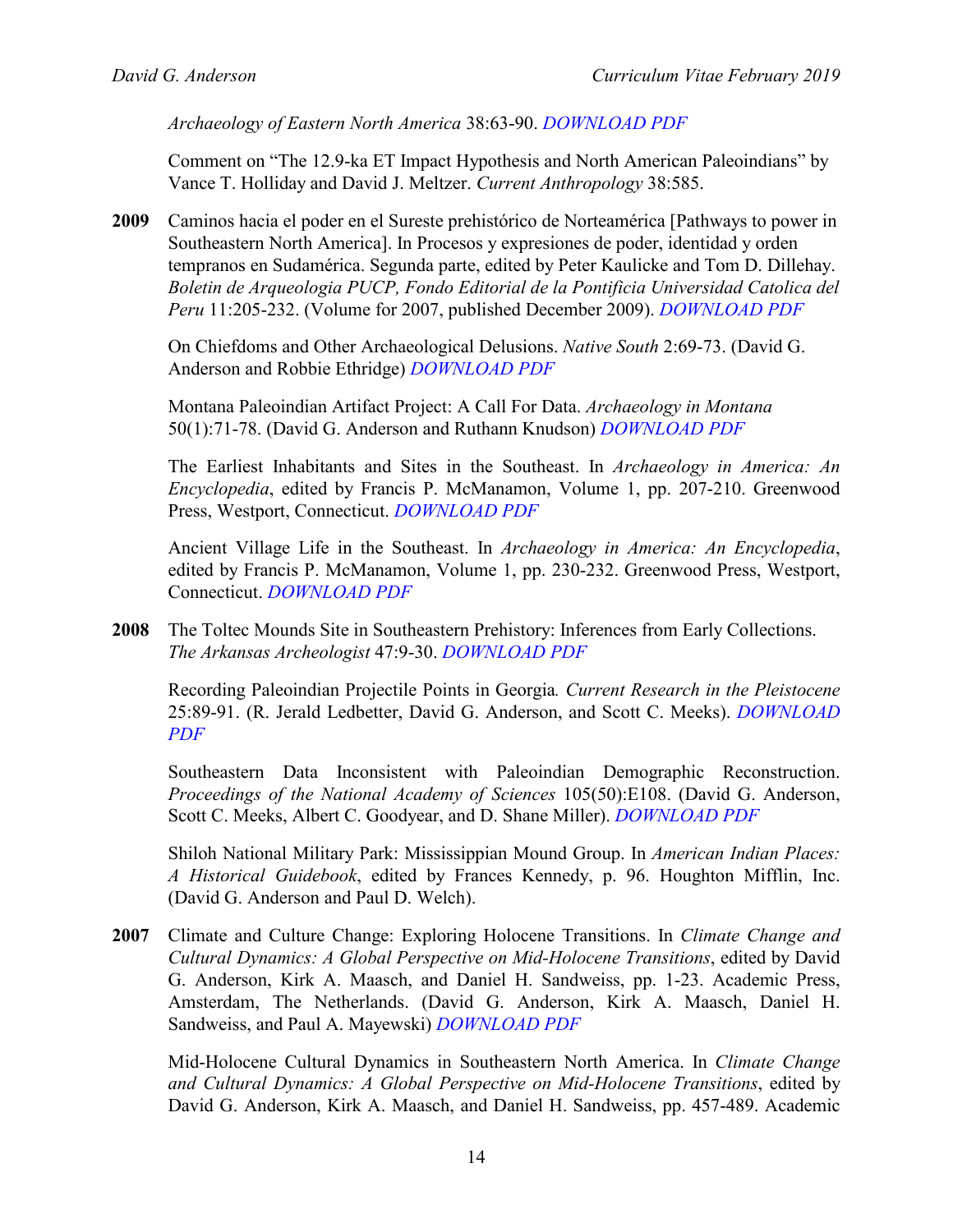Press, Amsterdam, The Netherlands. (David G. Anderson, Michael Russo, and Kenneth E. Sassaman) *[DOWNLOAD PDF](http://pidba.org/anderson/cv/Anderson%20et%20al.%202007%20MH%20Ch013.pdf)*

A Continental-scale Perspective on the Peopling of the Americas: Modeling Geographic Distributions and Ecological Niches of Pleistocene Populations. *Current Research in the Pleistocene* 24:86-90. (J. Christopher Gillam, David G. Anderson, and A. Town Peterson). *[DOWNLOAD PDF](http://pidba.org/anderson/cv/Gillam%20et%20al.%202007%20CRP.pdf)*

Comment on "Redefining the Age of Clovis: Implications for the Peopling of the Americas" *Science* 317:320. (Gary Haynes, David G. Anderson, C. Reid Ferring, Stuart J. Fiedel, Donald K. Grayson, C. Vance Haynes, Jr., Vance T. Holliday, Bruce B. Huckell, Marcel Kornfeld, David J. Meltzer, Julie Morrow, Todd Surovell, Nicole M. Waguespack, Peter Wigand, Robert M. Yohe, II)

Remembering the Career of James L. Michie. *South Carolina Antiquities* 32:73-75. *[DOWNLOAD PDF](http://pidba.org/anderson/cv/2007.Anderson.JLM.SCA.pdf)*

Southeastern Archaeological Conference Bulletin 50 2007. Abstracts of the 64th Annual Meeting, October 31st-November 3rd, 2007, Knoxville Convention Center, Knoxville, Tennessee. (David G. Anderson, Sarah C. Sherwood, and Stacey E. Savidant, editors). Southeastern Archaeological Conference, ISSN-0584-410 (115 pp.)

SEAC Fieldwork in 1999. In *Archaeology at Shiloh Indian Mounds 1899-1999*, by Paul D. Welch, pp. 231-251. The University of Alabama Press, Tuscaloosa (Paul D. Welch, David G. Anderson, and John E. Cornelison).

**2006** Eco-Cultural Niche Modeling: New Tools for Reconstructing the Geography and Ecology of Past Human Populations. *PaleoAnthropology* 2006:68-83. (William E. Banks, Francesco d'Errico, Harold L. Dibble, Leonard Krishtalka, DixieWest, Deborah I. Olszewski, A. Townsend Peterson, David G. Anderson, J. Christopher Gillam, Anta Montet-White, Michel Crucifix, Curtis W. Marean, María-Fernanda Sánchez-Goñi, Barbara Wohlfarth, and Marian Vanhaeran) *[DOWNLOAD PDF](http://pidba.org/anderson/cv/Banks%20et%20al%202006%20Paleoanthropology.pdf)*

Estimating Pleistocene Shorelines and Land Elevations for North America**.** *Current Research in the Pleistocene* 23:185-187**.** (J. Christopher Gillam, David G. Anderson, Stephen J. Yerka, and D. Shane Miller). *[DOWNLOAD PDF](http://pidba.org/anderson/cv/2006.Gillam%20et%20al.pdf)*

The James W. Cambron and David C. Hulse Collections: An Avenue for Understanding Paleoindian Occupation in the Midsouth. *Current Research in the Pleistocene* 23:132- 135. (Meta G. Pike, Scott C. Meeks, David G. Anderson, and Elijah C. Ellerbusch) *[DOWNLOAD PDF](http://pidba.org/anderson/cv/Pike%20et%20al.%202006.pdf)*

*Birds Point-New Madrid Floodway Archeological Peer Review*. Archeology Program, National Park Service, Washington, D.C. (David G. Anderson, Tristram R. Kidder, and Signa Larralde)

**2005** Paleoindian Database of the Americas: 2005 Status Report. *Current Research in the Pleistocene* 22:91-92. (David G. Anderson, D. Shane Miller, Stephen J. Yerka, and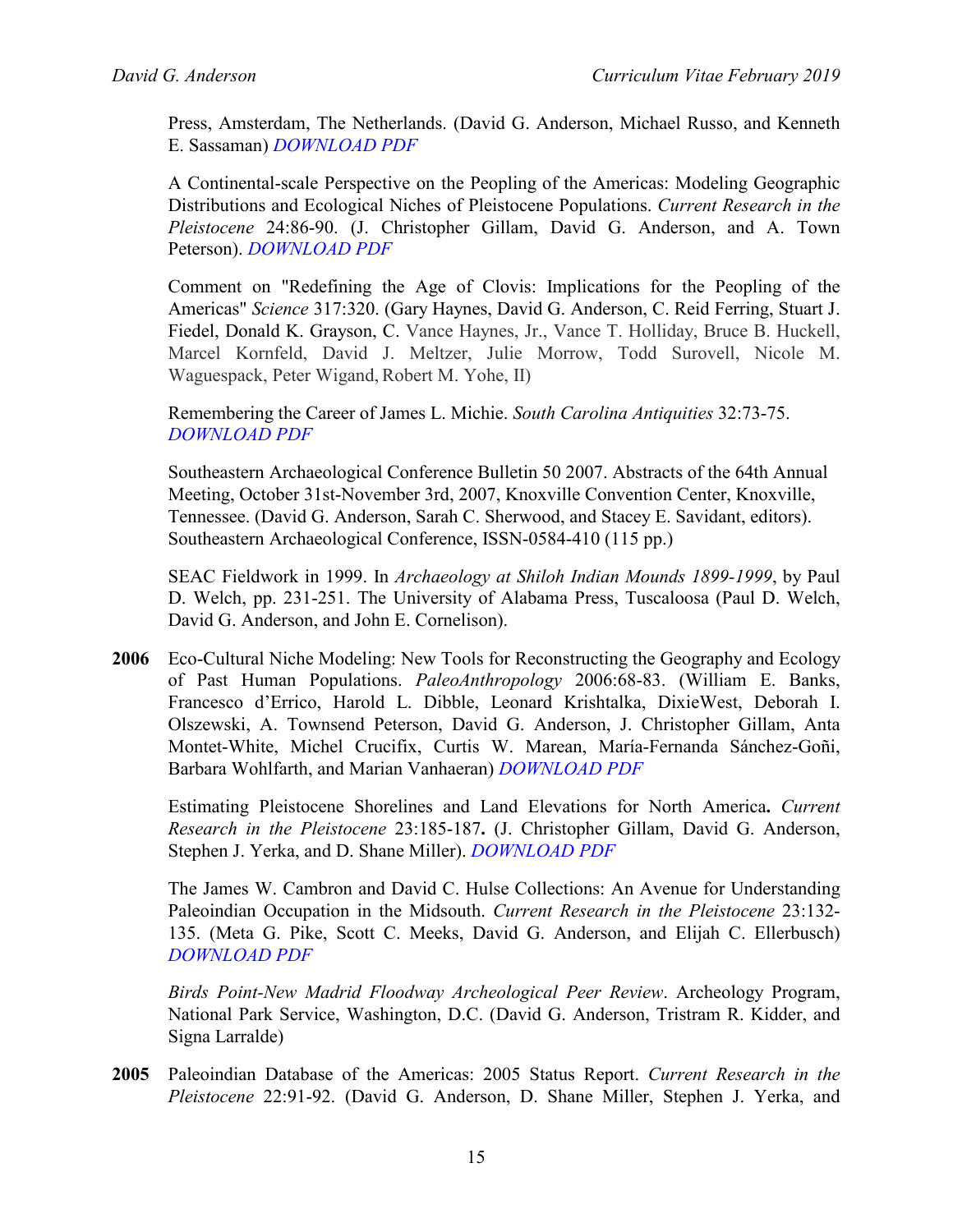Michael K. Faught). *[DOWNLOAD PDF](http://pidba.org/anderson/cv/Anderson%20et%20al.%202005%20PIDBA%20CRP.pdf)*

Pleistocene Human Occupation of the Southeastern United States: Research Directions for the Early 21st Century. In *Paleoamerican Origins: Beyond Clovis*, edited by Robson Bonnichsen, Bradley T. Lepper, Dennis Stanford, and Michael R. Waters, pp. 29-43. Texas A&M University Press, College Station. *[DOWNLOAD PDF](http://pidba.org/anderson/cv/Anderson%202005%20Paleoindian%20Origins.pdf)*

Why California? The Relevance of California Ethnography to the Archaeology of the Eastern Woodlands. In *Engaged Anthropology Research Essays on North American Archaeology, Ethnobotany, and Museology*, edited by Michelle Hegmon and B. Sunday Eiselt, pp. 200-225. Anthropological Papers, Museum of Anthropology, University of Michigan, 94. Ann Arbor, Michigan. *[DOWNLOAD PDF](http://pidba.org/anderson/cv/Anderson%202005%20Why%20California.pdf)*

**2004** Early and Middle Holocene Periods, 9500-3750 B.C. (David G. Anderson and Kenneth E. Sassaman). *Southeast volume, Smithsonian Handbook of North American Indians*, edited by Raymond D. Fogelson, pp. 87-100. Smithsonian Institution, Washington, D.C. *[DOWNLOAD PDF](http://pidba.org/anderson/cv/2004.Anderson.Sassaman.pdf)*

Late Holocene Period, 3750 to 650 B.C. (Kenneth E. Sassaman and David G. Anderson) *Southeast volume, Smithsonian Handbook of North American Indians*, edited by Raymond D. Fogelson, pp. 101-114. Smithsonian Institution, Washington, D.C. *[DOWNLOAD PDF](http://pidba.org/anderson/cv/2004.Anderson.Sassaman2.pdf)*

Paleoindian Occupations in the Southeastern United States. *New Perspectives on the First Americans*, edited by Bradley T. Lepper and Robson Bonnichsen, pp. 119-128. Center for the Study of the First Americans, Texas A&M University Press, College Station, Texas. *[DOWNLOAD PDF](http://pidba.org/anderson/cv/Anderson%202004%20NPFA.pdf)*

Archaic Mounds and the Archaeology of Southeastern Tribal Societies. In *Signs of Power: The Development of Complexity in the Southeast*, edited by Jon L. Gibson and Philip J. Carr, pp. 270-299. The University of Alabama Press, Tuscaloosa. *[DOWNLOAD](http://pidba.org/anderson/cv/Anderson%202004%20ATS.pdf)  [PDF](http://pidba.org/anderson/cv/Anderson%202004%20ATS.pdf)*

**2003** The Hiscock Site Archaeological Record. In *The Hiscock Site: Late Pleistocene and Holocene Paleoecology and Archaeology of Western New York State*, edited by Richard S. Laub, pp. 300-303. Bulletin of the Buffalo Society of Natural Sciences 37, Buffalo, New York. *[DOWNLOAD PDF](http://pidba.org/anderson/cv/2003.Anderson.Hiscock.pdf)*

Archaeology and Anthropology in the 21st Century Strategies for Working Together. In *Archaeology is Anthropology*, edited by Susan D. Gillespie and Deborah L. Nichols, pp. 111-127. Archaeological Papers of the American Anthropological Association 13. Arlington, Virginia. *[DOWNLOAD PDF](http://pidba.org/anderson/cv/Anderson%202003%20ap3a%2013.pdf)*

Pre-Contact: The Evidence from Archaeology (David G. Anderson and Marvin T. Smith). *Blackwell Companion to Colonial American History*, edited by Daniel Vickers, pp. 1-24. Blackwell Publishers, Ltd., Oxford. *[DOWNLOAD PDF](http://pidba.org/anderson/cv/2003.Anderson%20and%20Smith.pdf)*

Archaeology in Science Fiction and Mysteries. In *Ancient Muses: Archaeology and the*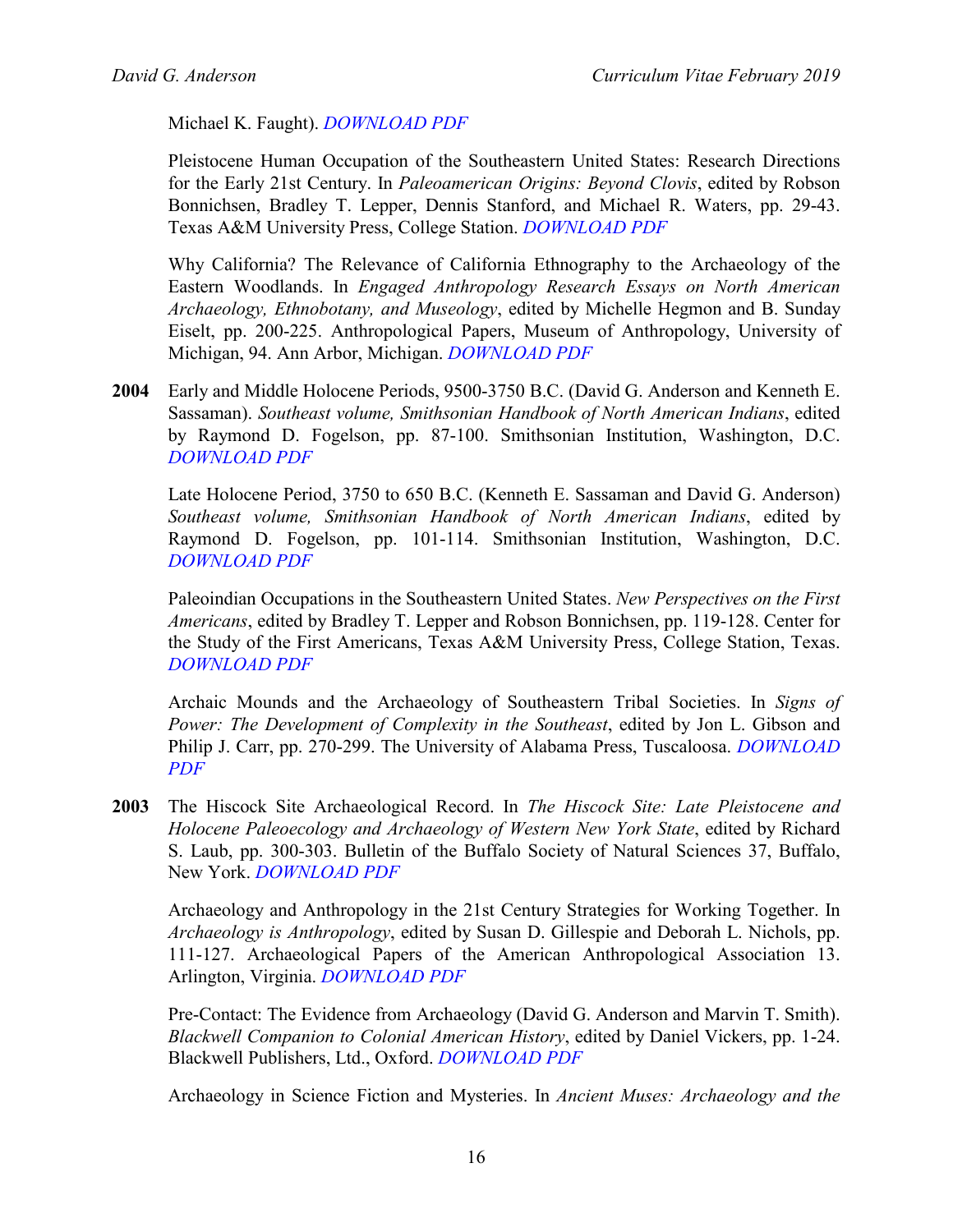*Arts*, edited by John Jameson, Christine Finn, and John Ehrenhard, pp. 152-161. The University of Alabama Press, Tuscaloosa. *[DOWNLOAD PDF](http://pidba.org/anderson/cv/Anderson%202003%20Archaeology%20in%20Science%20Fiction%20and%20Mysteries.pdf)*

Paleoindian Period Overview. In *The New Georgia Encyclopedia* (on line). Georgia Humanities Council and the University of Georgia Press. Available at [http://www.georgiaencyclopedia.org/articles/history-archaeology/paleoindian-period](http://www.georgiaencyclopedia.org/articles/history-archaeology/paleoindian-period-overview)[overview](http://www.georgiaencyclopedia.org/articles/history-archaeology/paleoindian-period-overview)

**2002** Evolution of Tribal Social Organization in the Southeast. In *The Archaeology of Tribal Societies*, edited by William A. Parkinson, pp. 246-277. International Monographs in Prehistory, Ann Arbor. *[DOWNLOAD PDF](http://pidba.org/anderson/cv/Anderson%202002a%20Southeast%20Tribal%20Social%20Organization.pdf)*

A History of Archaeological Research in South Carolina. In *Histories of Southeastern Archaeology*, edited by Shannon Tushingham, Jane Hill, and Charles H. McNutt, pp. 145- 159. The University of Alabama Press, Tuscaloosa. *[DOWNLOAD PDF](http://pidba.org/anderson/cv/Anderson%202002b%20History%20of%20SC%20Archaeology.pdf)*

An Introduction to Woodland Archaeology in the Southeast. (David G. Anderson and Robert C. Mainfort) In *The Woodland Southeast*, edited by David G. Anderson and Robert C. Mainfort, Jr., pp. 1-19. The University of Alabama Press, Tuscaloosa.

Epilogue: Future Directions for Woodland Archaeology in the Southeast. (David G. Anderson and Robert C. Mainfort, Jr.) In *The Woodland Southeast*, edited by David G. Anderson and Robert C. Mainfort, Jr., pp. 540-542. The University of Alabama Press, Tuscaloosa.

**2001** Climate and Culture Change in Prehistoric and Early Historic Eastern North America. *Archaeology of Eastern North America* 29:143-186. *[DOWNLOAD PDF](http://pidba.org/anderson/cv/Anderson%202001%20Climate%20and%20Culture.pdf)*

Paleoindian Interaction and Mating Networks: Reply to Moore and Moseley. *American Antiquity* 66(3):530-535. (David G. Anderson and J. Christopher Gillam) *[DOWNLOAD](http://pidba.org/anderson/cv/Anderson%20&%20Gillam%202001%20American%20Antiquity.pdf)  [PDF](http://pidba.org/anderson/cv/Anderson%20&%20Gillam%202001%20American%20Antiquity.pdf)*

The Water Island Archaeological Project: Archaeology and History in the Eastern Caribbean. (David G. Anderson, R. Steven Kidd, and Emily M. Yates). *Antiquity* 75:513- 14.

Resource Management in the Department of Defense: Defending America's Heritage. *CRM* 24(3):42-44.

Membership Committee Update: Membership in National Professional Organizations by Members of State Professional Archaeological Councils. (David G. Anderson and Donna L. Freid) *The SAA Archaeological Record* 1(4):10-13. *[DOWNLOAD PDF](http://pidba.org/anderson/cv/2001.Anderson.Fried.pdf)*

The Distribution of Eastern Woodlands Peoples at the Prehistoric and Historic Interface. (George R. Milner, David G. Anderson, and Marvin T. Smith). In *Societies in Eclipse: Archaeology of the Eastern Woodland Indians, A.D. 1400-1700*, edited by David S. Brose, C. Wesley Cowan, and Robert C. Mainfort, Jr., pp. 9-18. Smithsonian Institution Press, Washington, D.C. *[DOWNLOAD PDF](http://pidba.org/anderson/cv/2001.Milner%20et%20al.pdf)*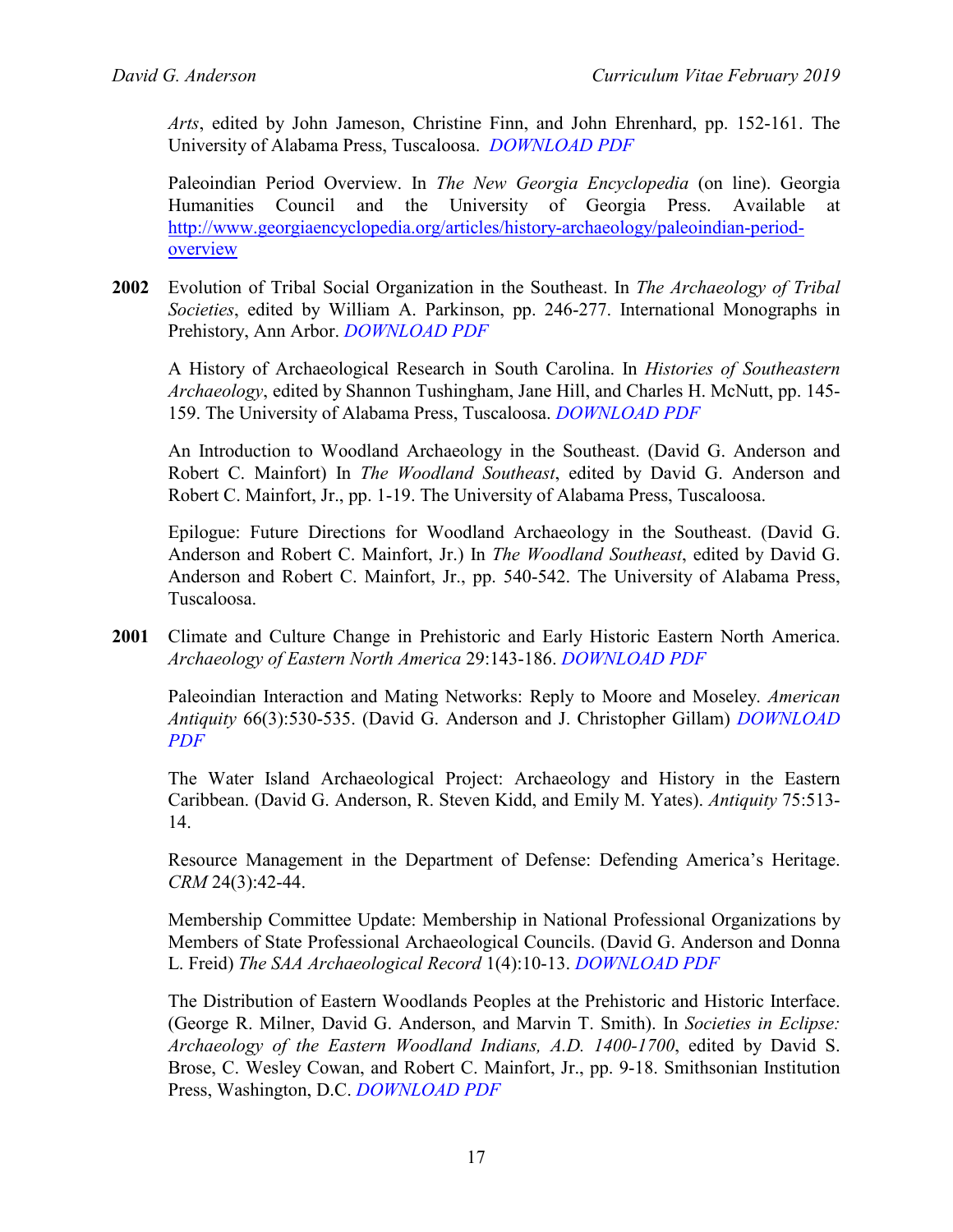Paleoindian Occupations of the Southern Appalachians: A View from the Cumberland Plateau of Kentucky and Tennessee. (Leon Lane and David G. Anderson) In *Archaeology of the Appalachian Highlands*, edited by Lynne P. Sullivan and Susan C. Prezzano, pp. 88-102. University of Tennessee Press, Knoxville. *[DOWNLOAD PDF](http://pidba.org/anderson/cv/2001.Lane.Anderson.pdf)*

**2000** Paleoindian Colonization of the Americas: Implications from an Examination of Physiography, Demography, and Artifact Distributions. (David G. Anderson and J. Christopher Gillam). *American Antiquity* 65:43-66. *[DOWNLOAD PDF](http://pidba.org/anderson/cv/Anderson%20Gillam%202000%20American%20Antiquity.pdf)*

Paleoindian Artifact Distributions: Evidence and Implications (David G. Anderson and Michael K. Faught) *Antiquity* 74:507-513. *[DOWNLOAD PDF](http://pidba.org/anderson/cv/Anderson%20and%20Faught%202000%20Antiquity%20(2).pdf)*

Supporting Professional Societies. *SAA Bulletin* 18(4):13.

The Earliest Americans: The Southeast. *Common Ground* 5 (Spring-Summer):45-53.

The Middle to Late Woodland Transition in the Savannah River Basin and Adjacent Subregions: Refining Time Scales. In: *The Years Without Summer, Tracing A.D. 536 and its Aftermath*, edited by Joel Gunn, pp. 159-167. BAR International Series 872. Archaeopress, Oxford. *[DOWNLOAD PDF](http://pidba.org/anderson/cv/Anderson%202000%20AD%20536.pdf)*

Epilog. In: *The Years Without Summer, Tracing A.D. 536 and its Aftermath*, edited by Joel Gunn, pp. 169-170. BAR International Series 872. Archaeopress, Oxford. *[DOWNLOAD PDF](http://pidba.org/anderson/cv/Anderson%202000%20AD%20536%20Epilogue.pdf)*

Archaeologists as Anthropologists: The Question of Training. In *Teaching Archaeology in the 21st Century*, edited by Susan J. Bender and George S. Smith, pp. 141-146. Society for American Archaeology, Washington, D.C. *[DOWNLOAD PDF](http://pidba.org/anderson/cv/Anderson%202000%20Archaeology%2021st%20Century.pdf)*

**1999** Transitions in the Mid-Holocene (Daniel H. Sandweiss, Kirk A. Maasch, David G. Anderson). *Science* 283:499-500.

Native Earthen Architecture in Eastern North America (David G. Anderson and Michael Russo) *CRM* 22(6):49-51.

Monte Verde and the Way American Archaeology Does Business. *Discovering Archaeology 1(6), Special Report: Monte Verde Revisited*, pp. 19-20.

Teaching Archaeology in the 21st Century: Thoughts on Graduate Education. (Lynott, Mark J., David G. Anderson, Glen H. Doran, Richard J. Elia, Maria Franklin, K. Anne Pyburn, Joseph Schuldenrein and Dean R. Snow) *SAA Bulletin* 17:22-22. *[DOWNLOAD](http://pidba.org/anderson/cv/Anderson.Teaching%20in%20Archaeology.pdf)  [PDF](http://pidba.org/anderson/cv/Anderson.Teaching%20in%20Archaeology.pdf)*

Examining Chiefdoms in the Southeast: An Application of Multiscalar Analysis. In *Great Towns and Regional Polities in the Prehistoric American Southwest and Southeast*, edited by Jill E. Neitzel, pp. 215-241. Amerind Foundation New World Study Series 3, University of New Mexico Press, Albuquerque, New Mexico. *[DOWNLOAD PDF](http://pidba.org/anderson/cv/Anderson%201999%20GTRP%20SE.pdf)*

Multiscalar Analyses of Middle-Range Societies; Comparing the Late Prehistoric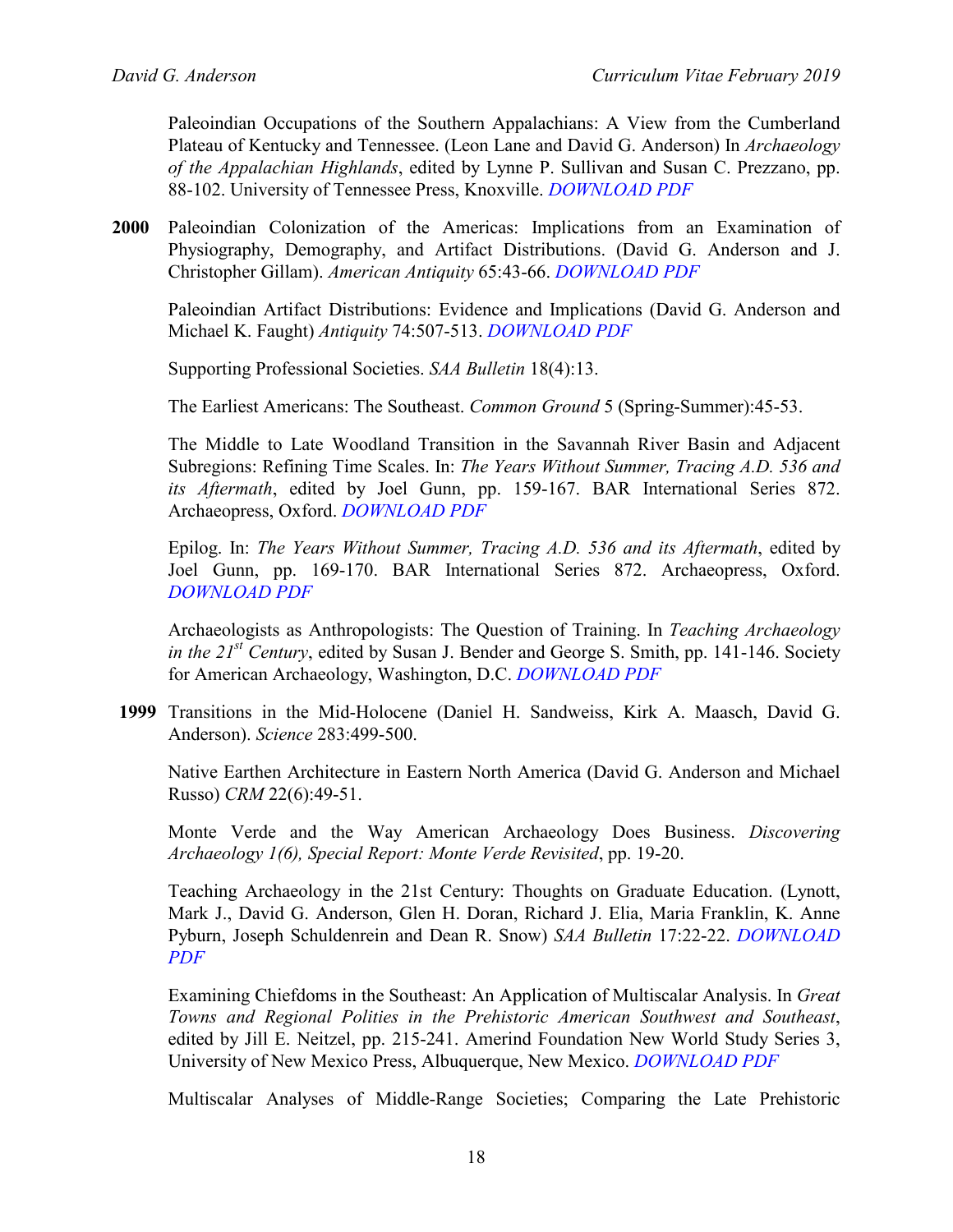Southwest and Southeast (Jill E. Neitzel and David G. Anderson). In *Great Towns and Regional Polities in the Prehistoric American Southwest and Southeast*, edited by Jill E. Neitzel, pp. 243-254. Amerind Foundation New World Study Series 3, University of New Mexico Press, Albuquerque, New Mexico. *[DOWNLOAD PDF](http://pidba.org/anderson/cv/Neitzel%20and%20Anderson%201999%20Multiscalar%20Analyses.pdf)*

Archaeology in the L'Anguille River Basin, Northeast Arkansas: Large Scale Survey Work in the Southeast. In *Arkansas Archaeology: Essays in Honor of Dan and Phyllis Morse*, edited by Robert C. Mainfort, Jr. and Marvin D. Jeter, pp. 65-97. University of Arkansas Press. Fayetteville. *[DOWNLOAD PDF](http://pidba.org/anderson/cv/1999.Anderson.LA.pdf)*

**1998** The Distribution of Fluted Paleoindian Projectile Points: Update 1998. (David G. Anderson and Michael K. Faught) *Archaeology of Eastern North America* 26:163–187. *[DOWNLOAD PDF](http://pidba.org/anderson/cv/Anderson%20and%20Faught%201998%20AENA.pdf)*

Paleoindian Projectile Point Recording Project: A Call for Data. (Brinnen Carter, James S. Dunbar, and David G. Anderson). *The Florida Anthropologist* 51:37–44.

Missouri Paleo-Indian Projectile Point Recording Project: A Call for Data. (David G. Anderson and Michael J. O'Brien). *Missouri Archaeological Society Quarterly* 15(3):4– 9.

Swift Creek in a Regional Perspective**.** In *A World Engraved: Archaeology of the Swift Creek Culture*, edited by J. Mark Williams and Daniel T. Elliott, pp. 274–300. University of Alabama Press. *[DOWNLOAD PDF](http://pidba.org/anderson/cv/1998.Anderson%20Swift%20Creek.pdf)*

South Appalachian Tradition, Southeastern Paleoindian, Swift Creek. In *Archaeology of Prehistoric Native America An Encyclopedia*, edited by Guy Gibbon, pp. 775-776, 781- 784, 824-826. Garlard Publishing, Inc., New York. *[DOWNLOAD PDF](http://pidba.org/anderson/cv/1998.Anderson.PNA.pdf)*

**1997** The Role of Cahokia in the Evolution of Mississippian Society. In *Cahokia: Domination and Ideology in the Mississippian World*, edited by Timothy R. Pauketat and Thomas E. Emerson, pp. 248–268. University of Nebraska Press, Lincoln. *[DOWNLOAD PDF](http://pidba.org/anderson/cv/Anderson%201997%20Cahokia.pdf)*

"Celebrating National Commitments to Archaeology" and "A National Commitment to Archaeology." In *Common Ground: Archaeology and Ethnography in the Public Interest* 2(1):12–19. (Issue guest editor). National Park Service Archeology and Ethnography Program, Washington, D.C. *[DOWNLOAD PDF](http://pidba.org/anderson/cv/1997.Anderson.CG.pdf)*

Tribute to James B. Griffin (1905–1997). *Midcontinental Journal of Archaeology* 22:129–130. *[DOWNLOAD PDF](http://pidba.org/anderson/cv/1997.Anderson.MCJA.pdf)*

We're On the Way to Nashville! (David G. Anderson and Kevin E. Smith). *SAA Bulletin*  $15(2)$ .

More Details on the Nashville Meeting (David G. Anderson and Kevin E. Smith). *SAA Bulletin* 15(1):16–17.

**1996** The Pleistocene–Holocene Transition in the Eastern United States (Dan F. Morse, David G. Anderson, and Albert C. Goodyear). In *Humans at the End of the Ice Age: The*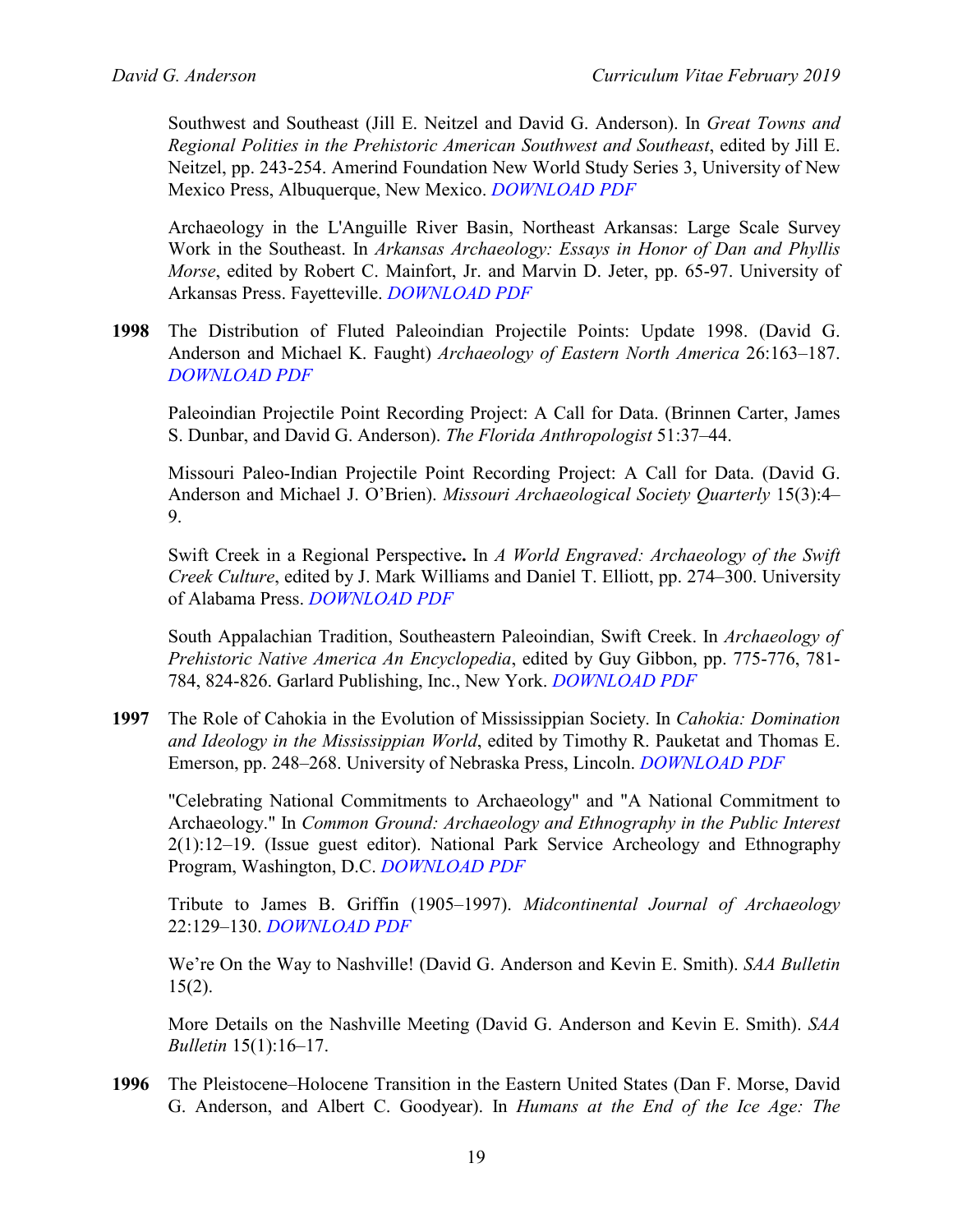*Archaeology of the Pleistocene–Holocene Transition*, edited by Lawrence Guy Straus, Berit Valentin Eriksen, Jon Erlandson, and David R. Yesner, pp. 319–338. Plenum Press, New York. *[DOWNLOAD PDF](http://pidba.org/anderson/cv/1996.Morse%20et%20al.pdf)*

Fluctuations Between Simple and Complex Chiefdoms: Cycling in the Late Prehistoric Southeast. In *Political Structure and Change in the Prehistoric Southeastern United States*, edited by John F. Scarry, pp. 231–252. University Presses of Florida. *[DOWNLOAD PDF](http://pidba.org/anderson/cv/Anderson%201996%20Fluctuations%20between%20Simple%20and%20Complex%20Chiefdoms.pdf)*

Chiefly Cycling and Large–Scale Abandonments as Viewed from the Savannah River Basin. In *Political Structure and Change in the Prehistoric Southeastern United States*, edited by John F. Scarry, pp. 150–191. University Presses of Florida. *[DOWNLOAD PDF](http://pidba.org/anderson/cv/Anderson%201996%20Cycling%20and%20Abandonments.pdf)*

North America: The Eastern Woodlands and the South. In *The Oxford Companion to Archaeology*, edited by Brian Fagan, pp. 517–519. Oxford University Press, New York.

Modeling Regional Settlement in the Archaic Period Southeast. In *Archaeology of the Mid-Holocene Southeast*, edited by Kenneth E. Sassaman and David G. Anderson, pp. 157-176. University Presses of Florida, Gainesville.

Environmental and Chronological Considerations (David G. Anderson, Lisa D. O'Steen, and Kenneth E. Sassaman). In *The Paleoindian and Early Archaic Southeast*, edited by David G. Anderson and Kenneth E. Sassaman, pp. 3–15. University of Alabama Press, Tuscaloosa.

Modeling Paleoindian and Early Archaic Settlement in the Southeast: A Historical Perspective (David G. Anderson and Kenneth E. Sassaman). In *The Paleoindian and Early Archaic Southeast*, edited by David G. Anderson and Kenneth E. Sassaman, pp. 16–28. University of Alabama Press, Tuscaloosa.

Models of Paleoindian and Early Archaic Settlement in the Southeastern United States. In *The Paleoindian and Early Archaic Southeast*, edited by David G. Anderson and Kenneth E. Sassaman, pp. 29–57. University of Alabama Press, Tuscaloosa.

Paleoindian and Early Archaic Research in the South Carolina Area (David G. Anderson and Kenneth E. Sassaman). In *The Paleoindian and Early Archaic Southeast*, edited by David G. Anderson and Kenneth E. Sassaman, pp. 222–237. University of Alabama Press, Tuscaloosa.

Paleoindian and Early Archaic Research in Georgia (R. Jerald Ledbetter, David G. Anderson, Lisa D. O'Steen, and Daniel T. Elliott). In *The Paleoindian and Early Archaic Southeast*, edited by David G. Anderson and Kenneth E. Sassaman, pp. 270-287. University of Alabama Press. Tuscaloosa.

Spirited Debate and Southern Hospitality in Nashville (David G. Anderson and Kevin Smith). *SAA Bulletin* 14(5):25.

CRM to be Highlighted at the 1997 Annual Meeting. *SAA Bulletin* 14(4):34.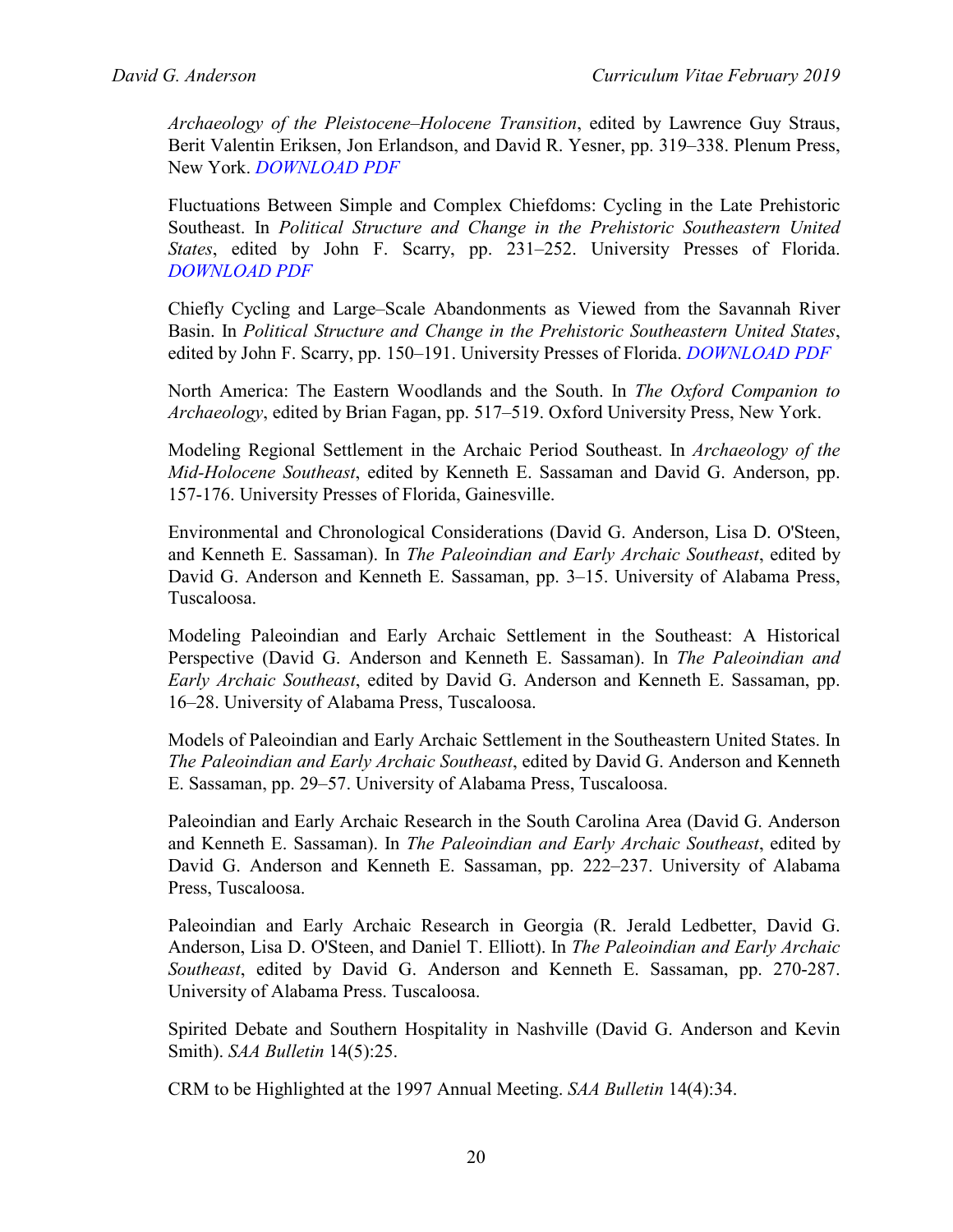Nashville and the 62nd Annual Meeting: A Sneak Preview (David G. Anderson and Kevin Smith). *SAA Bulletin* 14(4):9.

Theme of the 62nd SAA Annual Meeting: Celebrating National Commitments to Archaeology. *SAA Bulletin* 14(3):5.

**1995** Recent Advances in Paleoindian and Archaic Period Research in the Southeastern United States. *Archaeology of Eastern North America* 23:145–176.

Paleoclimate and the Potential Food Reserves of Mississippian Societies: A Case Study from the Savannah River Valley (David G. Anderson, David W. Stahle, and Malcolm R. Cleaveland). *American Antiquity* 60:258–286. *[DOWNLOAD PDF](http://pidba.org/anderson/cv/Anderson%20et%20al.%201995%20AmAntASC.pdf)*

The Excavations at Dust Cave to Date: A Commentary. *Journal of Alabama Archaeology* 40(1&2):237–246.

Paleoindian Interaction Networks in the Eastern Woodlands. In *Native American Interaction: Multiscalar Analyses and Interpretations in the Eastern Woodlands*, edited by Michael S. Nassaney and Kenneth E. Sassaman, pp. 1–26. University of Tennessee Press. *[DOWNLOAD PDF](http://pidba.org/anderson/cv/Anderson%201995%20Paleoindian%20Interaction%20Networks.pdf)*

**1994** North American Paleoindian Database—An Update. (Michael K. Faught, David G. Anderson, and Anne Gisiger). *Current Research in the Pleistocene* 11:32–35. *[DOWNLOAD PDF](http://pidba.org/anderson/cv/1994.Faught%20et%20al.pdf)*

De Soto in Coosa: Another Reply to Henige. (Charles M. Hudson, Chester B. DePratter, Marvin T. Smith, and David G. Anderson). *Georgia Historical Quarterly* 68:716–734.

Factional Competition and the Political Evolution of Mississippian Chiefdoms in the Southeastern United States. In *Factional Competition in the New World*, edited by Elizabeth M. Brumfiel and John W. Fox, pp. 61–76. Cambridge University Press. *[DOWNLOAD PDF](http://pidba.org/anderson/cv/Anderson%201994%20Factional%20Competition.pdf)*

Paleoindian and Early Archaic in the Lower Southeast: A View from Georgia (David G. Anderson, R. Jerald Ledbetter, Lisa D. O'Steen, Daniel T. Elliott, Dennis B. Blanton, Glen T. Hanson, and Frankie Snow). In *Ocmulgee Archaeology 1936–1986*, edited by David J. Hally, pp. 55–70. University of Georgia Press, Athens. *[DOWNLOAD PDF](http://pidba.org/anderson/cv/1994.Anderson.Ocmulgee.pdf)*

**1993** Twenty–Five Years of Prehistoric Archaeology in South Carolina. *South Carolina Antiquities* 25:14–22. *[DOWNLOAD PDF](http://pidba.org/anderson/cv/1993.Anderson.SCA.pdf)*

The Future of South Carolina Archaeology: A Management and Research Perspective. *South Carolina Antiquities* 25:78–81. *[DOWNLOAD PDF](http://pidba.org/anderson/cv/1993.Anderson.SCA2.pdf)*

Letter to the Editor. *Field Notes of the Arkansas Archeological Society* 251:2. *[DOWNLOAD PDF](http://pidba.org/anderson/cv/Anderson%201993%20Field%20Notes%20AAS.pdf)*

**1991** Examining Prehistoric Settlement Distribution in Eastern North America. *Archaeology of Eastern North America* 19:1–22.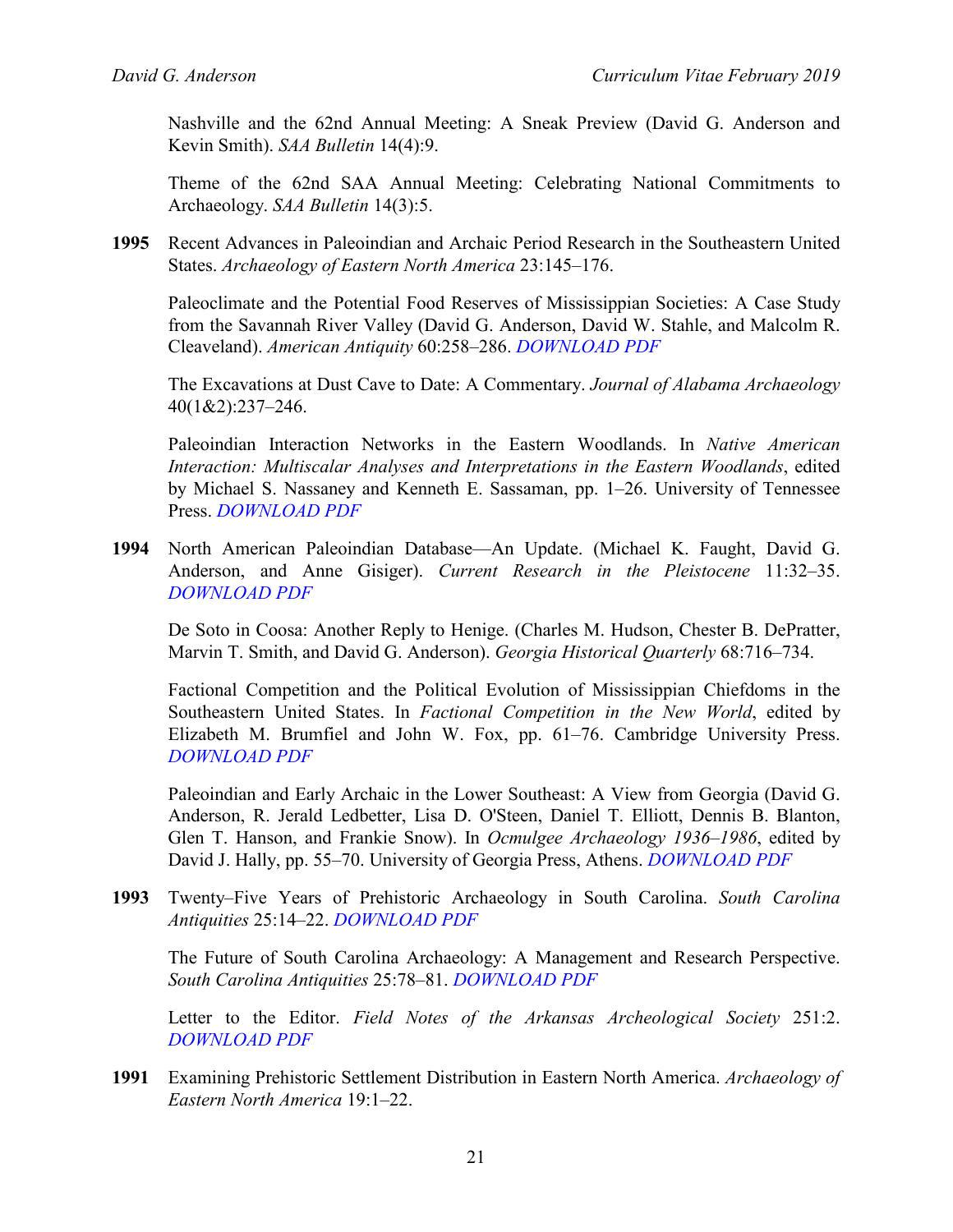The Bifurcate Tradition in the South Atlantic Region. *Journal of Middle Atlantic Archaeology* 7:91–106. *[DOWNLOAD PDF](http://pidba.org/anderson/cv/1991.Anderson.JMAA.pdf)*

Mississippian Period Settlement in the Savannah River Basin. *Early Georgia* 19(2): 47– 60.

*Monitoring of the Burnt Hickory Road Construction, Kennesaw Mountain National Battlefield*. Unpublished manuscript on file at the Interagency Archeological Services Division, Southeast Regional Office, National Park Service.

**1990** A North American Paleoindian Projectile Point Database. *Current Research in the Pleistocene* 7:67–69. *[DOWNLOAD PDF](http://pidba.org/anderson/cv/1990.Anderson,%20Projectile%20Point%20Database.pdf)*

Update on the Georgia Paleoindian Survey. (David G. Anderson, R. Jerald Ledbetter, and Lisa D. O'Steen). *Current Research in the Pleistocene* 7:70–72. *[DOWNLOAD PDF](http://pidba.org/anderson/cv/1990.Anderson%20et%20al.pdf)*

The Mississippian Occupation and Abandonment of the Savannah River Valley. *The Florida Anthropologist* 43:13–35.

The Paleoindian Colonization of Eastern North America: A View from the Southeastern United States. In *Early Paleoindian Economies of Eastern North America*, edited by Kenneth Tankersley and Barry Isaac, pp. 163–216. Research in Economic Anthropology Supplement 5. *[DOWNLOAD PDF](http://pidba.org/anderson/cv/Anderson%201990%20REA.pdf)*

Stability and Change in Chiefdom–Level Societies: An Examination of Mississippian Political Evolution on the South Atlantic Slope. In *Mississippian Chiefdoms in the Deep South*, edited by Mark Williams and Gary Shapiro, pp. 187–213. University of Alabama Press.

Typology and Chronology (Kenneth E. Sassaman and David G. Anderson). In *Native American Prehistory of the Middle Savannah River Valley: A Synthesis of Archaeological Investigations on the Savannah River Site, Aiken and Barnwell Counties, South Carolina,* by Kenneth E. Sassaman, Mark J. Brooks, Glen T. Hanson, and David G. Anderson, pp. 143–215. Savannah River Archaeological Research Papers 1. South Carolina Institute of Archaeology and Anthropology, University of South Carolina.

Recent Research Results of the Georgia Paleoindian Survey. (David G. Anderson, R. Jerald Ledbetter, and Lisa D. O'Steen). *Society for Georgia Archaeology Profile* 68:3–6.

**1989** The Mississippian in South Carolina. In *The Archaeology of South Carolina: Papers in Honor of Robert L. Stephenson*, edited by Albert C. Goodyear and Glen T. Hanson, pp. 101–132. Institute of Archaeology and Anthropology, University of South Carolina, Anthropological Studies 9.

Archeology and History in West–Central Louisiana: Research Results of the Fort Polk Cultural Resources Program. In *Historic Preservation Planning on Military Bases: An Example from Fort Polk, Louisiana*, by David G. Anderson, L. Janice Campbell, James E. Cobb, John E. Ehrenhard, and Prentice M. Thomas, Jr., pp. 31–75. National Park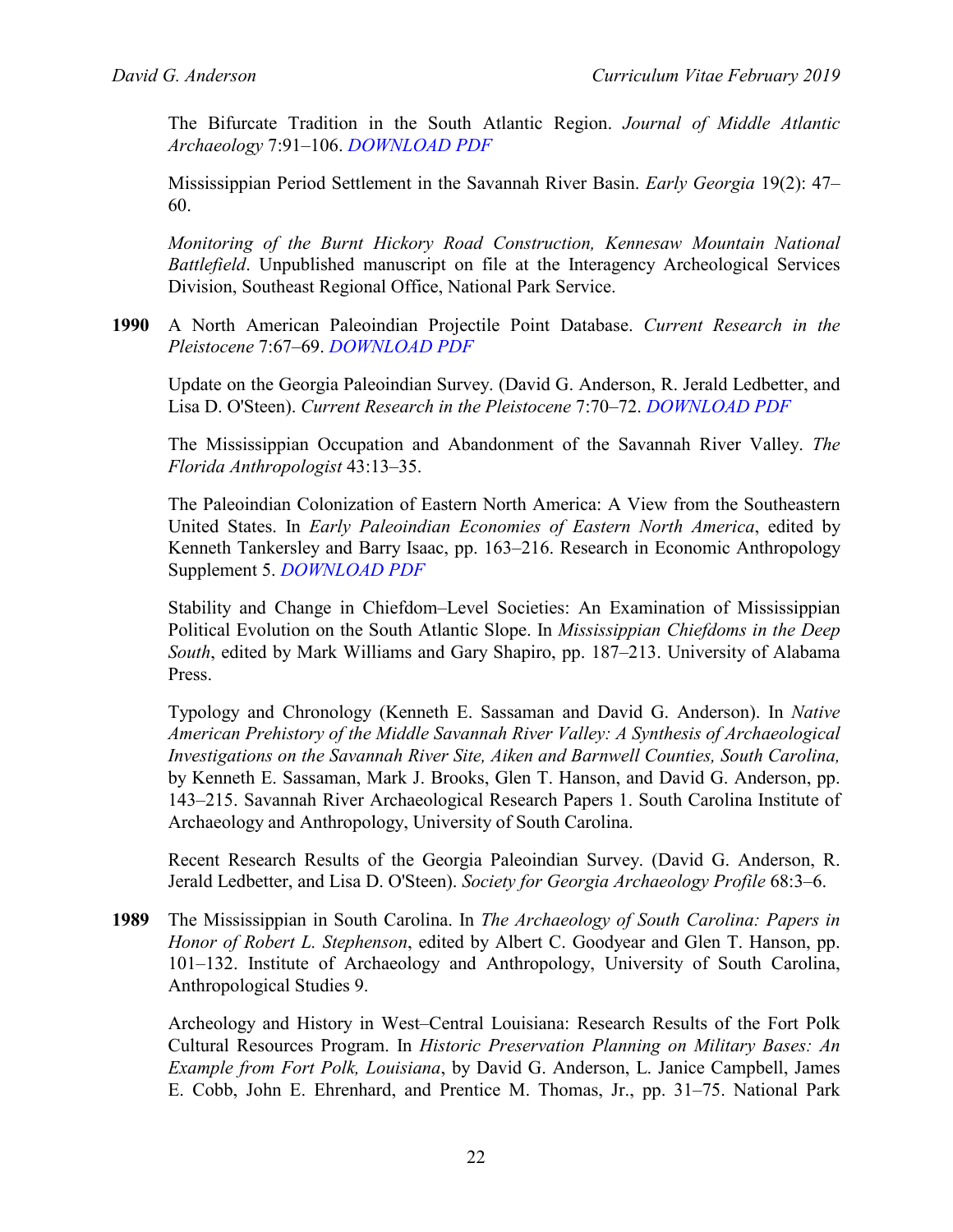Service, Interagency Archeological Services–Atlanta, Interaction, Special Publication 3

**1988** Early Archaic Occupations in the Southeastern United States: A Case Study from the Savannah River Basin (David G. Anderson and Glen T. Hanson). *American Antiquity* 53:262–286. *[DOWNLOAD PDF](http://pidba.org/anderson/cv/Anderson%20and%20Hanson%201988%20AmAnt.pdf)*

*A Cultural Resources Survey of Plug Levee Construction Areas in the Vicinity of the Panther Swamp National Wildlife Refuge, Humphreys, Sharkey, and Yazoo Counties, Mississippi: Examination of the Tribble, Haynes, and Brown Tracts*. Prepared for U.S. Fish and Wildlife Service, Southeast Regional Office, Atlanta. 8 pp.

*A Cultural Resources Survey of Proposed Headquarters, Plug Levee, and Access Road Construction Areas in the Overflow National Wildlife Refuge, Ashley County, Arkansas*. Prepared for U.S. Fish and Wildlife Service, Southeast Regional Office, Atlanta. 8 pp.

**1987** Recent Paleoindian Research in Georgia. (David G. Anderson, Jerald Ledbetter, Lisa O'Steen, Daniel T. Elliott, and Dennis Blanton). *Current Research in the Pleistocene* 4:47–49. *[DOWNLOAD PDF](http://pidba.org/anderson/cv/1987.Anderson%20et%20al.CRP.pdf)*

*Archaeological Survey on a Portion of the Chemical Waste Management, Inc. Emelle Facility in Sumter County, Alabama*. Garrow & Associates, Inc. Atlanta. 46 pp.

*East Charlotte Outer Loop Cultural Resources Study Literature Search*. (Mary Beth Reed and David G. Anderson). Garrow and Associates, Inc., Atlanta. 74 pp.

**1986** The Mississippian Occupation of the Savannah River Valley (David G. Anderson, David J. Hally and James L. Rudolph). *Southeastern Archaeology* 5(1):32–51. *[DOWNLOAD](http://pidba.org/anderson/cv/1986.Anderson.SA.pdf)  [PDF](http://pidba.org/anderson/cv/1986.Anderson.SA.pdf)*

L'Archeologie du secteur prive aux Etats–Unis: le point de vue d'un archeologue de terrain. *Nouvelles de l'Archeologie* 22(2–3): 54–62. *[DOWNLOAD PDF](http://pidba.org/anderson/cv/L)*

Archaeological Testing at the Herman Farm Site (20BE189): An Example of the Utility of Controlled Surface Collection for Site Evaluation. (David G. Anderson and Donald J, Weir) *Michigan Archaeologist* 32:139–155. *[DOWNLOAD PDF](http://pidba.org/anderson/cv/1985.Anderson.SCAF.pdf)*

Comments. In *Mississippi Period Archaeology of the Georgia Piedmont*, by David J. Hally and James L. Rudolph, pp. 94–102, University of Georgia, Laboratory of Archaeology Series, Report No. 24.

Georgia Paleoindian Recordation Project: Towards a Descriptive Inventory of Georgia Paleoindian Fluted and Lanceolate Projectile Points, by David G. Anderson, Lisa O'Steen, and R. Jerald Ledbetter. *Society for Georgia Archaeology Profile* 52:6–11.

A Guide to Prehistoric Ceramics from the Middle Savannah River Valley: Sorting Criteria and Chronology. Manuscript on file at the Savannah River Archaeological Research Program, South Carolina Institute of Archaeology and Anthropology, University of South Carolina, Columbia.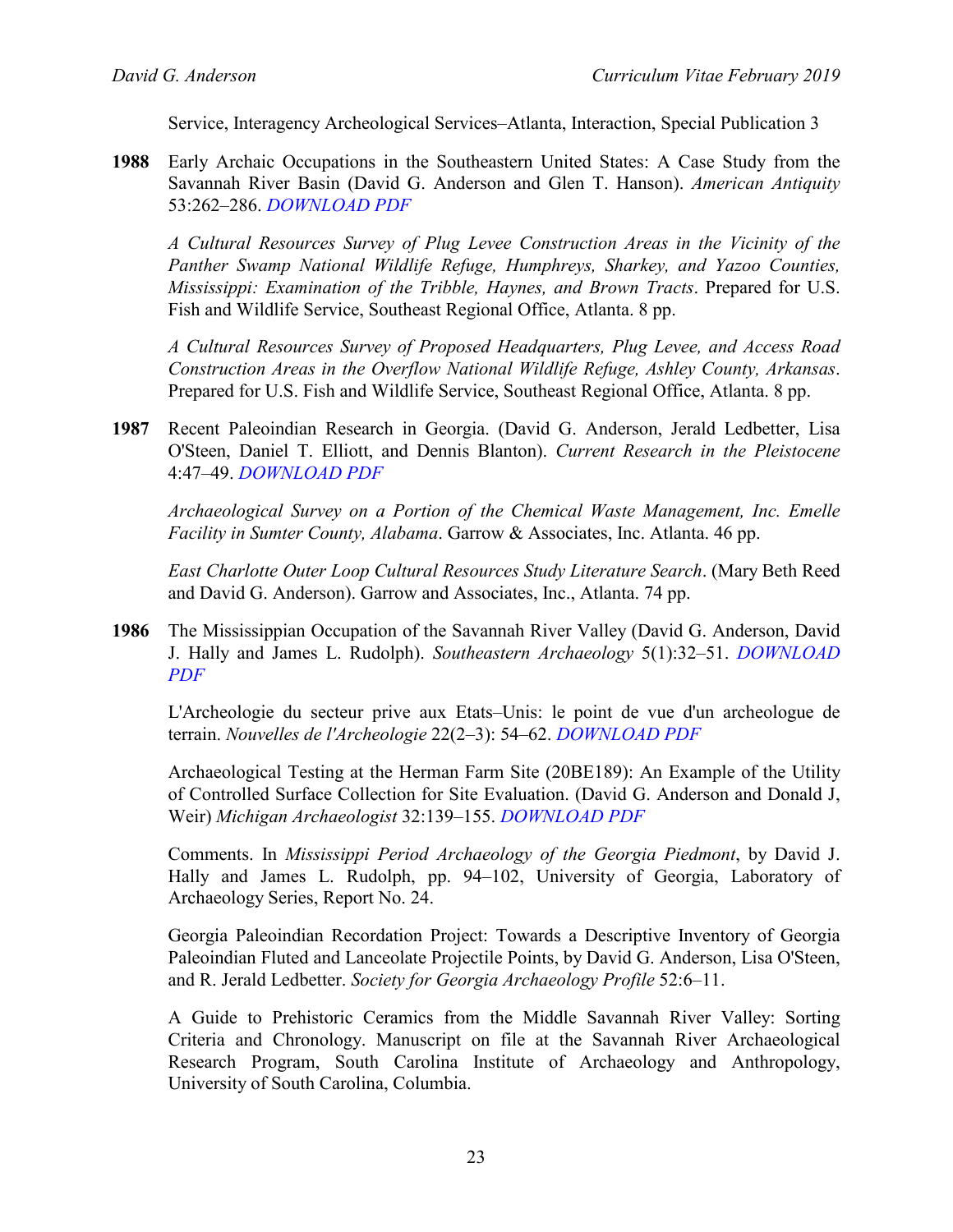**1985** The Internal Organization and Operation of Chiefdom Level Societies on the Southeastern Atlantic Slope: An Examination of Ethnohistoric Sources. *South Carolina Antiquities* 17:35–69. *[DOWNLOAD PDF](http://pidba.org/anderson/cv/1985.Anderson.SCA.pdf)*

Middle Woodland Societies on the Lower South Atlantic Slope: A View from Georgia and South Carolina. *Early Georgia*. 13:29–66.

Archaeological Investigations at Four Open Air Sites in Eastern El Paso, Texas. In *Views of the Jornada Mogollon: Proceedings of the Second Jornada Mogollon Archaeology Conference*, edited by C. M. Beck, pp. 78–106. Eastern New Mexico University, Contributions in Anthropology 12. Portales. (David G. Anderson and E. Suzanne Carter) *[DOWNLOAD PDF](http://pidba.org/anderson/cv/1985.Anderson.Carter.pdf)*

- **1984** The Ceramic Analysis. In *Cultural Resource Evaluations, Fort Polk, Louisiana*, assembled by Charles E. Cantley and John R. Kern pp. 243–252. Gilbert/ Commonwealth, Report No. 2639.
- **1983** Early Archaic Settlement on the Southeastern Atlantic Slope: A View from the Rucker's Bottom Site, Elbert County, Georgia (David G. Anderson and Joseph Schuldenrein). *North American Archaeologist* 4(3):177–210. *[DOWNLOAD PDF](http://pidba.org/anderson/cv/1983.Anderson.NAA.pdf)*

Mississippian Settlement in the Southern Piedmont: Evidence from the Rucker's Bottom Site, Elbert County, Georgia. *Southeastern Archaeology* 2(2):98–117. *[DOWNLOAD PDF](http://pidba.org/anderson/cv/Anderson%20and%20Schuldenrein%201983%20SA.pdf)*

Zebree: An example of Problem–Oriented Contract Research in Northeast Arkansas (Dan F. Morse and David G. Anderson). *Southeastern Archaeological Conference Bulletin* 20:136–140.

The Ceramic Sequence from the Mattassee Lake Sites: Towards a Cultural Sequence for the Lower Santee River, South Carolina. *South Carolina Antiquities* 15:31–41. *[DOWNLOAD PDF](http://pidba.org/anderson/cv/1983.Anderson.SCA.pdf)*

The Archaeology of Tenancy (2): A Reply to Trinkley (David G. Anderson and Jenalee Muse). *Southeastern Archaeology* 2(1):65–68.

- **1982** The Archaeology of Tenancy: An Example from the South Carolina Low Country (David G. Anderson and Jenalee Muse). *South Carolina Antiquities* 14:71–85. *[DOWNLOAD](http://pidba.org/anderson/cv/1982.Anderson.Muse.pdf)  [PDF](http://pidba.org/anderson/cv/1982.Anderson.Muse.pdf)*
- **1981** Archaeological Background– Previous Archaeological Investigations along the Red River in Louisiana: The Basis for Research Design. In *Cultural Resources Survey of the Red River Waterway from Shreveport to the Mississippi River*, assembled by Judith A. Newkirk, pp. 91–114. Commonwealth Associates, Inc., Report No. R–2021. (U.S. Army Corps of Engineers, New Orleans District).
- **1980** History of the Investigations. In *Zebree Archaeological Project: Excavation, Data Interpretation, and Report on the Zebree Homestead Site, Mississippi County, Arkansas*, assembled and edited by Dan F. Morse and Phyllis A. Morse, pp. 2-1 to 2-45. Memphis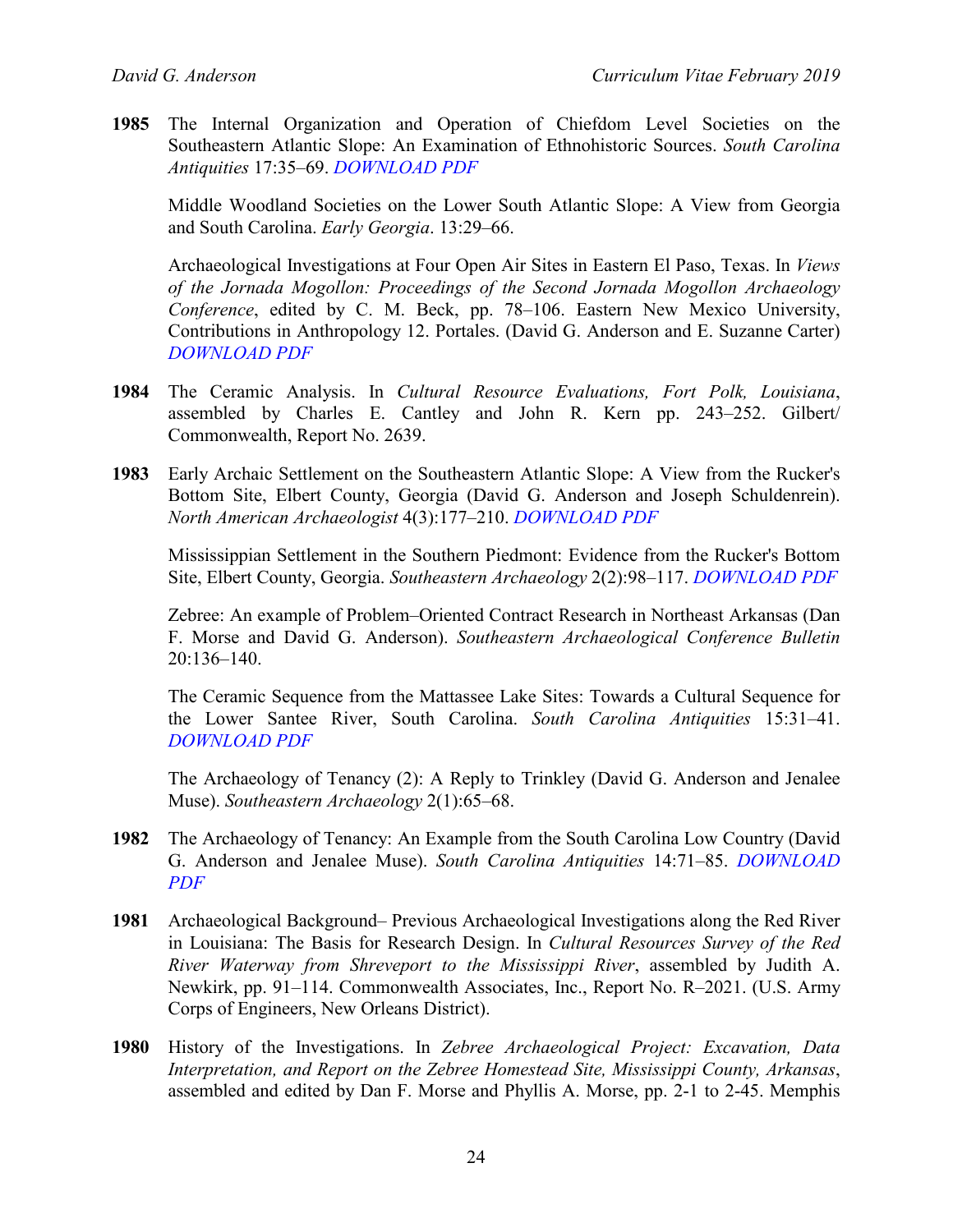District, U.S. Army Corps of Engineers, Contract DACW 66-76-C-0006 Final Report, Arkansas Archeological Survey, Fayetteville. *[DOWNLOAD PDF](http://pidba.org/anderson/cv/1980.Anderson.Zebree.pdf)*

Field Strategies. In *Zebree Archaeological Project: Excavation, Data Interpretation, and Report on the Zebree Homestead Site, Mississippi County, Arkansas*, assembled and edited by Dan F. Morse and Phyllis A. Morse, pp. 5-1 to 5-20. Memphis District, U.S. Army Corps of Engineers, Contract DACW 66-76-C-0006 Final Report, Arkansas Archeological Survey, Fayetteville. *[DOWNLOAD PDF](http://pidba.org/anderson/cv/1982.Anderson.Muse.pdf)*

Experiments with Screen Sizes (Eric Roth, David G. Anderson, Michael Sierzchula, and Dan F. Morse). In *Zebree Archaeological Project: Excavation, Data Interpretation, and Report on the Zebree Homestead Site, Mississippi County, Arkansas*, assembled and edited by Dan F. Morse and Phyllis A. Morse, pp. 7-1 to 7-22. Memphis District, U.S. Army Corps of Engineers, Contract DACW 66-76-C-0006 Final Report, Arkansas Archeological Survey, Fayetteville. *[DOWNLOAD PDF](http://pidba.org/anderson/cv/1982.Anderson.Muse.pdf)*

Post–Depositional Modifications of the Zebree Behavioral Record. In *Zebree Archaeological Project: Excavation, Data Interpretation, and Report on the Zebree Homestead Site, Mississippi County, Arkansas*, assembled and edited by Dan F. Morse and Phyllis A. Morse, pp. 8-1 to 8-28. Memphis District, U.S. Army Corps of Engineers, Contract DACW 66-76-C-0006 Final Report, Arkansas Archeological Survey, Fayetteville. *[DOWNLOAD PDF](http://pidba.org/anderson/cv/1982.Anderson.Muse.pdf)*

Certain Laboratory and Analytic Procedures (Phyllis A. Morse, David G. Anderson, Thomas E. Scheitlin, Michael G. Million, and Mary Lucas Powell). In *Zebree Archaeological Project: Excavation, Data Interpretation, and Report on the Zebree Homestead Site, Mississippi County, Arkansas*, assembled and edited by Dan F. Morse and Phyllis A. Morse, pp. 9-1 to 9-28. Memphis District, U.S. Army Corps of Engineers, Contract DACW 66-76-C-0006 Final Report, Arkansas Archeological Survey, Fayetteville. *[DOWNLOAD PDF](http://pidba.org/anderson/cv/1982.Anderson.Muse.pdf)*

**1979** Prehistoric Selection for Intentional Thermal Alteration: Tests of a Model Employing Southeastern Archaeological Materials. *Midcontinental Journal of Archaeology* 4(2):221–254. *[DOWNLOAD PDF](http://pidba.org/anderson/cv/Anderson%201979%20MCJA.pdf)*

Test Excavations at Two Sites in the Cape Romain National Wildlife Refuge, Charleston County, South Carolina (David G. Anderson and Stephen R. Claggett). *South Carolina Antiquities* 11(1):12–74. *[DOWNLOAD PDF](http://pidba.org/anderson/cv/1979.Anderson.Claggett.SCA.pdf)*

**1978** More on Australopithecine Sexual Dimorphism. *Current Anthropology* 19:219–221.

Some Comments on Science with a Small "S." *SEAC Newsletter* 20(1):18–24.

Technical Report, Cultural Resources (David G. Anderson, Stephen R. Claggett, and Judith A. Newkirk). In *Environmental Overview Winyah–Jeffries 230 kV Transmission Line Rebuild*, Appendix A, pp. 1–62. Commonwealth Associates, Inc., Report No. R– 1934. (South Carolina Public Service Authority)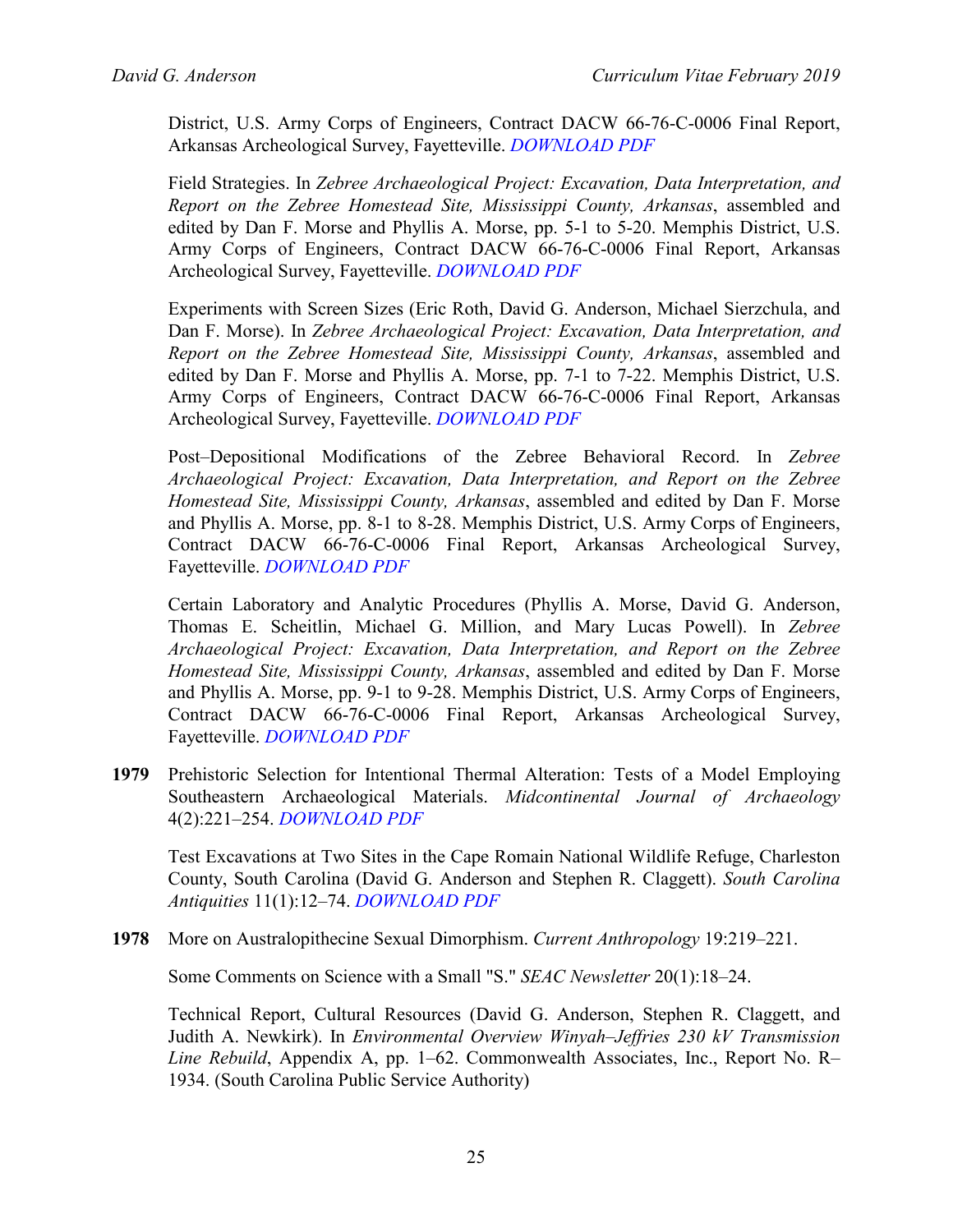Cultural Resources (David G. Anderson, Stephen R. Claggett and Judith A. Newkirk). In *Environmental Analysis Report, Winyah–Charity 230 kV Transmission Line*, Appendix B, pp. 1–60. Commonwealth Associates, Inc., Report No. R–1934. (South Carolina Public Service Authority).

Site Location and Probable Occurrence. In *A Cultural Resource Overview of the Wayne National Forest*, assembled and edited by Curtis E. Larsen, pp. 96–119. Commonwealth Associates, Inc., Report No. R–1919. (USDA Forest Service)

Site Location and Probable Occurrence: Discussion. In *A Cultural Resource Overview of the Hoosier National Forest*, assembled and edited by Curtis E. Larsen, pp. 113–126. Commonwealth Associates, Inc., Report No. R– 1920. (USDA Forest Service).

**1977** Archaeology and Speleology: The Case for Conservation. *Bulletin of the National Speleological Society* 39(2):55–64. *[DOWNLOAD PDF](http://pidba.org/anderson/cv/1977.Anderson.Speleology.pdf)*

A History of Prehistoric Archaeological Investigations in the Coastal Plain of South Carolina. *South Carolina Antiquities* 9(2):1–32. *[DOWNLOAD PDF](http://pidba.org/anderson/cv/1977.Anderson.SCA.pdf)*

Cave Resource Management: An Archaeological Perspective. In *National Cave Management Symposium Proceedings, Mountain View, Arkansas, October 26–29, 1976*. (edited by Tom Aley and Doug Rhodes):86–93.

Thesis Research Proposal: David G. Anderson. *CLASS (Central Lowlands Archaeological Symposium and Seminar) Newsletter* 3(1):4–5.

**1976** Excavation Strategies at the Zebree Site: 1975 Field Season. In *A Preliminary Report of the Zebree Project: New Approaches in Contract Archaeology in Arkansas,* edited by Dan F. Morse and Phyllis A. Morse. Arkansas Archaeological Survey, Research Report 8:30–43. *[DOWNLOAD PDF](http://pidba.org/anderson/cv/1976.Anderson.Zebree.pdf)*

Surveying Techniques: What Kinds of Data Are We Collecting? *Field Notes of the Arkansas Archaeological Society* 139:11.

Zebree Site Destroyed: 1976 (Terminal) Field Investigations. *Field Notes of the Arkansas Archaeological Society* 144: 3–6. (Separate paper with the same title by Dan F. Morse and David G. Anderson in *CLASS (Central Lowlands Archaeological Symposium and Seminar) Newsletter* 2(3):1–4.

**1975** Inferences from Distribution Studies of Prehistoric Artifacts in the Coastal Plain of South Carolina. *Southeastern Archaeological Conference, Bulletin 18*:180–194. *[DOWNLOAD](http://pidba.org/anderson/cv/Anderson%201975%20SEAC.pdf)  [PDF](http://pidba.org/anderson/cv/Anderson%201975%20SEAC.pdf)*

Fort Congaree on the Carolina Frontier: Archaeological Investigations 1970 Through 1975. *South Carolina Antiquities* 7(2):1–30. *[DOWNLOAD PDF](http://pidba.org/anderson/cv/1975.Anderson.SCA2.pdf)*

Summary of: Inferences from the Distribution of Prehistoric Ceramics in the Coastal Plain of South Carolina. *South Carolina Antiquities* 7(1):8–15. *[DOWNLOAD PDF](http://pidba.org/anderson/cv/1975.Anderson.SCA.pdf)*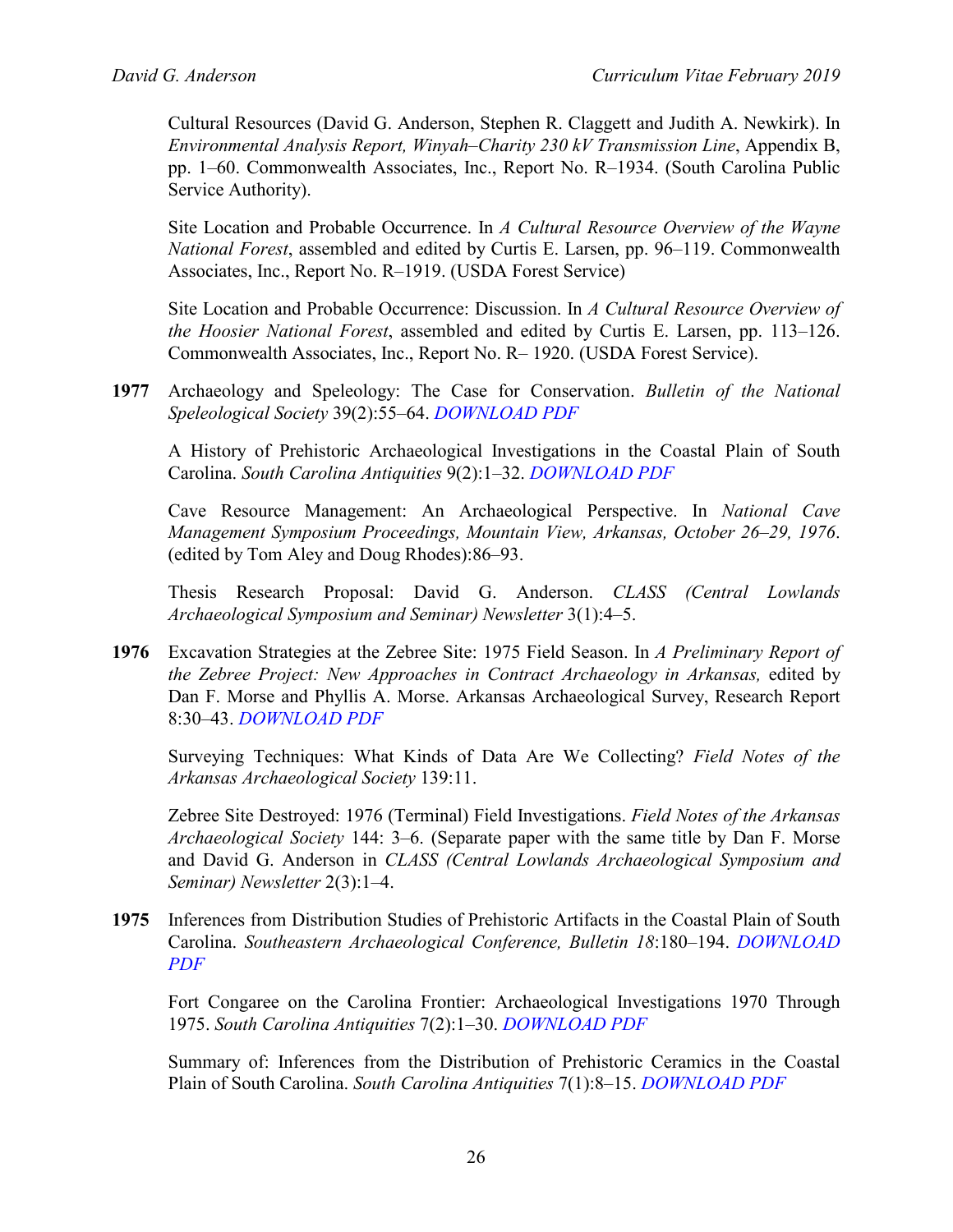Excavations at the Zebree Site: 1975. *Field Notes of the Arkansas Archaeological Society*, Number 130:3–7.

**1974** An Archaeological Survey of the Proposed Alternate Two Routes of the Southeastern Beltway Between SC Route 48 and I–26, Richland–Lexington Counties, South Carolina, August 1974. *Institute of Archaeology and Anthropology, University of South Carolina, The Notebook* 6(5–6):125–163.

*An Archeological Survey of the Proposed Access Road, Terminal and Parking Areas on Myrtle Beach Air Force Base, Myrtle Beach, South Carolina*. Institute of Archaeology and Anthropology, University of South Carolina, Research Manuscript Series 73. 5 pp.

**1973** Unmodified Chippage. In a Preliminary Report on the Winn Canyon Site, edited by James E. Fitting, pp. 83–86. *The Artifact* 11 (1–2). El Paso Archaeological Society.

## **BOOK REVIEWS**

**2019** *The Great Paleolithic War: How Science Forged an Understanding of America's Ice Age Past.* David J. Meltzer. *Journal of Anthropological Research.* (In Press)

*Fort San Juan and the Limits of Empire: Colonialism and Household Practice at the Berry Site*, edited by Robin A. Beck, Christopher B. Rodning, and David G. Moore. *Southeastern Archaeology* (In Press)

- **2018** *Main Street Mound A Ridgetop Monument at the East St. Louis Mound Complex, e*dited by Tamira K. Brennan, with contributions by Steven L. Boles, Tamira K. Brennan, Kristin M. Hedman, Michael F. Kolb, and Lenna M. Nash. *Midcontinental Journal of Archaeology,* Open Access Book Reviews, Volume 43. Available online.
- **2016** *War Paths, Peace Paths An Archaeology of Cooperation and Conflict in Native Eastern North America*, by David H. Dye. *American Antiquity* 81:392-393.
- **2013** *Foraging in the Tennessee River Valley 12,500 to 8000 Years Ago,* by Kandace D. Hollenbach. *Journal of Alabama Archaeology* 56(1):94-96. *[DOWNLOAD PDF](http://pidba.org/anderson/cv/2013.Anderson.JAA.pdf)*
- **2011** Paleoindian Archaeology and Archaeologists (Meltzer's *First Peoples in a New World: Colonizing Ice Age America*). *Current Anthropology* 52:131-133. *[DOWNLOAD PDF](http://pidba.org/anderson/cv/Anderson%20CA%20Meltzer%20Review.pdf)*
- **2010** *Spirits of the Air: Birds and American Indians in the South*, by Shepard Krech III. *Ethnohistory* 57(4):754-756.
- **2007** *The Pennsylvania Fluted Point Survey*, by Gary L. Fogelman and Stanley W. Lantz. *Journal of Middle Atlantic Archaeology* 23:138-141.
- **2006** Synthesizing Hopewell Archaeology. *American Antiquity* 71:579-585.
- **2004** Review of *Parasites Like Us*, by Adam Johnson. *South Carolina Antiquities* 34:52-53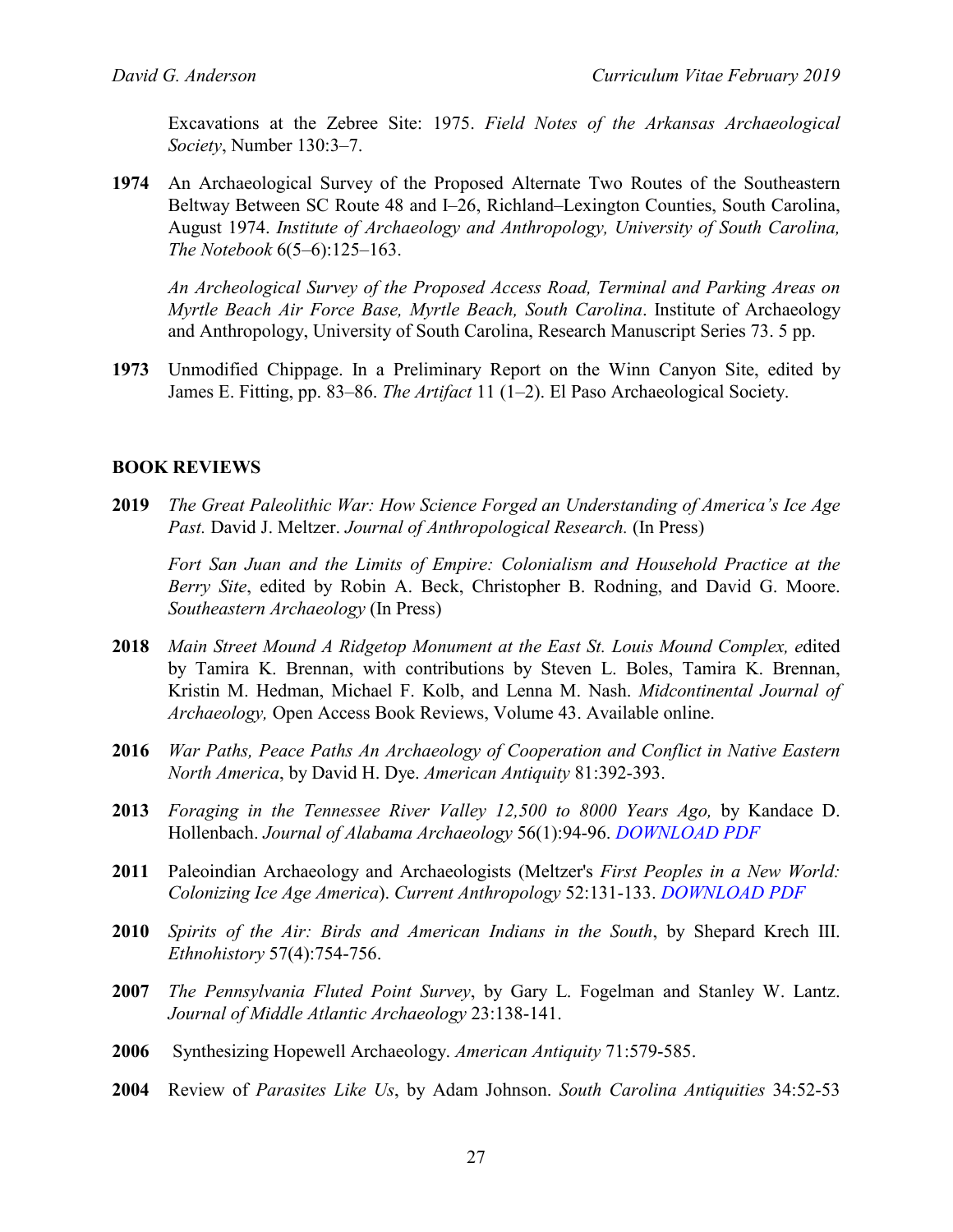#### *[DOWNLOAD PDF](http://pidba.org/anderson/cv/2004.Anderson.SCA.BookReview.pdf)*

**2000** Review of *The Georgia and South Carolina Expeditions of Clarence Bloomfield Moore*, edited and with an Introduction by Lewis Larson. *Mississippi Archaeology* 35:106–109.

Review of *The Timucuan Chiefdoms of Spanish Florida*, by John E. Worth. *Southeastern Archaeology* 19(2):163–164.

**1998** Review of *Great Adventures in Archaeology*, by Robert Silverberg. *Southeastern Archaeology*. 17:116.

Review of *The Cahokia Atlas*, by Melvin Fowler. *Illinois Archaeology* 10:358-362. *[DOWNLOAD PDF](http://pidba.org/anderson/cv/1998.Anderson.Review.pdf)*

Review of *Mississippian Political Economy*, by Jon Muller. *American Antiquity* 63:352– 353.

Review of *A New Deal for Southeastern Archaeology*, by Edwin A. Lyon. *CRM* 21(2): 4, 28.

Review of *Prehistoric Cultures of Eastern Pennsylvania*, by Jay F. Custer. *Journal of Middle Atlantic Archaeology* 14:183-185.

- **1995** Review of *Ancient Chiefdoms of the Tombigbee*, by John H. Blitz. *American Antiquity* 60:176–177.
- **1994** Review of *The Poverty Point Culture: Local Manifestations, Subsistence Practices, and Trade Networks*, edited by Kathleen M. Byrd. *Southeastern Archaeology* 13:189–190.
- **1993** Review of *The Development of Southeastern Archaeology*, edited by Jay K. Johnson. *South Carolina Antiquities* 25:103–105. *[DOWNLOAD PDF](http://pidba.org/anderson/cv/1993.Anderson.BookReview.pdf)*

Review of *Late Prehistoric and Early Historic Chiefdoms in the Southeastern United States*, by Chester DePratter. *American Antiquity* 58:375–376.

**1991** Review of *Paleoindian Research in Virginia: A Synthesis*. *Southeastern Archaeology* 10:149–150.

Review of *The Tombigbee Watershed in Southeastern Prehistory*. *North American Archaeologist* 12:75–78.

**1989** Review of *Migrations in Prehistory*, by Irving Rouse. *North American Archaeologist* 10:72–74.

Review of *Late Archaic Landscapes: A Geographic Information Systems Approach to the Late Archaic Landscape of the Savannah River Valley, Georgia and South Carolina*, by Stephen H. Savage. *South Carolina Antiquities* 20:65–69. *[DOWNLOAD PDF](http://pidba.org/anderson/cv/1989.Anderson.SCA.BookReview.pdf)*

**1987** Review of *The Legend, History, and Archaeology of Fort Boykin in Virginia*. *Society for Georgia Archaeology Profile* 55:6.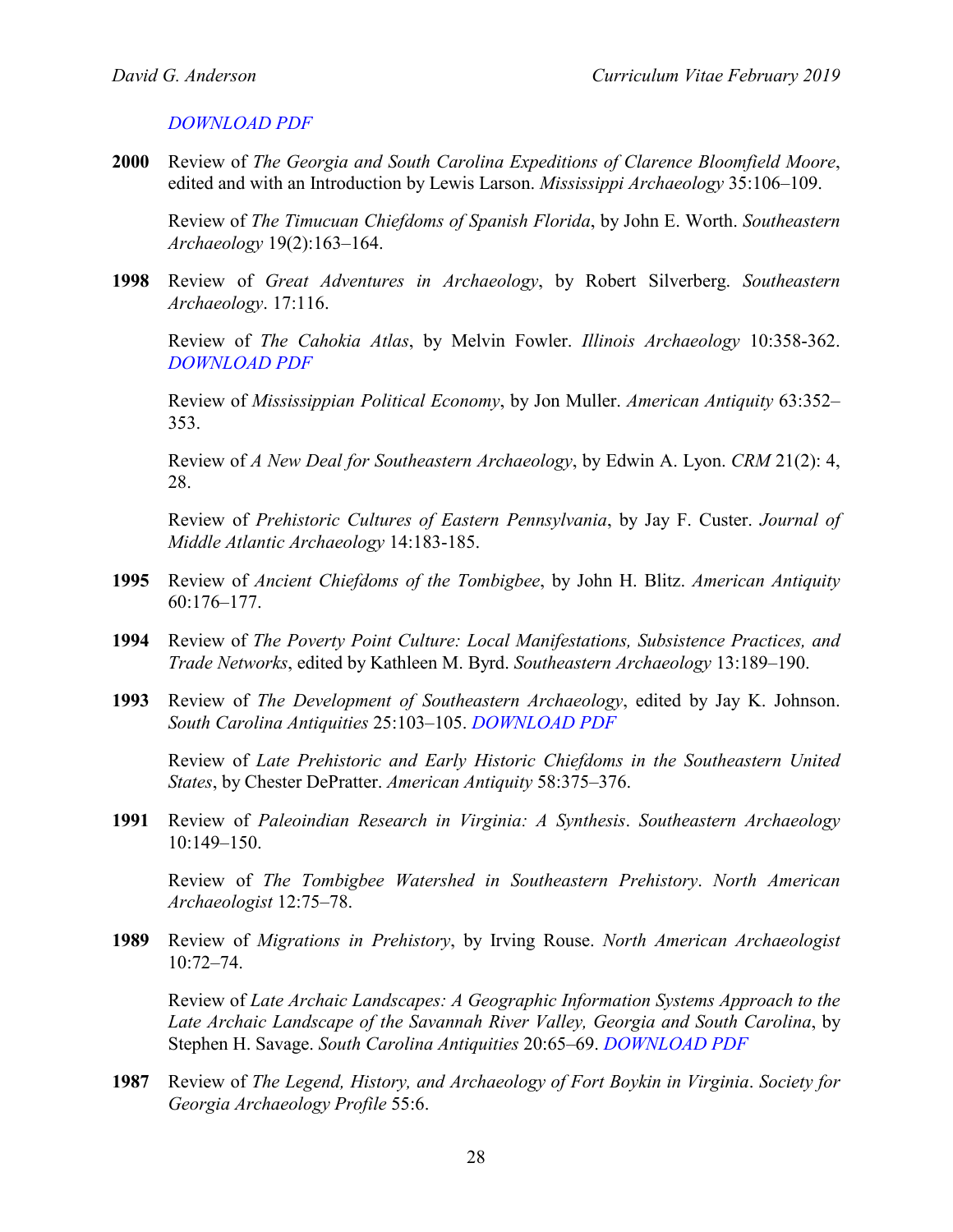**1974** Review of: *Groton Plantation: An Archaeological Study of a South Carolina Locality*, by James B. Stoltman. *South Carolina Antiquities* 6(2):24–28.

#### **PAPERS AND POSTERS PRESENTED AT MEETINGS:**

(Copies of some papers, posters, and discussant's comments are available on request)

**2018** Wells, Joshua J., David G. Anderson, Stephen J. Yerka, Kelsey Noack Myers, Eric C. Kansa, Sarah Whitcher Kansa, and R. Carl DeMuth. 2018. *"Finding People in Mounds of Big Data: Considerations of Late Prehistoric Demographics, Landscapes, and Archaeological Ontologies through the Digital Index of North American Archaeology (DINAA)"* Poster presented at the Annual meeting of the Midwestern Archaeological Conference, South Bend, Indiana. October 4-6, 2018.

Anderson, David G., Eric C. Kansa, Sarah W. Kansa, Joshua J. Wells, and Stephen J. Yerka. 2018. *"Open Collaborative Models for Advancing Archaeological Synthesis: Linking Research, Resource Management, and Public Education Approaches."* Paper presented in the session Advancing Archaeological Synthesis: Using the Past to Benefit the Future, organized by Jeff Altschul, and Friedrich Luth, at the 24th Annual Meeting of the European Archaeological Association, Barcelona, Spain. 6 September 2018.

Goodell, Jeff, Brian Fagan, and David G. Anderson. 2018. *New Water Worlds*. Big Picture Science. The radio show and podcast of the SETI Institute, 27 August 2018. Available at<http://radio.seti.org/episodes/new-water-worlds>

Anderson, David G., John E. Cornelison, Jr., and Katie A. Corcoran. 2018. "Lessons from Excavations at Mound A, Shiloh: What We Have Learned." Public presentation at the Annual Chickasaw Heritage Festival at Shiloh, Shiloh Indian Mounds National Historic Landmark, Shiloh, Tennessee, 25 August 2018. .

Anderson, David G. and Joshua J. Wells. 2018. *"The Digital Index of North American Archaeology (DINAA)."* Paper presented at the CRPD BLM Annual Meeting, Billings, Montana, 31 May 2018.

Anderson, David G., Thaddeus G. Bissett, Stephen J. Yerka, Joshua J. Wells, Eric C. Kansa, Sarah W. Kansa, Kelsey Noack Myers, R. Carl DeMuth, and Devin A. White. 2018. *Drowning the Library: Sea-Level Rise and Archaeological Site Destruction in the Southeastern United States.* Paper presented in the SAA Climate Change Strategies and the Archaeological Record Committee's symposium "*Burning Libraries: Environmental Threats to Heritage and Science*" organized by Thomas McGovern. Society for American Archaeology, 83<sup>rd</sup> Annual Meeting, Washington D.C. 12 April 2018.

DeMuth, Robert C., Joshua J. Wells, Kelsey Noack Myers, David G. Anderson and Eric C. Kansa. 2018. *Archaeological Geographies—A Reflexive Consideration of the Impact of Archaeology across Racial and Socioeconomic Regions Using DINAA*. Paper presented in the symposium Digital Heritage Technologies, Applications and Impacts.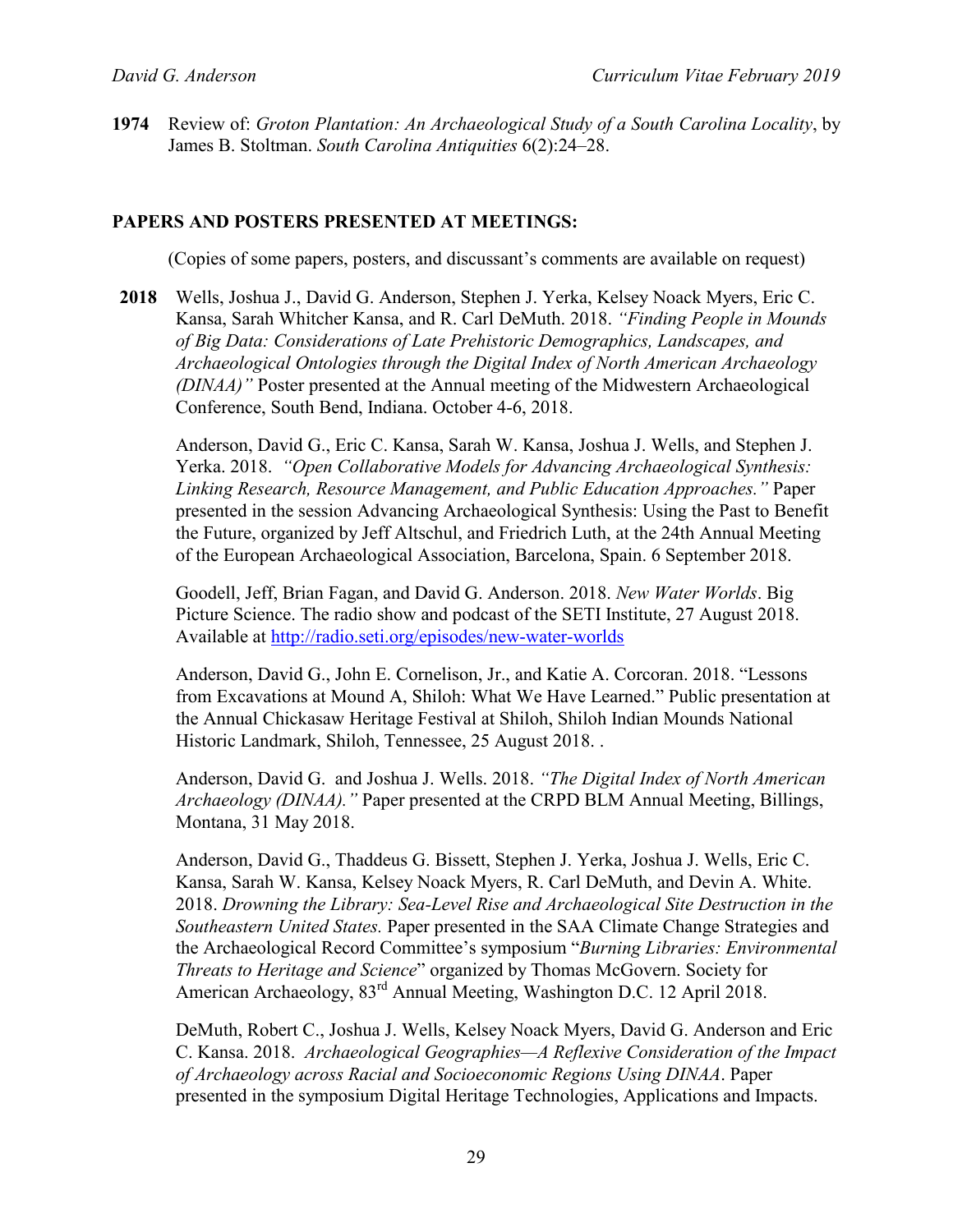Society for American Archaeology, 83rd Annual Meeting, Washington D.C. 12 April 2018.

Myers, Kelsey Noack, Joshua J. Wells, Stephen J. Yerka, Sarah Whitcher Kansa and David G. Anderson. 2018. *Making Archaeological Data Publicly Accessible through the Digital Index of North American Archaeology*. Poster presented in the symposium Fighting Anti-Science Hysteria through Public Archaeology, organized by Bernard Means. Society for American Archaeology, 83rd Annual Meeting, Washington D.C. 12 April 2018.

Walker, Martin P., and David G. Anderson. 2018. *Examining the Subsistence and Social Landscapes of the Late Precontact Occupations at the Topper Site (38AL23), Allendale, South Carolina*. Paper presented in the session "Landscape and Ecology in the Southeastern United States", Society for American Archaeology, 83rd Annual Meeting, Washington D.C. 12 April 2018.

Anderson, David G., Thaddeus G. Bissett, Martin Walker, Stephen J. Yerka, Eric C. Kansa, Sarah Whitcher Kansa, D. Shane Miller, Joshua J. Wells, J. Christopher Gillam, Albert C, Goodyear, and Andrew A. White. . 2018. *The Future of South Carolina*  Archaeology: The Role of Large Scale Data Management. A paper presented at the 44<sup>th</sup> Annual Conference of the Archaeological Society of South Carolina, University of South Carolina, Saturday, 17 February 2018.

Walker, Martin P., Megan Belcher, Cayla C. Colclasure, Kathryn McKenna, and David G. Anderson. 2018. *The Woodland to Mississippian Transition: Updates on the Late Precontact Occupations at the Topper Site (38AL23), Allendale, SC***.** A paper presented at the 44<sup>th</sup> Annual Conference of the Archaeological Society of South Carolina, University of South Carolina, Saturday, 17 February 2018.

Anderson, David G., Eric C. Kansa, Sarah W. Kansa, Kelsey Noack-Myers, Jolene L.U. Smith, Joshua J. Wells, Devin A. White, Stephen J. Yerka, Thaddeus G. Bissett, R. Carl DeMuth, and Martin P. Walker. 2018. *Managing the Unthinkable: Sea Level Rise as a Test of Global Civilization*. A paper given at the Third Annual Disasters, Displacement, and Human Rights Conference, Knoxville, Tennessee. 10 February 2018.

Anderson, David G., Eric C. Kansa, Sarah W. Kansa, Joshua J. Wells, and Stephen J. Yerka. 2018. *Protecting American Heritage through Linked Data: Using DINAA as a Guide in a Changing World*. National Park Service Climate Change Response Program, Climate Change in America's National Parks Webinar Series, 8 February 2018. Available at [https://www.youtube.com/watch?v=r\\_yMpq7X3qU&feature=youtu.be](https://www.youtube.com/watch?v=r_yMpq7X3qU&feature=youtu.be)

**2017** Belcher, Megan E., Cayla B. Colclasure, Anna K. Breeden, Martin P. Walker and David G. Anderson, Smokin' Hot Artifacts: Contextualizing Pipe Fragments from the Topper Site (38AL23). Poster Presented at the 74th Annual Meeting of the Southeastern Archaeological Conference, Tulsa, Oklahoma. 10 November 2017.

Colclasure, Cayla B., Stephen J. Yerka, Martin P. Walker and David G. Anderson. The Application of Ground Penetrating Radar in the Atlantic Coastal Plain: A Case Study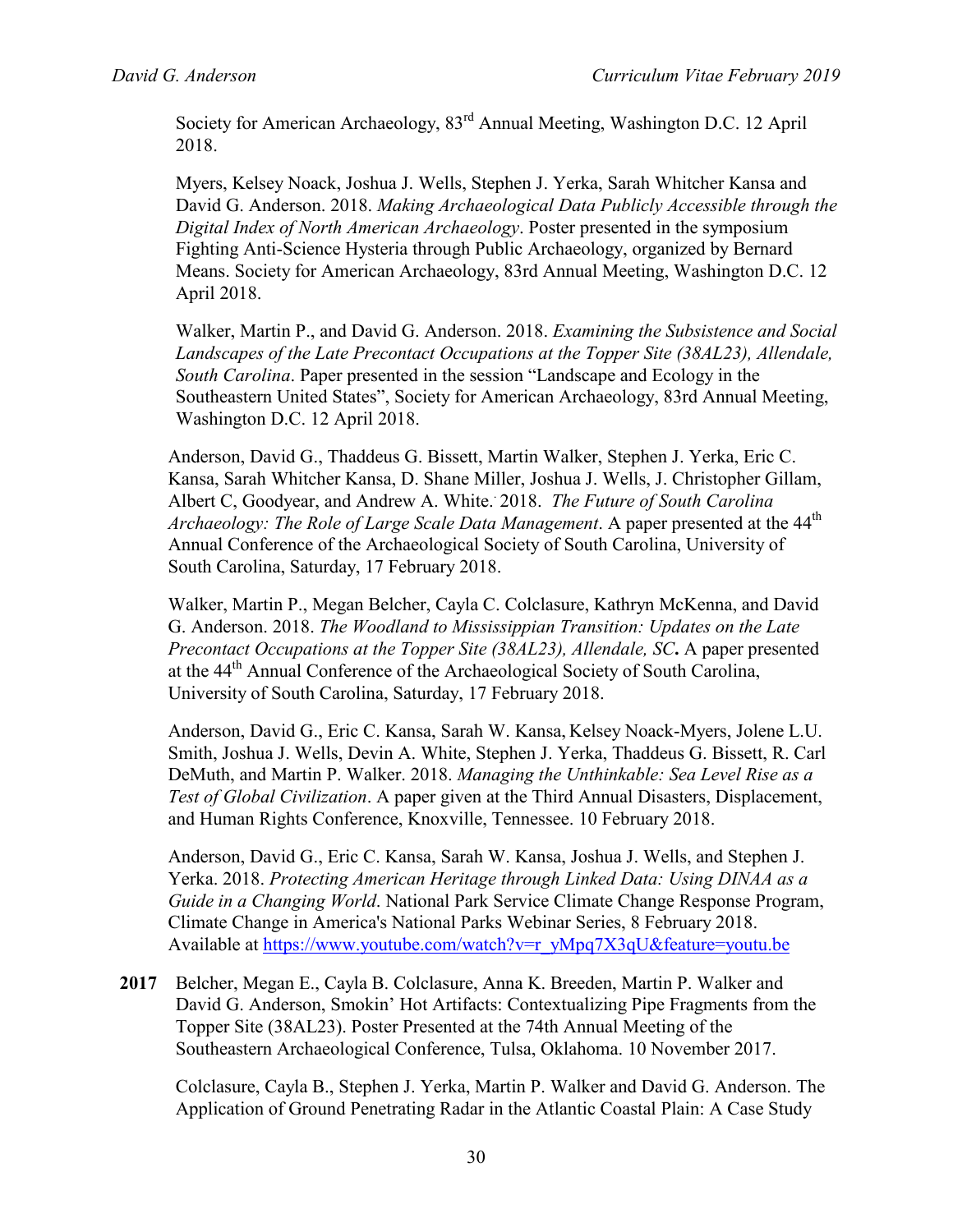from the Topper Site (38AL23), Allendale, South Carolina. Poster Presented at the 74th Annual Meeting of the Southeastern Archaeological Conference, Tulsa, Oklahoma. 10 November 2017.

Wilson, Parker, Alex Fuller, Martin Walker and David G. Anderson. Managing Digital Archaeology: A Data Flow Model from the Ongoing Late Precontact Project at the Topper Site (38AL23), Allendale, SC. Poster Presented at the 74th Annual Meeting of the Southeastern Archaeological Conference, Tulsa, Oklahoma. 10 November 2017.

White, Andrew, and David G. Anderson. Structure, Density, and Movement: Large-Scale Datasets and Basic Questions about Early Foraging Societies in the Eastern Woodlands. Paper Presented in the Symposium The Paleoindian and Early Archaic Southeast: The Last 20 Years, 1996-2016, organized by D. Shane Miller, Ashley Smallwood, and Jesse Tune, at the 74th Annual Meeting of the Southeastern Archaeological Conference, Tulsa, Oklahoma. 10 November 2017.

Yerka, Stephen J., Sarah W. Kansa, Kelsey Noack Myers, David G. Anderson, Eric C. Kansa and Joshua J. Wells. Digital Index of North American Archaeology (DINAA): A Community-Spanning Database. Poster Presented at the 74th Annual Meeting of the Southeastern Archaeological Conference, Tulsa, Oklahoma. 10 November 2017.

Anderson, David G., Thaddeus G. Bissett, Martin P. Walker, Stephen J. Yerka, Eric C. Kansa and Sarah W. Kansa, Large Scale Data Management and the Future of Southeastern Archaeology. Paper Presented at the 74th Annual Meeting of the Southeastern Archaeological Conference, Tulsa, Oklahoma. 9 November 2017.

McKenna, Kathryn, Brooke Dyer, Martin P. Walker and David G. Anderson. Where Do We Fit In? Morphometric Analyses of Triangular Projectile Points from the Topper Site (38AL23). Poster Presented at the 74th Annual Meeting of the Southeastern Archaeological Conference, Tulsa, Oklahoma. 9 November 2017.

Walker, Martin, David G. Anderson, Christian Allen, Cayla Colclasure, Jennifer Green and Heather Woods. Continuity and Change of Subsistence and Social Landscapes: Contextualizing Late Precontact Occupations at the Topper Site. Paper Presented at the 74th Annual Meeting of the Southeastern Archaeological Conference, Tulsa, Oklahoma. 9 November 2017.

Smith, Jolene, David G. Anderson, Eric C. Kansa, Joshua J. Wells, and Stephen J. Yerka. 2017. Using The Digital Index Of North American Archaeology For Rapid Disaster Response And Reporting. Paper presented at the Keeping History above Water Conference, Annapolis, Maryland, 1 November 2017.

Anderson, David G., John E. Cornelison, and Katie A. Corcoran. 2017. Monumentality in the Southeast: Lessons from Excavations at Mound A, Shiloh. Paper presented at the Chickasaw Heritage Festival, Shiloh National Military Park, Shiloh, Tennessee 28 October 2017.

Yerka, Stephen J., and David G. Anderson. Discussant *Archaeological Site Location*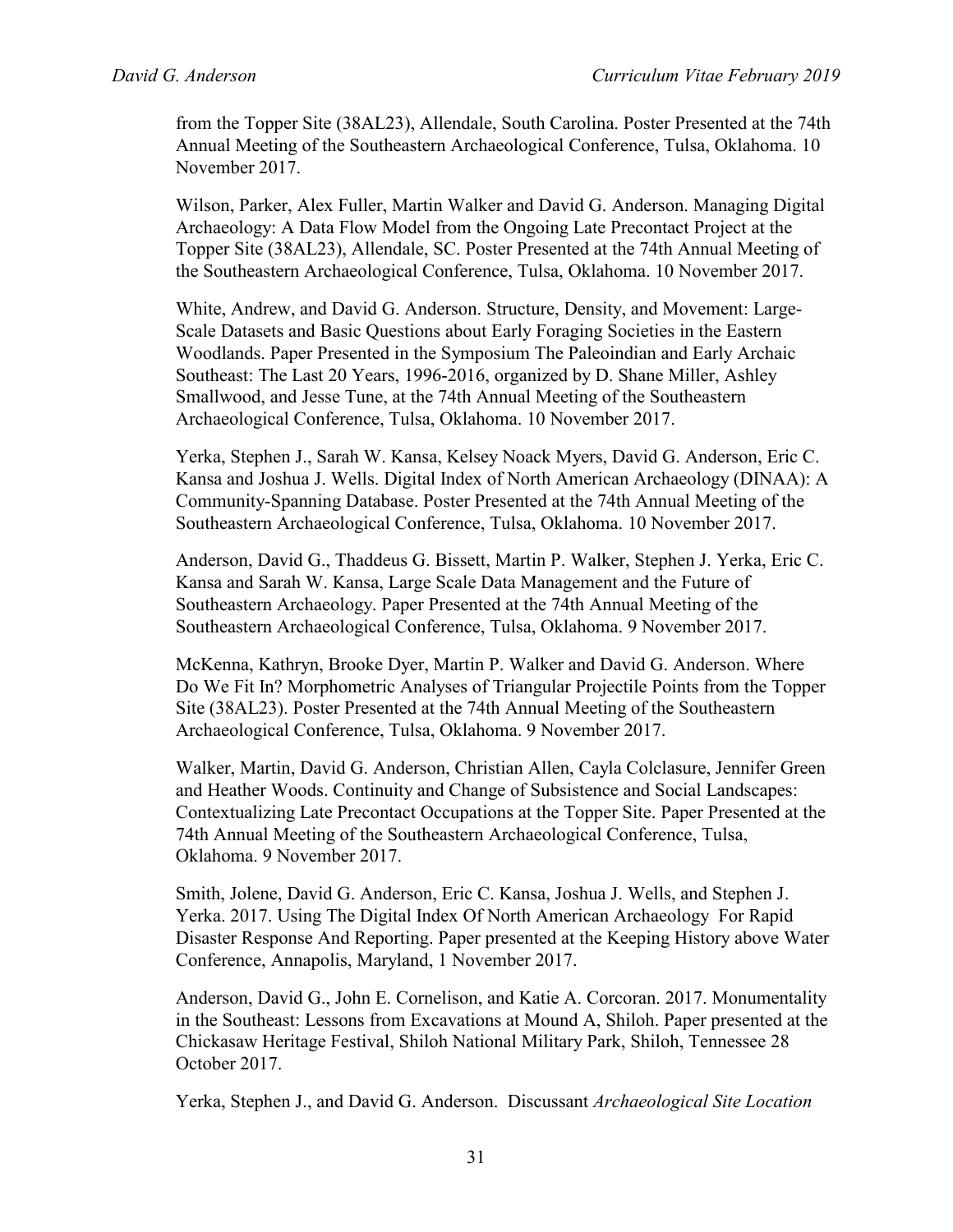*and the Public Good: The DINAA Project*, in the symposium, Keeping Our Secrets: Sharing and Protecting Sensitive Resource Information in the Era of Open Data, organized by David Gadsby. George Wright Society Conference, Norfolk, Virginia, 5 April 2017. Yerka presented for Anderson, who had another commitment.

Anderson, David G. Discussant, Forum *Do Data Stop at the 49th Parallel? The State of Archaeological Databases Digital Methodologies, Heritage Management, and Research Collaboration Through Canada and the United States*, organized by Joshua J. Wells. Sponsored by the Digital Interest Group, at the 82st Annual Meeting of the Society for American Archaeology, Vancouver, British Columbia, Canada 1 April 2017.

Anderson, David G., David Echeverry, D. Shane Miller and Stephen Yerka. *PIDBA (Paleoindian Database of the Americas): Long-Term Collaborative Research at International Scales.* Paper presented in the Frison Institute Symposium: The Future of "Big Data" in Archaeology, organized by Erick Robinson, Robert L. Kelly and Nicolas Naudinot, at the 82st Annual Meeting of the Society for American Archaeology, Vancouver, British Columbia, Canada 31 March 2017. -

Yerka, Stephen J., David G. Anderson, Joshua J. Wells, Sarah W. Kansa, and Eric C. Kansa. *DINAA-Link to the Past. The Current State of the Digital Index of North American Archaeology*. Poster presented in the Symposium A Link to the Past: Text Mining and Entity Reconciliation with the Digital Index of North American Archaeology, organized by Stephen J. Yerka and Joshua J. Wells, at the 82st Annual Meeting of the Society for American Archaeology, Vancouver, British Columbia, Canada 31 March 2017.

Cayla Colclasure, Martin Walker and David Anderson—Defining the Local Experience: A Distributional Analysis of Late Prehistoric Activities at the Topper Site (38AL23). Paper presented at the 82st Annual Meeting of the Society for American Archaeology, Vancouver, British Columbia, Canada 31 March 2017.

**2016** Walker, Martin P., Amelia Jansen, Heather H. Woods, Anita Lehew, Alex C. Craib, and David G. Anderson. *Woodland Period Occupations along the Savannah River: An Update of the Late Prehistoric Investigations at the Topper Site (38AL23), Allendale, SC*. Paper presented at the  $73<sup>rd</sup>$  Annual Meeting of the Southeastern Archaeological Conference, Athens, Georgia. 28 October 2016.

Milinsky, Jenna, Martin Walker, Elizabeth Al-bee, Miranda Campbell, Abigail Huffman, and David Anderson, *The Chicken or the Egg: High-lighting the Importance of Beginning*  with Deliberate Database Design. Poster presented at the 73<sup>rd</sup> Annual Meeting of the Southeastern Archaeological Conference, Athens, Georgia. 28 October 2016.

Colclasure, Cayla, Martin Walker, Brooke Bren-nan, Anielle Duncan, Darcie McCafferty, and David Anderson, Scratching the Surface: A Spatial Analysis of Precontact Artifacts and Features from the Topper Site  $(38AL23)$ . Poster presented at the  $73<sup>rd</sup>$  Annual Meeting of the Southeastern Archaeological Conference, Athens, Georgia. 28 October 2016.

*Discussant,* Symposium The Power of Villages, organized by Jennifer Birch and Victor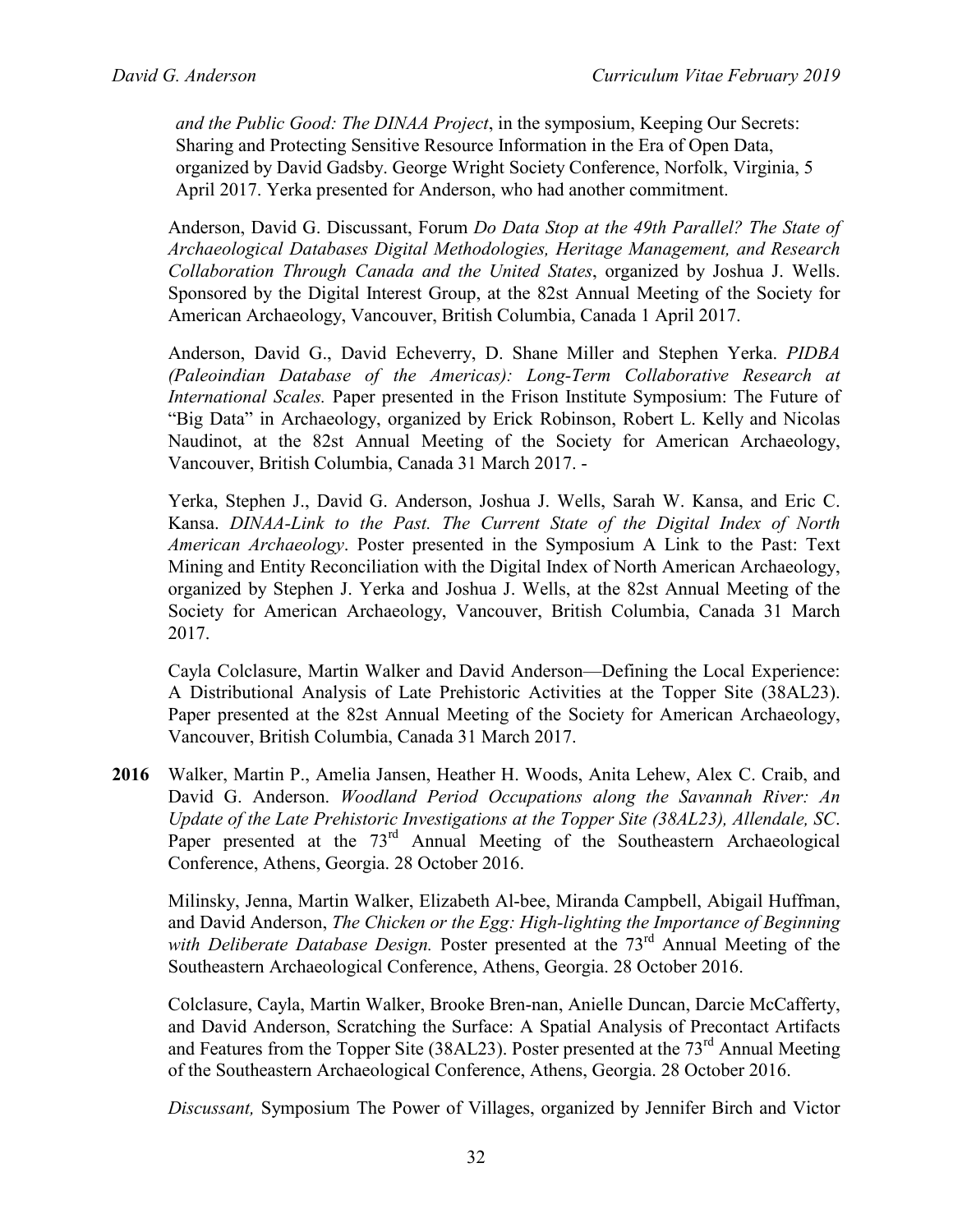D. Thompson. Presented at the 73<sup>rd</sup> Annual Meeting of the Southeastern Archaeological Conference, Athens, Georgia. 27 October 2016.

Anderson, David G. Discussant, Forum. *Archaeologies of Inclusion: Towards A Politics of Engagement*, sponsored by the Queer Archaeology Interest Group, 81st Annual Meeting of the Society for American Archaeology, Orlando, Florida, 7 April 2016.

Carmody, Stephen, D. Shane Miller, Thaddeus Bissett, Lydia D. Carmody and David G. Anderson. *Secrets from Within the Shell: Exploring the Differences between Shell-Bearing and Shell-Free Deposits at 40DV307 along the Cumberland River, Tennessee, USA*. Paper presented in the symposium Shell Midden Microarchaeology Unraveled, 81st Annual Meeting of the Society for American Archaeology, Orlando, Florida, 7 April 2016.

Anderson, David G., Thaddeus Bissett and Martin Walker. *Climate Change and Cultural Response in Southeastern North America.* Paper presented in the Symposium Understanding the Nature and Timing of Human Responses to Environmental Change, organized by Jon Lohse and Myles Miller, at the 81st Annual Meeting of the Society for American Archaeology, Orlando, Florida, 7 April 2016.

Craib, Alexander, Martin P. Walker, David G. Anderson, Derek Anderson and Stephen J. Yerka. *Uncovered Features: A Spatial Analysis of Late Woodland to Historic Activity Areas at the Topper Site (38AL23).* Paper presented at the 81st Annual Meeting of the Society for American Archaeology, Orlando, Florida, 7 April 2016.

Goodyear, Albert C., I. Randolph Daniel, Jr., Christopher Moore and David G. Anderson. *Paleoindian Responses at the Younger Dryas Boundary: A Case Study from the Carolinas.* Paper presented at the 81st Annual Meeting of the Society for American Archaeology, Orlando, Florida, 8 April 2016.

Bissett, Thaddeus G., David Anderson and Martin Walker. *Creating a Discovery Model for Submerged Late Pleistocene and Early Holocene Sites on the Northern Gulf Coast*. Paper presented in the Symposium "Human Adaptations to Late Glacial and Early Holocene Climate and Environmental Changes: Towards a Trans-Atlantic perspective (Part 1), organized by Erick Robinson, Joseph Gingerich, and D. Shane Miller, at the 81st Annual Meeting of the Society for American Archaeology, Orlando, Florida, 9 April 2016.

Wells, Joshua, Eric Kansa, Sarah Kansa, David Anderson and Stephen Yerka. *DINAA Means "Everybody Can Be a Digital Curator": Community-Powered Disciplinary Curational Behaviors with the Digital Index of North American Archaeology (DINAA).* Paper presented in the Symposium What do we mean by "Digital Curation?", organized by Francis McManamon and Julian Richards, at the 81st Annual Meeting of the Society for American Archaeology, Orlando, Florida, 9 April 2016.

**2015** Anderson, David G., Stephen J. Yerka, Eric C. Kansa, Sarah W. Kansa, Joshua J. Wells, R. Carl DeMuth, Kelsey Noack Myers, and Thaddeus G. Bissett. *DINAA (The Digital Index of North American Archaeology) and the Future of Big Picture Research in*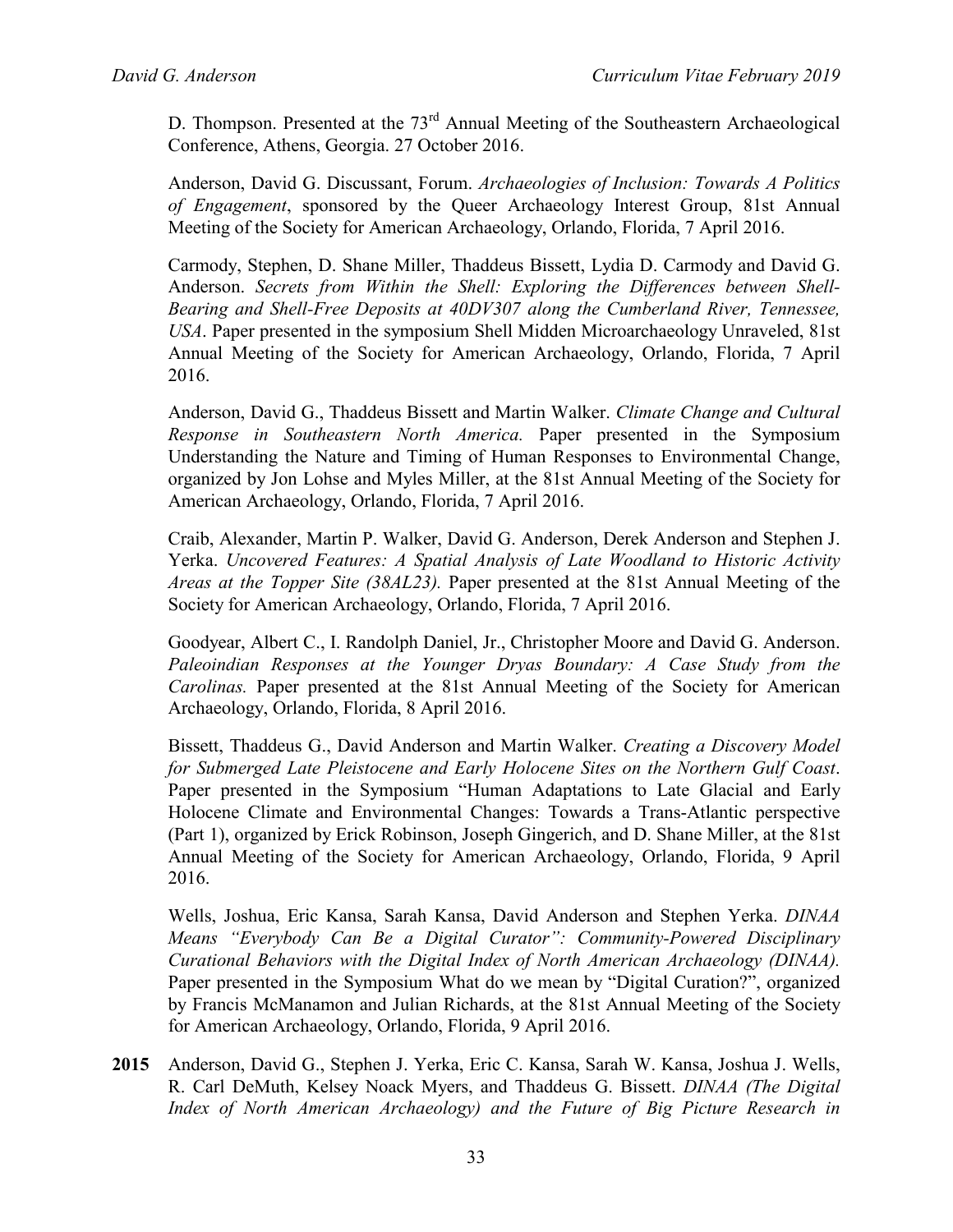*Southeastern Archaeology*. A poster presented at the Annual Meeting of the Southeastern Archaeological Conference, Nashville, Tennessee, 19 November 2015.

Anderson, Derek T., David G. Anderson, Andrea N. Wu, David Echeverry, Alexander Craib, Martin P. Walker, Stephen Yerka, and Albert Goodyear. *Preliminary Results from the 2015 Excavations at the Topper Site, South Carolina*. A paper presented at the Annual Meeting of the Southeastern Archaeological Conference, Nashville, Tennessee, 20 November 2015.

Craib, Alexander, Martin P. Walker, Amelia Jansen, Amy Pham, Derek Anderson, Stephen Yerka, David Echeverry, and David G. Anderson. *Uncovering Features: Highlighting Late Woodland to Historic Activity at the Topper Site (38AL23)*. A poster presented at the Annual Meeting of the Southeastern Archaeological Conference, Nashville, Tennessee, 20 November 2015.

*Climate Change and the Destruction of History: Documenting Sea Level Change and Site Loss Using DINAA (Digital Index of North American Archaeology)*. (Anderson, David G., Stephen J. Yerka, Joshua J. Wells, Eric C. Kansa, and Sarah W. Kansa) A paper presented in the session 'Responses to Climate Change' at the Second Disasters, Displacement, and Human Rights Conference, Knoxville, Tennessee.26 September 2015

*PIDBA (Paleoindian Database of the Americas), Sea-level Change, and Paleoindian Settlement in the Southeastern United States*. (Anderson, David G., Thaddeus G. Bissett, David Echeverry, D. Shane Miller, Ashley M. Smallwood, and Stephen J. Yerka). Paper presented at the First Floridians Conference, Monticello, Florida, 2 October 2015.

Moderator and Discussant, Panel on Paleoindian/First Floridian Archaeology, held at the First Floridians Conference, Monticello, Florida, 3 October 2015.

*Testing for Evidence of Paleoindian Responses to the Younger Dryas in Georgia.* (Ashley M. Smallwood, Thomas Jennings, David G. Anderson, and R. Jerald Ledbetter). Paper presented at the 80th Annual Meeting of the Society for American Archaeology San Francisco, California. 25 April 2015

*Archaeological Freshwater Mussel Shells as a Paleoclimate Proxy in Middle Tennessee: Potentials and Limitations* (Matthew T. Kerr, Thaddeus G. Bissett, Sally P. Horn, Chad S. Lane, David G. Anderson). Poster presented in the Physical Geography Session at the Annual Meeting of the Association for American Geographers, Chicago, Illinois, 23 April 2015.

*DINAA and Bootstrapping Archaeology's Information Ecosystem* **(**Sarah W. Kansa, Eric C. Kansa, Andrew White, David G. Anderson, Stephen J. Yerka, Kelsey Noack Myers, R. Carl DeMuth, Thaddeus G. Bissett, and Joshua J. Wells). A poster presented in the session "The Afterlife of Archaeological Information: Use and Reuse of Digital Archaeological Data" organized by Leigh Anne Ellison, presented at the 80th Annual Meeting of the Society for American Archaeology 16 April 2015, San Francisco, California.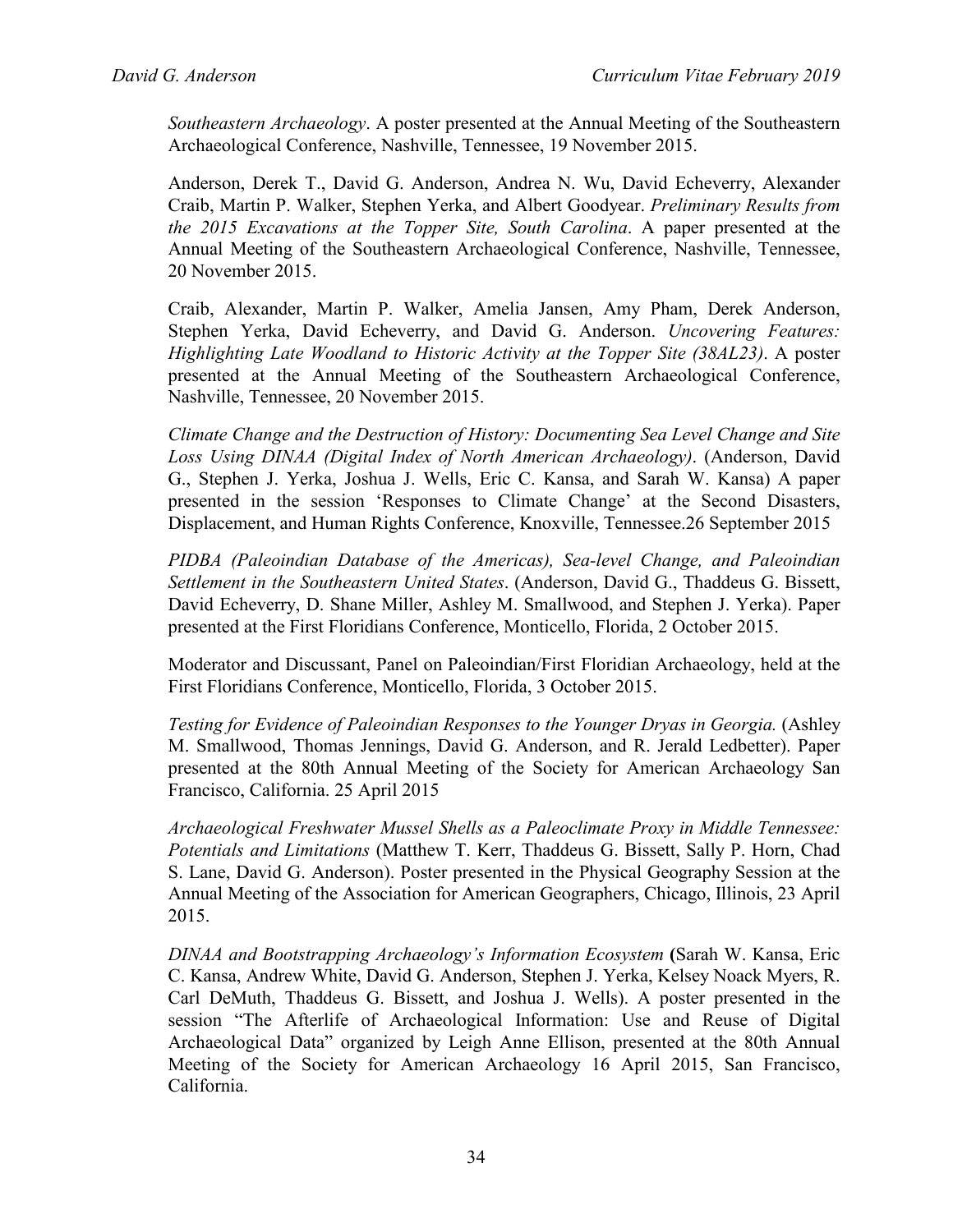*Big Data & Big Picture Research: DINAA (The Digital Index of North American Archaeology) and the Things Half a Million Archaeological Sites Can Tell Us* (David G. Anderson, Stephen J. Yerka, Eric C. Kansa, Sarah W. Kansa, Joshua J. Wells, Thaddeus G. Bissett, R. Carl DeMuth, Kelsey Noack Myers). A poster presented in the session "The Acid Test: Exploring the Utility of the Digital Index of North American Archaeology (DINAA) for Use in Applied Research" (Sponsored by Digital Index of North American Archaeology), organized by Stephen Yerka and Kelsey Noack Myers, at the 80th Annual Meeting of the Society for American Archaeology 16 April 2015, San Francisco, California.

*The Modern United States of Historical Archaeology Site Reporting: A Multi-state Analysis of Reported Historical Archaeological Sites Archived in the Digital Index of North American Archaeology.* (R. Carl DeMuth, Kelsey Noack Myers, Stephen Yerka, David G. Anderson, Joshua J. Wells, Eric C. Kansa, Sarah W. Kansa). A poster presented in the session "The Acid Test: Exploring the Utility of the Digital Index of North American Archaeology (DINAA) for Use in Applied Research" (Sponsored by Digital Index of North American Archaeology), organized by Stephen Yerka and Kelsey Noack Myers, at the 80th Annual Meeting of the Society for American Archaeology 16 April 2015, San Francisco, California.

*Ouiatenon and its Informational Analogs Making Connections in Colonial Archaeology Less Hard to Handle with Digital Index of North American Archaeology (DINAA).* (Kelsey Noack Myers, Stephen A. Yerka, David G. Anderson, Joshua J. Wells, Sarah Witcher Kansa, Eric C. Kansa, R. Carl DeMuth). A poster presented in the session "The Acid Test: Exploring the Utility of the Digital Index of North American Archaeology (DINAA) for Use in Applied Research" (Sponsored by Digital Index of North American Archaeology), organized by Stephen Yerka and Kelsey Noack Myers, at the 80th Annual Meeting of the Society for American Archaeology 16 April 2015, San Francisco, California.

Built to Last: The Paleoindian Database of the Americas (PIDBA) and Openly-shared Primary Data Meet the Digital Index of North American Archaeology (DINAA). (Yerka, Stephen J., Kelsey Noack Myers, R. Carl DeMuth, David G. Anderson, Sarah W. Kansa, Joshua J. Wells, Eric C. Kansa). A poster presented in the session "The Acid Test: Exploring the Utility of the Digital Index of North American Archaeology (DINAA) for Use in Applied Research" (Sponsored by Digital Index of North American Archaeology), organized by Stephen Yerka and Kelsey Noack Myers, at the 80th Annual Meeting of the Society for American Archaeology 16 April 2015, San Francisco, California.

*The Pleistocene-Holocene Transition in the Tennessee and Cumberland River Valleys of the Mid-South United States* (D. Shane Miller, David G. Anderson, and Kelsey Meer). A paper presented in the session Human Adaptations to Environmental Change during the Terminal Pleistocene and Early Holocene organized by Clive Bonsall, at the 80th Annual Meeting of the Society for American Archaeology 16 April 2015, San Francisco, California.

Discussant for the forum *Building Archaeological Research Communities with*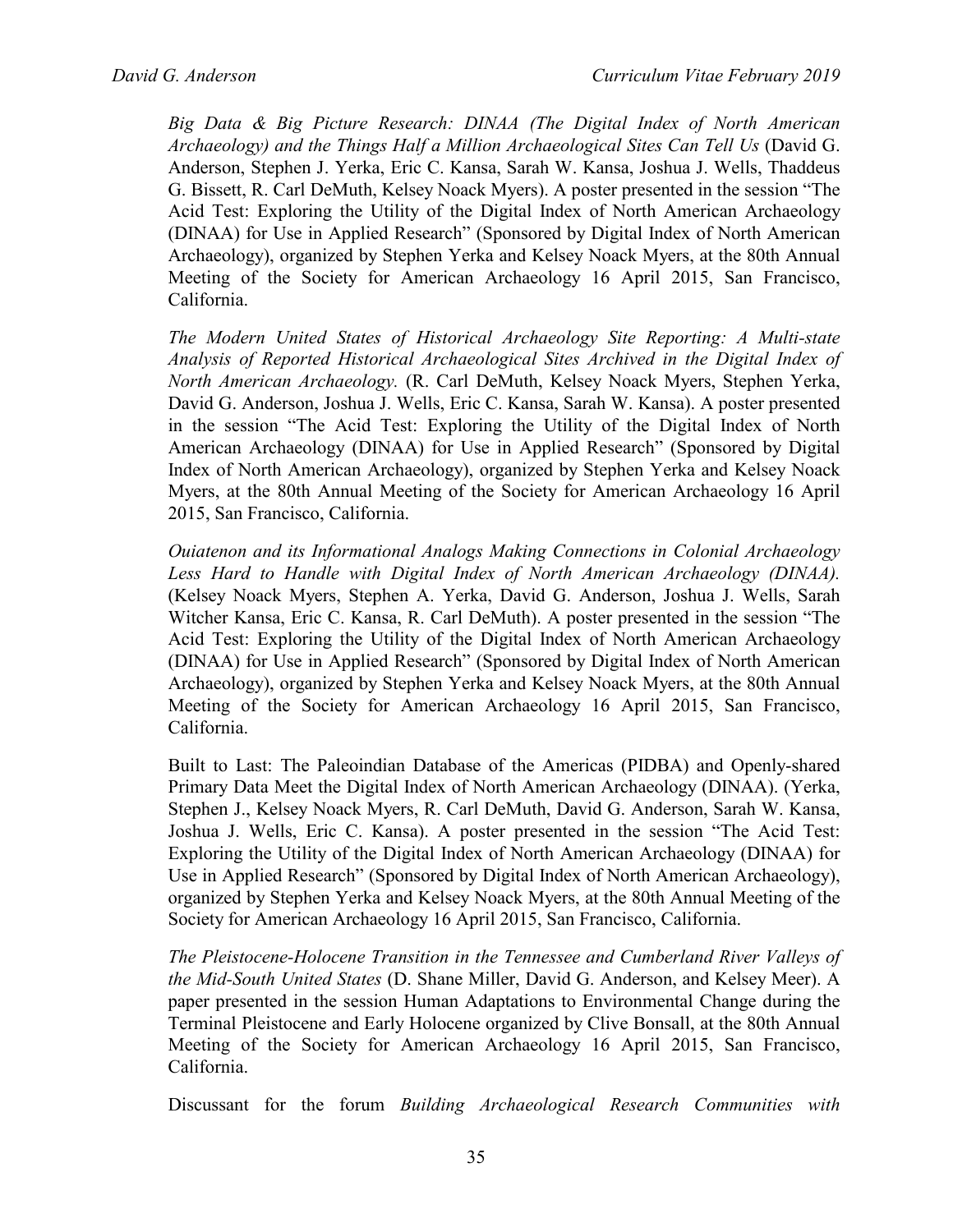*Cyberinfrastructure* organized by M. Scott Thompson at the 80th Annual Meeting of the Society for American Archaeology 17 April 2015, San Francisco, California.

*Big Picture Research in North American Archaeology*. Banquet speaker, Annual Meeting of the Louisiana Archaeological Society, Leesville, Louisiana, 21 February 2015

**2014** *Linking Archaeological Data at a Large Scale: The Digital Index of North American Archaeology (DINAA)* (David G. Anderson, Stephen J. Yerka, Eric C. Kansa, Sarah W. Kansa, Joshua J. Wells, Thaddeus G. Bissett, R. Carl DeMuth, and Kelsey Noack Myers). Poster presented at the  $71<sup>st</sup>$  Annual Meeting of the Southeastern Archaeological Conference, Greenville, South Carolina, 13 November 2014.

*Testing for Evidence of Paleoindian Responses to the Younger Dryas in Georgia.* (Smallwood, Ashley M., Thomas Jennings, David G. Anderson, Jerald Ledbetter). Paper presented in the symposium "Early Human Life on the Southeastern Coastal Plain," organized by Albert C. Goodyear and Christopher R. Moore, 71<sup>st</sup> Annual Meeting of the Southeastern Archaeological Conference, Greenville, South Carolina, 14 November 2014.

*Discussant* for the symposium "Early Human Life on the Southeastern Coastal Plain," organized by Albert C. Goodyear and Christopher R. Moore,  $71<sup>st</sup>$  Annual Meeting of the Southeastern Archaeological Conference, Greenville, South Carolina, 14 November 2014.

*Using CRM Data for "Big Picture" Research.* A paper presented in the session "40 Years of CRM (1974-2014): Accomplishments, Challenges, And Opportunities", organized by Francis McManamon, presented at the 79th Annual Meeting of the Society for American Archaeology 25 April 2014, Austin, Texas.

*Development of Complex Societies in Eastern North America*. (David G. Anderson and Robert Cook). A paper presented in the session "Feast, Famine or Fighting? Multiple Pathways to Social Complexity," organized by Richard J. Chacon and Rubén G. Mendoza presented at the 79th Annual Meeting of the Society for American Archaeology 26 April 2014, Austin, Texas.

*The Anthropology of Archaeological Data Collection and Management*. Kelsey Noack Myers, R. Carl DeMuth, Joshua Wells, Stephen Yerka, Thad Bissett, David G. Anderson, Eric C. Kansa, Sarah W. Kansa. A poster presented in the session "The Great State of Historic Preservation in the Eastern United States: Recent Findings from the Digital Index of North American Archaeology (DINAA)", organized by David G. Anderson, Joshua Wells and Stephen Yerka, at the 79th Annual Meeting of the Society for American Archaeology 24 April 2014, Austin, Texas.

*Navigating and Visualizing Archaeological Data on Vastly Different Scales*. (Eric Kansa, Steven Yerka, Sarah W. Kansa, Robert Carl DeMuth and David G. Anderson). A poster presented in the session The Great State of Historic Preservation in the Eastern United States: Recent Findings from the Digital Index Of North American Archaeology (DINAA), organized by David G. Anderson, Joshua Wells and Stephen Yerka, at the 79th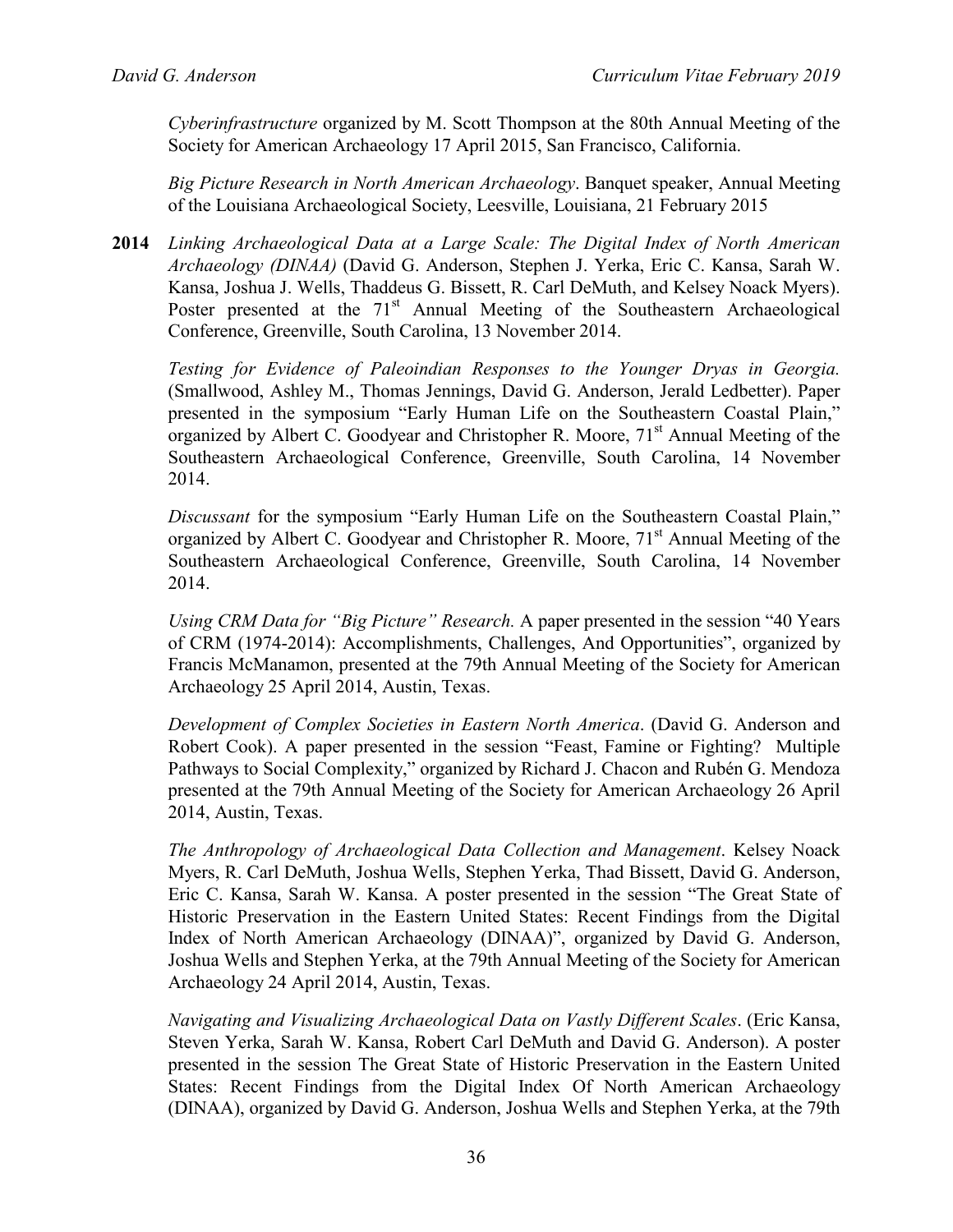Annual Meeting of the Society for American Archaeology 24 April 2014, Austin, Texas.

*Examining DINAA's Potential to Reframe our Archaeological Vocabulary*. R. Carl DeMuth, Kelsey Noack Myers, Thad Bissett, David G. Anderson, and Joshua J. Wells. A poster presented in the session The Great State of Historic Preservation in the Eastern United States: Recent Findings from the Digital Index Of North American Archaeology (DINAA), organized by David G. Anderson, Joshua Wells and Stephen Yerka, at the 79th Annual Meeting of the Society for American Archaeology 24 April 2014, Austin, Texas.

*Archaeology and Open Source Learning: Uses of DINAA for University Courses in Culture Areas, GIS, Heritage Management, and Outreach.* (Bryan Dull, Joshua J. Wells, Eric Kansa, Stephen J. Yerka, David G. Anderson, Sarah W. Kansa, Kelsey Myers, R. Carl DeMuth, and Thaddeus Bissett) A poster presented in the session The Great State of Historic Preservation in the Eastern United States: Recent Findings from the Digital Index Of North American Archaeology (DINAA), organized by David G. Anderson, Joshua Wells and Stephen Yerka, at the 79th Annual Meeting of the Society for American Archaeology 24 April 2014, Austin, Texas.

**2013** *Mississippian Monumentality: Lessons from Mound A, Shiloh*. (Anderson, David G., John E. Cornelison, Jr., Sarah C. Sherwood, and Thaddeus G. Bissett). Poster presented in the poster symposium "New Heights: Approaches and Perspectives on the Archaeology of Earthen Monuments" organized by Sarah C. Sherwood and Jayur Mehta.  $70<sup>th</sup>$  Annual Meeting of the Southeastern Archaeological Conference, Tampa, Florida, 7 November 2013.

Discussant for the symposium: "Recent Research and Future Directions in Southeastern Paleoindian Archaeology: Papers Honoring the Career and Influence of John B. Broster" organized by Jesse W. Tune and D. Shane Miller.  $70<sup>th</sup>$  Annual Meeting of the Southeastern Archaeological Conference, Tampa, Florida, 7 November 2013.

Building the Big Picture on Eastern North American Prehistory: Initial Findings from the Digital Index of North American Archaeology. (Wells, Joshua J., Eric C. Kansa, Sarah Whitcher Kansa, Stephen J. Yerka, R. Carl DeMuth, Kelsey Noack-Myers, Thaddeus G. Bissett, and David G. Anderson). Poster presented at the Annual Meeting of the Midwestern Archaeological Conference, Columbus, Ohio, 25 October 2013.

*An Introduction to the Practices and Initial Findings of the Digital Index of North American Archaeology (DINAA).* (Wells, Joshua J., David G. Anderson, Stephen J. Yerka, Eric C. Kansa, Sarah Whitcher Kansa, Kelsey Noack Myers, and R. Carl DeMuth). Digital Humanities Conference, Lincoln, Nebraska, July 2013.

*Archaeology is Data Coding or it is Nothing: Relationships Between State and Governmental Archaeological Site File Structures and Professional Definitions of North American Prehistory.* (Joshua J. Wells, Stephen J. Yerka, David G. Anderson, Kelsey Noack, R. Carl DeMuth, Eric C. Kansa and Sarah Whitcher Kansa). Poster presented at the Annual Meeting of the Society for American Archaeology, Honolulu, Hawaii, April 19, 2013.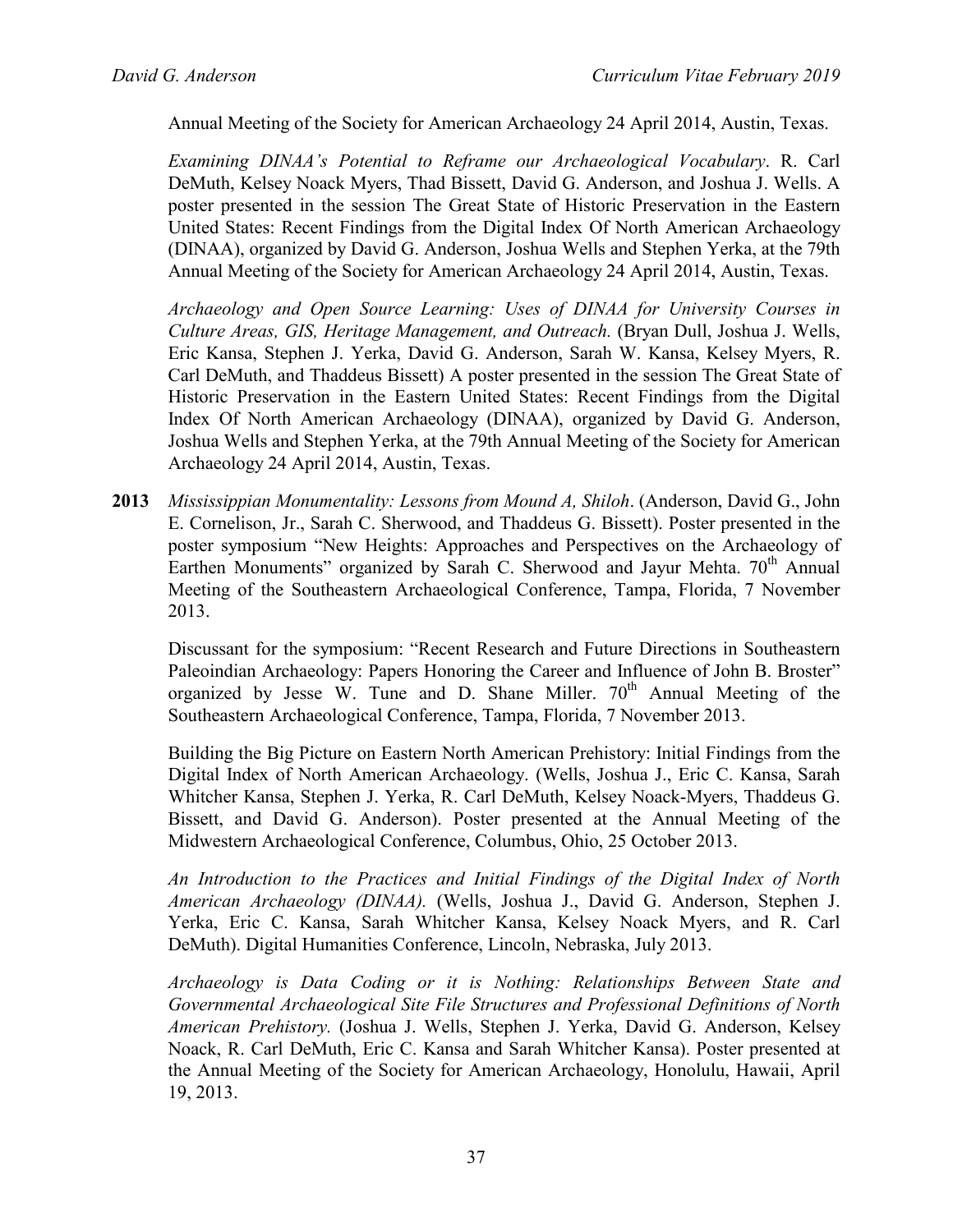*Web-Based Discovery of and Integration of Site File Data: The Digital Index of North American Archaeology (DINAA)*. (Eric C. Kansa, Sarah Whitcher Kansa, David G. Anderson, Stephen Yerka, and Joshua G. Wells). Poster presented at the Annual Meeting of the Society for American Archaeology, Honolulu, Hawaii, April 19, 2013.

*A Summary of 2010 and 2012 Fieldwork at 40DV307, an Archaic/Woodland Multicomponent Occupation at Bells Bend.* (Stephen Carmody, Thaddeus Bissett, D. Shane Miller, and David G. Anderson). Paper presented at the  $25<sup>th</sup>$  Annual Current Research in Tennessee Archaeology meeting, 26 January 2013.

**2012** *The Pleistocene Human Colonization of Interior North America*. National Park Service Archeology Program 2012 ArcheoThursday Webinar series. Available online at <http://www.nps.gov/archeology/tools/webinars.htm> (Use IE for best results)

Discussant for the session *Seeing the Forest Despite the Trees: Problem-Oriented Research and Interpretation of the National Forests in the Southern Region*, organized by Jessica Gisler. Annual Meeting of the Southeastern Archaeological Conference, Baton Rouge, Louisiana, 9 November 2012.

Discussant for the session *Mississippian Beginnings: Variability, Inequality, and Interaction in the Southeast and Midwest,* organized by Gregory D. Wilson. Annual Meeting of the Southeastern Archaeological Conference, Baton Rouge, Louisiana, 9 November 2012.

Discussant and Co-Chair for the forum *Capacity-Building for Archaeology in the 21st Century: How Will People Manage The Information Explosion?* (with Sarah Kansas, Eric Kansas, and Joshua Wells). Annual Meeting of the Society for American Archaeology, Memphis, Tennessee, April 19, 2012.

*Redesigning PIDBA (The Paleoindian Database of the Americas): Enhancing the Accessibility of Information and the User Experience*. (Yerka, Stephen R., David Echeverry, David G. Anderson, and D. Shane Miller). Poster presented at the Annual Meeting of the Society for American Archaeology, Memphis, Tennessee, April 19, 2012.

Discussant for the Symposium *Early Lithic Industries in South America: Beyond Regional Projectile Point Typologies*. Annual Meeting of the Society for American Archaeology, Memphis, Tennessee, April 21, 2012.

Discussant for the Symposium *Recent Advances in Paleoindian Research of the Northeast and Maritimes*. Annual Meeting of the Society for American Archaeology, Memphis, Tennessee, April 22, 2012.

**2011** *The Initial Human Colonization of Interior North America*. A presentation for Second International Conference on the Great Migrations: Asia to America, sponsored by the Permanent Delegation of the Republic of Kazakhstan to UNESCO, The Embassy of the Republic of Kazakhstan to the United States of America, and the Harriman Institute of Columbia University. New York City, New York. 1 December 2011. Invited speaker and participant.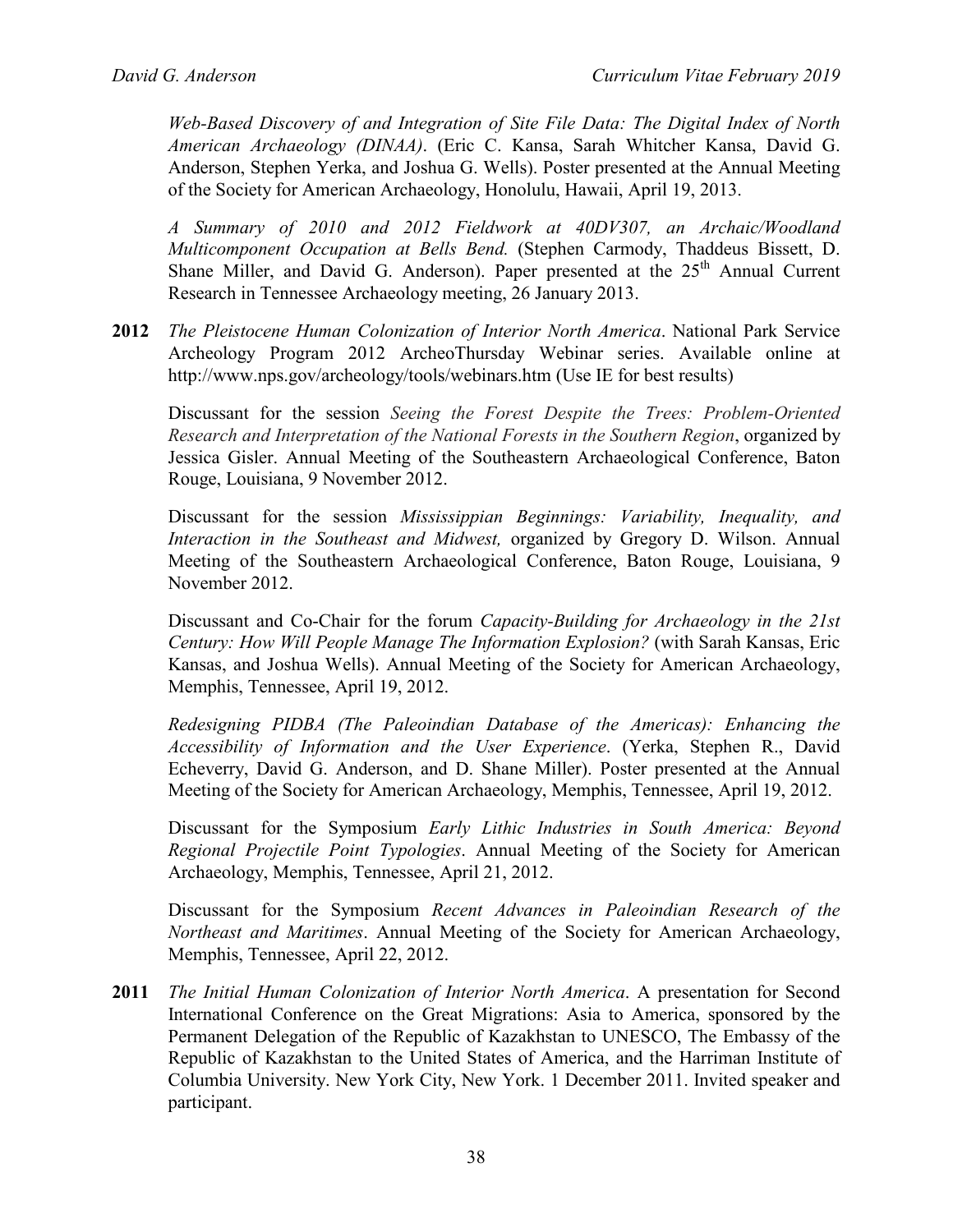Discussant for the session *The Enigma of the Event: Moments of Consequence in the Ancient Southeast* organized by Zackary Gilmore and Jason O'Donoughue. Presented at the 68th Annual Meeting of the Southeastern Archaeological Conference, Jacksonville, Florida. 3 November 2011.

Archaeology and Climate Change Lessons from the Past for the Future. Climate Change forum, Developing International Geoarchaeology conference, Howard H. Baker Jr. Center for Public Policy, Knoxville, Tennessee. 22 September 2011.

Human Population Decline across Parts of the Northern Hemisphere during the Younger Dryas (Anderson, David G., Albert C. Goodyear, Allen West, and James Kennett). Poster presented in Session 60 "The Enigmatic Younger Dryas Climatic Episode", XVIII INQUA-Congress, 21-27 July 2011, Bern, Switzerland. Abstract 1584: *<http://www.inqua2011.ch/?a=programme&subnavi=abstract&id=1584>*

Discussant, Forum, *The Perils, Pitfalls, and Incredible Persuasion of Archaeological Fiction* organized by Linda Scott Cummings and W. Michael Gear. Annual Meeting of the Society for American Archaeology, Sacramento, California, 31 March 2011.

Archaeological Information System Standard Design Concepts (Stephen Yerka, Nicholas P. Herrmann, David G. Anderson and D. Shane Miller). Presented in the Electronic Symposium From The Ground Up: Best Practices For Balancing Usability With Theoretical Utility, organized by Joshua Wells, Annual Meeting of the Society for American Archaeology, Sacramento, California, 2 April 2011. Available at *<http://visiblepast.net/see/archives/939>*

**2010** Discussant, Symposium, *The Ritual and Domestic Landscapes of Early and Middle Woodland Peoples in the Southeast*, organized by Edward R. Henry and Alice Pelczar Wright. Presented at the  $67<sup>th</sup>$  Annual meeting of the Southeastern Archaeological Conference, Lexington, Kentucky, 29 October 2010.

*Cumberland River/Midsouth Paleoindian Survey Project* (David G. Anderson, D. Shane Miller, Tom Pertierra, Derek Anderson, Thad Bissett, Stephen Carmody, Tracy Hadlett, Erik N. Johanson, Ashley M. Smallwood, and Sarah Walters plus 16 stellar University of Tennessee undergraduate students, and numerous volunteers!). Presented at the  $67<sup>th</sup>$ Annual meeting of the Southeastern Archaeological Conference, Lexington, Kentucky, 29 October 2010.

*Human Population Decline in North America During the Younger Dryas*. Poster presented at the Biennial *Meeting* of the American Quaternary Association, Laramie, Wyoming, 13 August 2010. (Previously presented at the Annual Meeting of the American Geophysical Union, San Francisco, 16 December 2009).

Discussant, Symposium, *In the Eastern Fluted Point Tradition*, organized by Joseph Gingerich. Annual Meeting of the Society for American Archaeology, St. Louis, Missouri, 15 April 2010

*The Development of Complex Society in Eastern North America: Lessons from Temperate*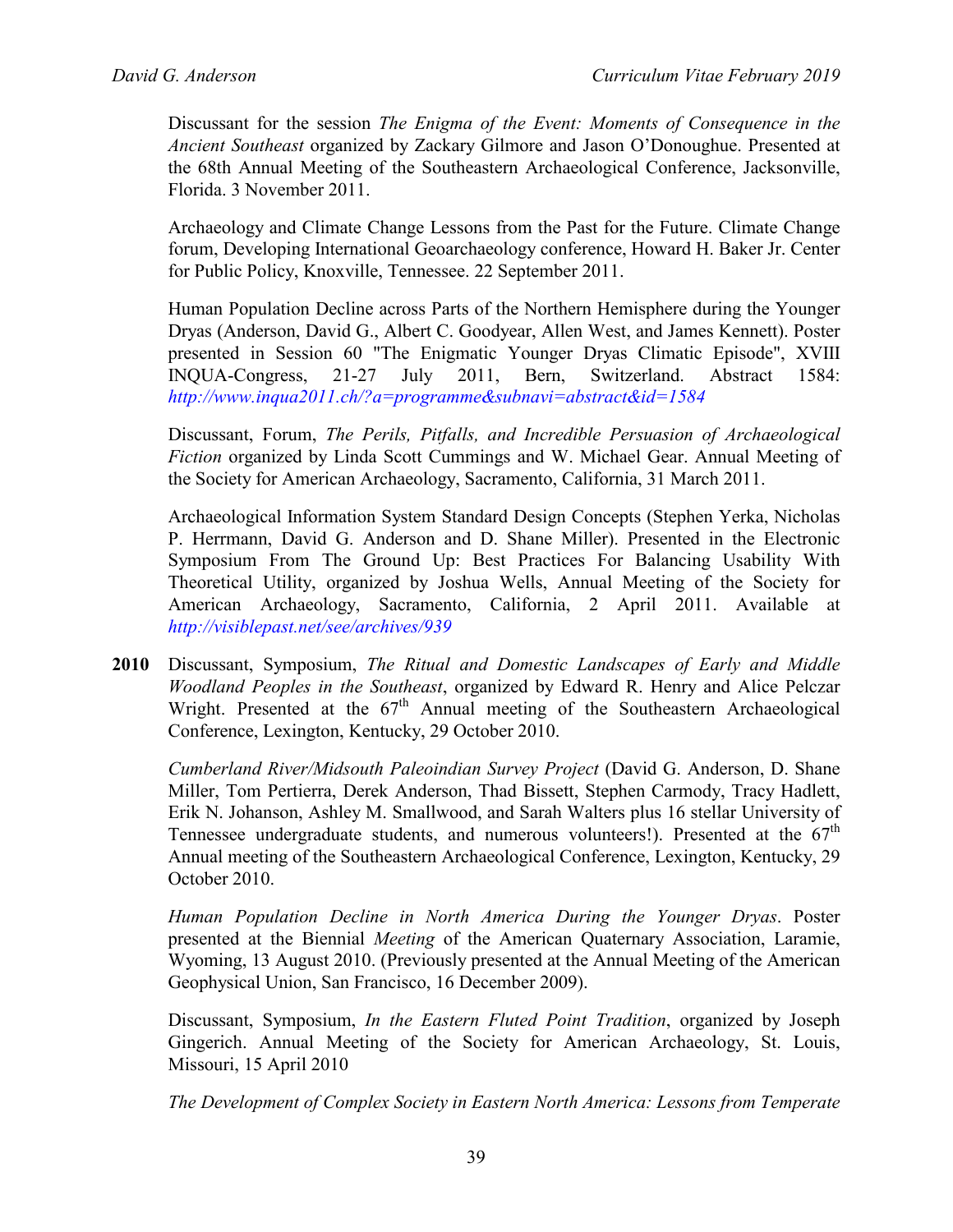*Europe*. Paper presented in the session "Trajectories to Complexity in Woodland Environments: Eastern North America and Temperate Europe Compared," organized by David G. Anderson and Detlef Gronenborn, presented at the 75th Annual Meeting of the Society for American Archaeology 15 April 2010. St. Louis, Missouri.

*PIDBA: Challenges Related to the Curation and Dissemination of Paleoindian Data at a Hemispheric Scale* (Erik N. Johanson, David G. Anderson, D. Shane Miller, Stephen J. Yerka, Derek T. Anderson, J. Christopher Gillam, and Ashley Smallwood). Paper presented in the session "*SAA Digital Data Interest Group (DDIG) Electronic Symposium*" organized by Erik Kansa and Joshua Wells, presented at the 75th Annual Meeting of the Society for American Archaeology 15 April 2010. St. Louis, Missouri.

*Multiple Lines of Evidence for a Human Population Decline during the Initial Younger Dryas* (Allen West, David G. Anderson, Albert C. Goodyear, Thomas W. Stafford, Jr., James Kennett). Paper presented in the session "Human Responses to Younger Dryas in Northern Hemisphere: The New World," organized by Ted Goebel, presented at the 75th Annual Meeting of the Society for American Archaeology 17 April 2010. St. Louis, Missouri.

*Evaluating the Effect of the Younger Dryas on Paleoindian Cultures in the Southeastern United States*. (Scott Meeks and David Anderson). Paper presented in the session "Human Responses to Younger Dryas in Northern Hemisphere: The New World," organized by Ted Goebel, presented at the 75th Annual Meeting of the Society for American Archaeology 17 April 2010. St. Louis, Missouri.

*PIDBA (Paleoindian Database of the Americas): Status of the Database 2010*. Paper presented at the Winter Meeting of the Society for Alabama Archaeology, 9 January 2010.

*From Colonization to Complexity: First Peopling to Monumental Architecture in Eastern North America*. Missouri Archaeological Society, 75<sup>th</sup> Anniversary Meeting, Koch Lecture, Excelsior Springs, Missouri. March 20<sup>th</sup>.

**2009** *Potential Human Population Decline/Reorganization during the Younger Dryas in North America*. (David G. Anderson, Albert C. Goodyear, Thomas W. Stafford, Jr., James Kennett, and Allen West). Poster presented at the American Geophysical Union Fall Meeting, 16 December 2009, San Francisco, California.

*Recent Developments in Southeastern Archaeology* (David G. Anderson and Kenneth E. Sassaman). Paper presented at the Annual Meeting of the Southeastern Archaeological Conference, Mobile, Alabama, 6 November 2009.

*PIDBA: The State of the Database*. (Erik N. Johanson, David G. Anderson, D. Shane Miller, Stephen J. Yerka, Derek T. Anderson, J. Christopher Gillam, and Ashley M. Smallwood). Paper presented at the Annual Meeting of the Southeastern Archaeological Conference, Mobile, Alabama, 6 November 2009.

*Paleoindians in North America: Evidence from PIDBA (Paleoindian Database of the*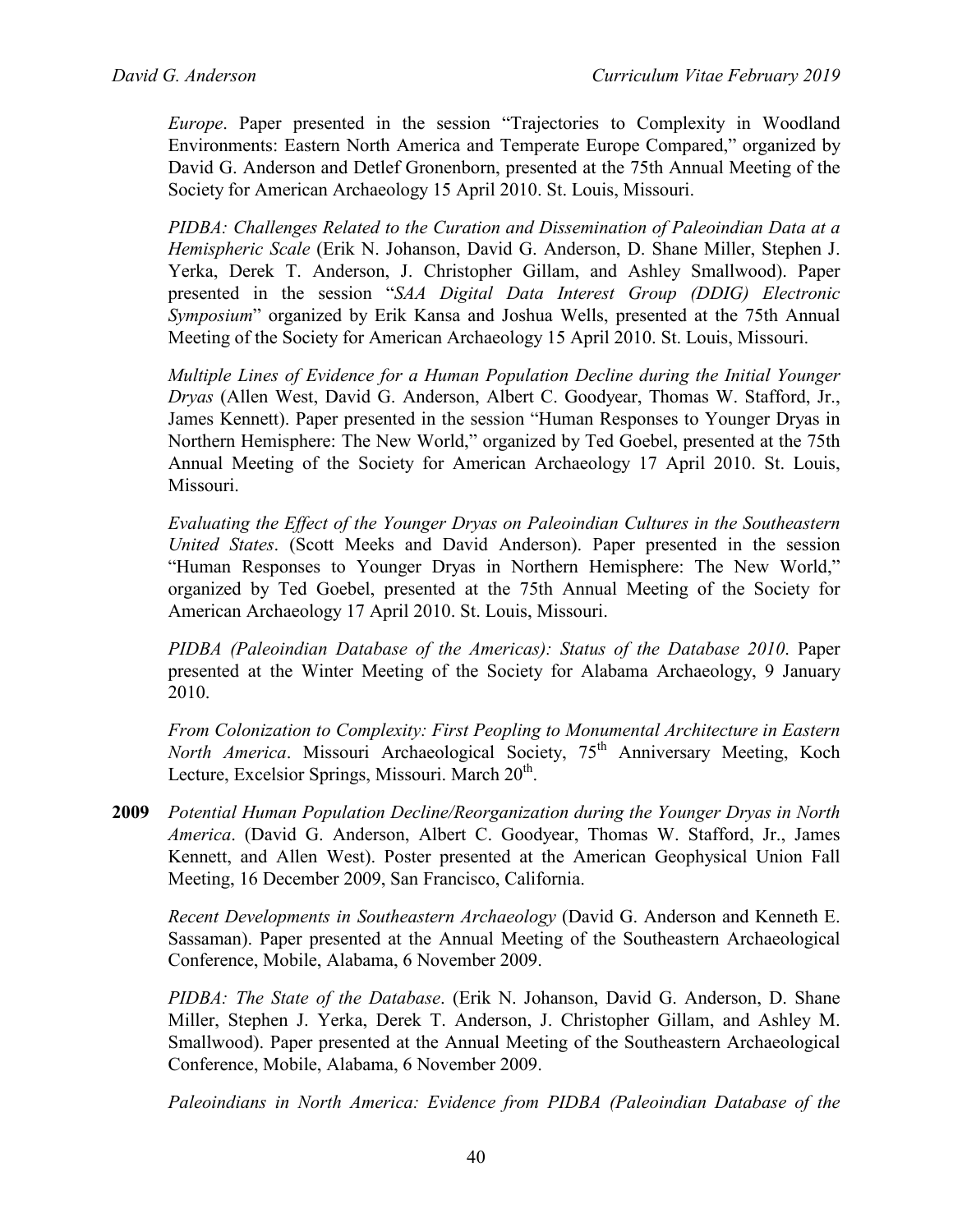*Americas)*. Poster presented at the Annual Meeting of the Society for American Archaeology, Atlanta, Georgia, 24 April 2009. (David G. Anderson, D. Shane Miller, Derek T. Anderson, Stephen J. Yerka, J. Christopher Gillam, Erik N. Johanson, and Ashley Smallwood)

Discussant, Symposium, *Tracing Trails & Modeling Movement: Understanding Past Cultural Landscapes and Social Networks Through Least-Cost Analysis*, organized by Sarah Surface-Evans And Devin White. Annual Meeting of the Society for American Archaeology, Atlanta, Georgia, 23 April 2009.

**2008** *The Effect of the Younger Dryas on Paleoindian Occupations in Southeastern North America: Evidence from Artifactual, Pollen, and Radiocarbon Records*. Poster presented at the Fall Meeting of the American Geophysical Union, San Francisco, California, December 2008. (David G. Anderson, Scott C. Meeks, D. Shane Miller, Stephen J. Yerka, J. Christopher Gillam, Albert C. Goodyear, Erik N. Johanson, and Allen West)

*Fieldwork and Analyses at Zebree 1968-1977*. Paper presented in the session The Zebree Archaeological Project: Forty Years After organized by David G. Anderson, Dan F. Morse, Phyllis A. Morse, and John E. Kelly. Paper presented at the Annual Meeting of the Southeastern Archaeological Conference, 14 November 2008.

*Climate Change and Cultural Dynamics: Lessons from the Past for the Future*. Paper presented in the session Human Responses to Mid-late Holocene Climate Change organized by Val Attenbrow and John Gratton, at the Sixth World Archaeological Congress, Dublin, Ireland, 1 July 2008 (David G. Anderson, Kirk A. Maasch, and Daniel H. Sandweiss)

Discussant, Workshop, *What Happened to the Late Archaic*? organized by David Hurst Thomas and Matthew C. Sanger, The Third Caldwell Conference, St. Catherines Island, Georgia, May 9-11, 2008.

*The Impact of the Younger Dryas in the Southeastern United States*. Paper presented in the symposium Hunter-Gatherer Transitions Through the Younger Dryas: A Global Perspective, organized by Metin Eren, Society for American Archaeology, 73rd Annual Meeting, Vancouver, British Columbia, 28 March 2008. (David G. Anderson and Scott C. Meeks)

*Modeling Paleoindian Sites and Assemblages: PIDBA (Paleoindian Database of the Americas) and Other Approaches*. Forum organizer, moderator, and presenter, coorganized with Jose Luis Lanata, and Arleen Garcia-Herbst. Society for American Archaeology, 73rd Annual Meeting, Vancouver, British Columbia, 29 March 2008.

*Climate Change and Cultural Dynamics: Lessons from the Past for the Future*. Focus the Nation Forum, University of Tennessee, 31 January 2008.

**2007** Discussant, Forum *What Should the AAA Be Doing to Support Professional Archaeologists Employed Outside of Academia?* Forum co-organizer with Susan D. Gillespie. Annual Meeting of the American Anthropological Association, Washington,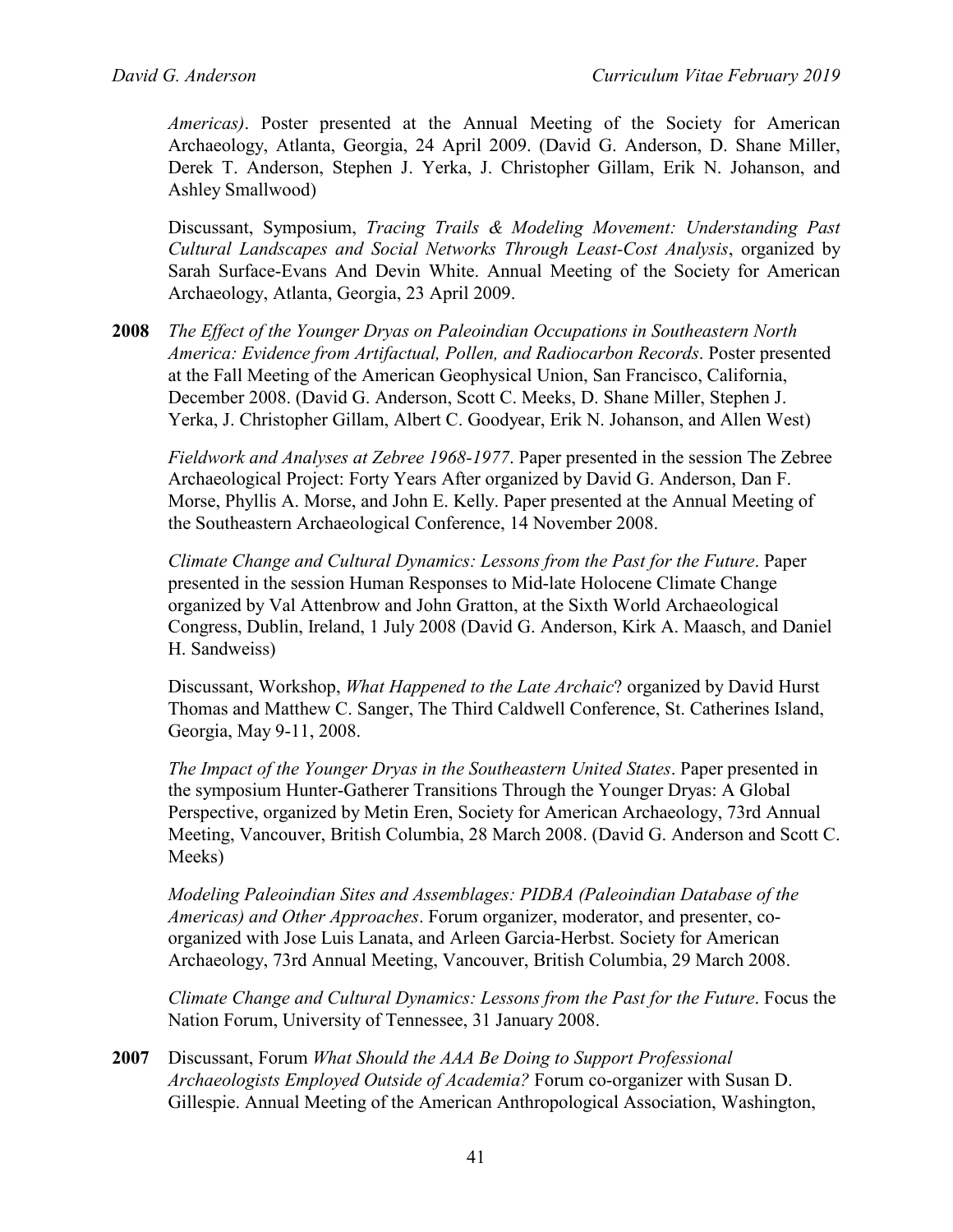D.C. 30 November 2008.

Discussant, Forum: *Getting into Graduate School*. Presented at the 64<sup>th</sup> Annual Meeting of the Southeastern Archaeological Conference, Knoxville, Tennessee, November 2007.

*Paleoindian Research in the Southeast: Examples Using PIDBA (Paleoindian Database of the Americas)*. Paper presented at the 64th Annual Meeting of the Southeastern Archaeological Conference, Knoxville, Tennessee, November 2007. (Anderson, David G., J. Christopher Gillam, D. Shane Miller, Erik N. Johanson, Jason O'Donoughue, Michael K. Faught, and Stephen J. Yerka)

Introduction to the Public Session on *The Archaeology of Tennessee*. Paper presented at the 64th Annual Meeting of the Southeastern Archaeological Conference, Knoxville, Tennessee, November 2007. (Anderson, David G., and Lynne P. Sullivan)

*Large Scale Late Prehistoric Abandonments in the Southeastern united States: Examining Mississippian Demographic Shifts from an Ecological Perspective*. Paper presented at the 72nd Annual meeting of the Society for American Archaeology, Austin, Texas, 26 April 2007 (Scott C. Meeks and David G. Anderson)

Discussant, symposium: *Late Pleistocene and Holocene Paleoecology and Archaeology at the Richard Beene Site, Coastal Plain, South-Central North America*, Organized by Alston Thoms and Rolfe Mandel, 72nd Annual Meeting of the Society for American Archaeology, Austin, Texas, 28 April 2007.

*Resolving Interaction Networks in Eastern North America*. Paper presented at the 72nd Annual meeting of the Society for American Archaeology, Austin, Texas, 29 April 2007. (David G. Anderson, J. Christopher Gillam, Christopher Carr, Thomas E. Emerson, and Jon L. Gibson)

**2006** Discussant, Forum *The Register of Professional Archaeologists*, American Anthropological Association Meetings, San Jose, California, November 2006.

*Modeling Human Culture and Adaptation with Regional and Continental Scale Archaeological Databases*. A paper presented at the workshop Mapping Culture: Geographical Information Systems in the Human Sciences given at Lund University, Sweden, November 27-29, 2006. (David G. Anderson, J. Christopher Gillam, Scott C. Meeks, D. Shane Miller, Jason O'Donoughue, and Stephen J. Yerka)

*The Toltec Site in Southeastern Prehistory: Inferences from Early Collections*. Paper to be presented at the Annual meeting of the Southeastern Archaeological Conference, Little Rock, Arkansas, 11 November 2006.

*The Vacant Quarter Hypothesis: Changing Late Prehistoric Political Landscapes In The Tennessee River Valley From A Paleoecological Perspective.* Paper presented at the XIX ANQUA Biennial Meeting, Bozeman, Montana, 19 August 2006. (Scott C. Meeks and David G. Anderson)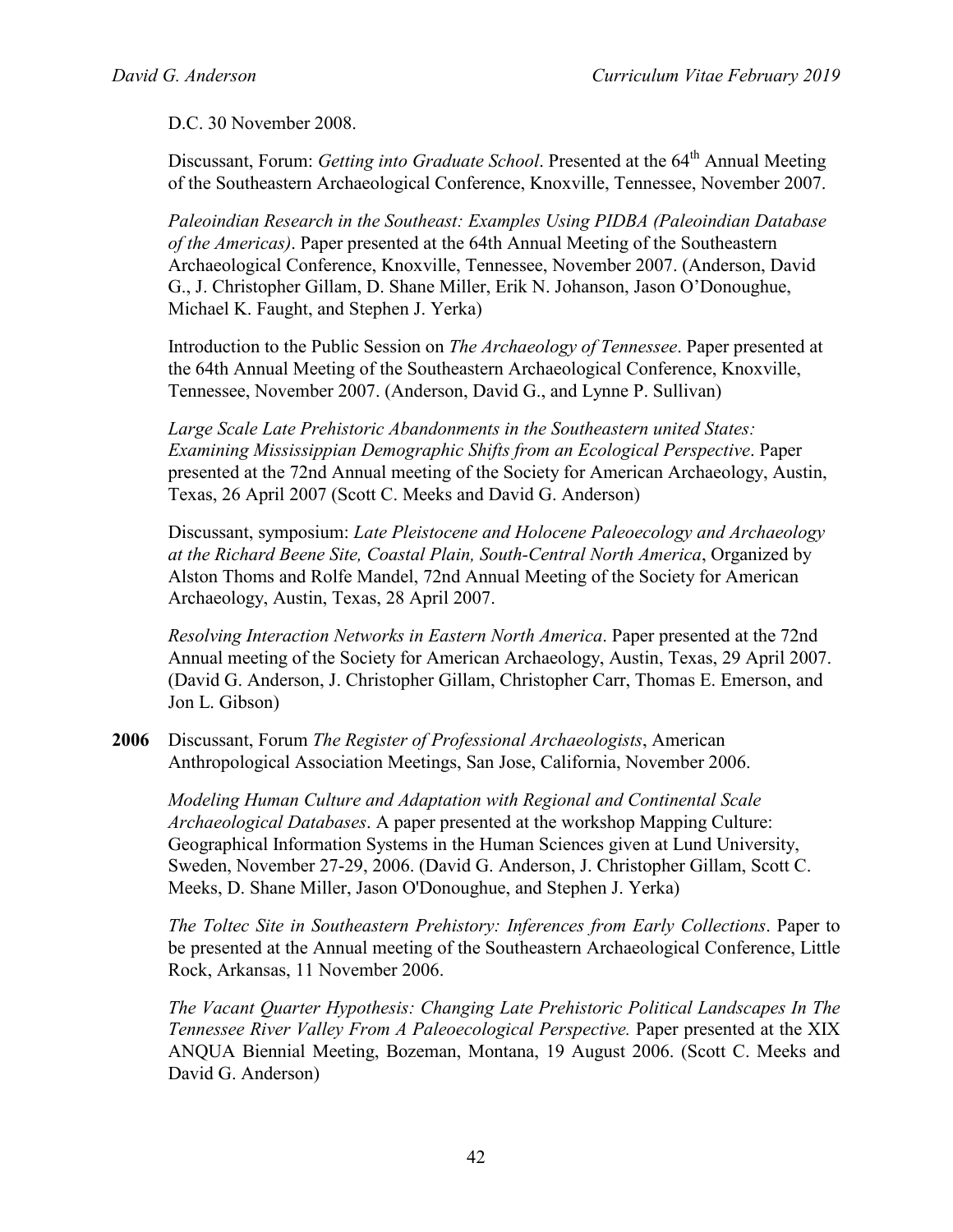*A Model for the Peopling of the Americas Using Logistic-Diffusion Simulations.* A paper presented at the Mathematical Association of America MathFest 2006, Knoxville, Tennessee August 10-12, 2006 (Elizabeth L. Martin, David G. Anderson, Charles R. Collins, D. Shane Miller)

*Paleoindian Database of the Americas (PIDBA): Data and Distributions.* Paper presented at the Society for American Archaeology Annual meeting San Juan, Puerto Rico, 27 April 2006. (David G. Anderson, D. Shane Miller, Stephen J. Yerka, J. Christopher Gillam, and Michael K. Faught)

Discussant, Forum: *Impacts of the Rapidly Changing University Environments on Student Education and Professional Development.* Sponsored by the Student Affairs Committee at the Society for American Archaeology Annual Meeting, San Juan, Puerto Rico, 27 April 2006. (David G. Anderson)

*Shiloh Indian Mounds National Historic Landmark: Research Results of the 1999-2004 Field Program at Mound A.* Paper presented at the 18<sup>th</sup> Annual Current Research in Tennessee Archaeology meeting, 4 February 2006. (David G. Anderson, John E. Cornelison, Jr., and Sarah C. Sherwood).

**2005** *The Clovis Radiation and Post-Clovis Settlement in North America Paper presented at the Eco-cultural Niche Modeling: An OMLL – NSF Symposium* workshop, Musée National de Préhistoire, Les Eyzies, France, 23 September 2005. (David G. Anderson, J. Christopher Gillam, A. Town Peterson, Neil Caithness, Stephen J. Yerka, and Caspar Ammann)

*Hopewell in the South Appalachian Area* presented at The Hopewell Time/Space Continuum workshop, Boonshoft Museum of Discovery, Dayton, Ohio. 19 October 2005. (David G. Anderson)

*Paleoindian Artifact Distributions in the Southeast and Beyond* A paper presented at the Conference and Exhibition, Clovis in the Southeast Columbia Metropolitan Convention Center, Columbia, South Carolina. 27 October 2005. (David G. Anderson, D. Shane Miller, Stephen J. Yerka, J. Christopher Gillam, and Michael K. Faught)

*Paleoindian Database of the Americas 2005 Distributional Maps: Clovis, Redstone Folsom, Cumberland, Quad/Beaver Lake, Suwannee/Simpson Distributions.* Six posters presented at the conference and exhibition, Clovis in the Southeast Columbia Metropolitan Convention Center, Columbia, South Carolina. 27 October 2005. [ http://www.clovisinthesoutheast.net/displays.html ](David G. Anderson, D. Shane Miller, Stephen J. Yerka, J. Christopher Gillam, and Michael K. Faught). We also did the main conference poster *Clovis in the Southeast.*

Discussant, symposium: *The Archaeology and History of Chucalissa: A Mississippian Period Community in Memphis, Tennessee*, organized by Jay D. Franklin. 63rd Annual Meeting of the Southeastern Archaeological Conference, Columbia, South Carolina, 3 November 2005.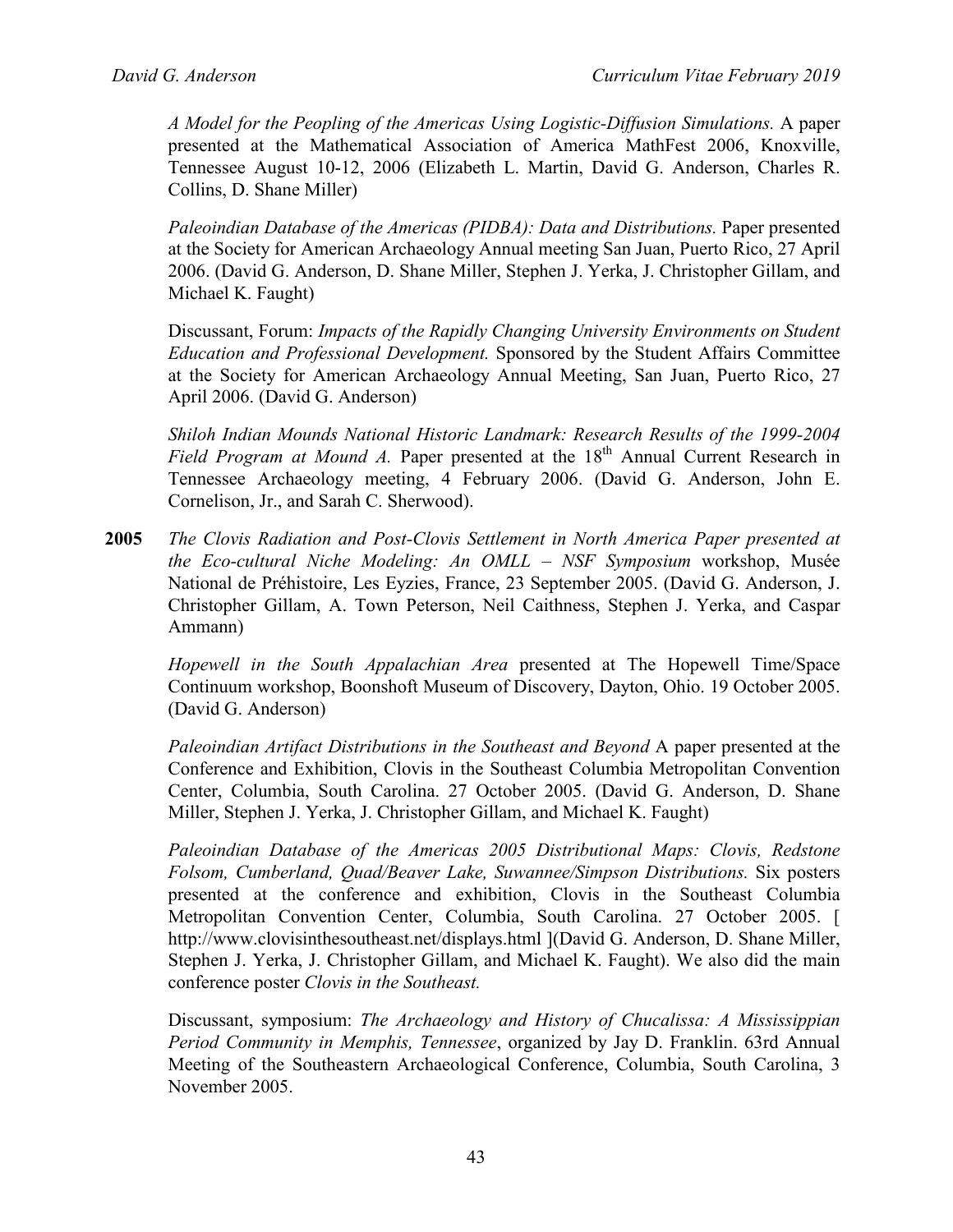*Revealing Mound A: Research Results and Future Directions.* Paper presented in the symposium Revealing Mound A, Shiloh, Tennessee: Research Results of the 1999-2004 Field Program, organized by David G. Anderson, John E. Cornelison, Jr., and Sarah C. Sherwood. 63rd Annual Meeting of the Southeastern Archaeological Conference, Columbia, South Carolina, 3 November 2005. (David G. Anderson and John E. Cornelison, Jr )

*Sensor Fusion: Integrated Remote Sensing Surveys at Shiloh Mounds National Historic Landmark, Shiloh, Tennessee.* Paper presented in the symposium *Revealing Mound A, Shiloh, Tennessee: Research Results of the 1999-2004 Field Program*, organized by David G. Anderson, John E. Cornelison, Jr., and Sarah C. Sherwood. 63rd Annual Meeting of the Southeastern Archaeological Conference, Columbia, South Carolina, 3 November 2005. (Christopher M. Lydick, John E. Cornelison, Jr., and David G. Anderson)

*Shiloh Mound A Excavations: An Introduction with Special Emphasis on the Support Infrastructure.* Paper presented in the symposium *Revealing Mound A, Shiloh, Tennessee: Research Results of the 1999-2004 Field Program*, organized by David G. Anderson, John E. Cornelison, Jr., and Sarah C. Sherwood. 63nd Annual Meeting of the Southeastern Archaeological Conference, Columbia, South Carolina, 3 November 2005. (John E. Cornelison, Jr., and David G. Anderson)

Student Workshop: *The Ins and Outs of Publication*, organized by Jamie Waggoner. (Invited speaker) Presented at the 63nd Annual Meeting of the Southeastern Archaeological Conference, Columbia, South Carolina, 4 November 2005.

*Why California? The Relevance of California Archaeology and Ethnography to Eastern Woodlands Prehistory*. Paper presented in the symposium For the Director II: Research papers on Engaged Archaeology and Museology in Honor of Richard I. Ford. 70th Annual Meeting of the Society for American Archaeology, Salt Lake City, Utah, 31 March 2005.

Discussant, Forum: *Bridging the Gap: Integrating Archaeological Sciences and Archaeology* Sponsored by the Society for Archaeological Sciences, 70th Annual Meeting of the Society for American Archaeology, Salt Lake City, Utah, 2 April 2005.

**2004** *Excavations at Mound A Shiloh, 1999-2003*. Paper presented at the 16<sup>th</sup> annual Current Research in Tennessee Archaeology Meetings, Nashville, Tennessee, 31 January 2004.

*Modeling Ancient Population Movements in the Americas and the Russian Far East* (David G. Anderson and J. Christopher Gillam), A paper presented in the NSF-sponsored workshop on *Ecological Niche Modeling: A New Approach to Analyzing the Hominid Record*, organized by Leonard Krishtalka and Dixie West. University of Kansas, Lawrence, Kansas. 11 March 2004.

*A Link to the Past: Interactive Web-Based Approaches to Cultural Resource Report Writing* (Christopher M Lydick, John E. Cornelison, Jr., and David G. Anderson). Poster presented at the 61st Annual Meeting of the Southeastern Archaeological Conference, St.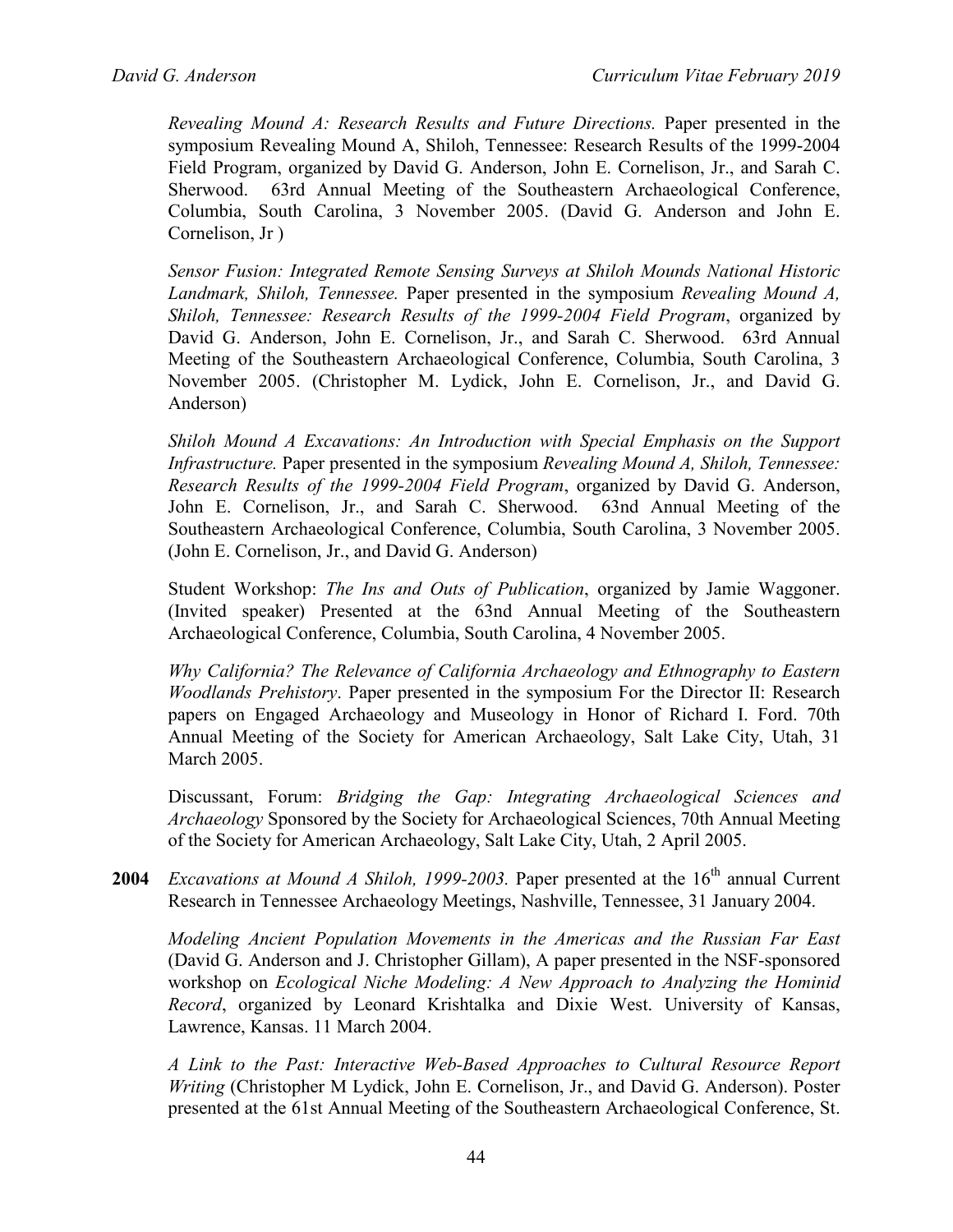Louis, Missouri, 22 October 2004.

*Archaeological Investigations at Shiloh Mound A 1999-2004.* (David G. Anderson and John Cornelison) Paper presented at the 61st Annual Meeting of the Southeastern Archaeological Conference, St. Louis, Missouri, 23 October 2004.

**2003** *Excavations at Mound A, Shiloh: The 2003 Season* (David G. Anderson and John E. Cornelison, Jr.) Paper presented at the 60th Annual Meeting of the Southeastern Archaeological Conference, Charlotte, North Carolina, November 2003. Also presented at the McClung Museum University of Tennessee, 22 September 2003).

*Comments on the Symposium.* Discussant's comments presented in the symposium *Forty Years of the South Carolina Institute of Archaeology and Anthropology* organized by Jonathan Leader. 60th Annual Meeting of the Southeastern Archaeological Conference, Charlotte, North Carolina, November 2003.

*Paleoindian Research in the Southeastern United States.* Paper presented at the symposium *Paleoindian Research in the Tennessee River Valley*, organized by Mark Cole, Huntsville, Alabama, 28 September 2003.

**2002** *Excavations at Mound A, Shiloh: The 2002 Season* (David G. Anderson and John E. Cornelison, Jr.) Paper presented at the 59th Annual Meeting of the Southeastern Archaeological Conference, Biloxi, Mississippi, November 2002.

Comments on the Symposium. Discussant's comments presented in the symposium *Understanding Landscapes of Southeastern Hunter-Gatherers* organized by Victor Thompson and J. Christopher Gillam, at the 59th Annual Meeting of the Southeastern Archaeological Conference, Biloxi, Mississippi, November 2002.

*Comments on the Symposium.* Discussant's comments presented in the symposium *Big Eddy: Chronology, Paleoenvironments, and Early Human Adaptation Along the Woodland-Plains Border*, at the 67th Annual Meeting of the Society for American Archaeology Annual Meeting, Denver, Colorado, 23 March 2002

**2001** *Excavations at Mound A, Shiloh: The 2001 Season* (David G. Anderson and John E. Cornelison, Jr.) Paper presented at the 58th Annual Meeting of the Southeastern Archaeological Conference, Macon, Georgia, 16 November 2001.

*Comments on the Symposium.* Discussant's comments presented in the symposium *Archaeology of the Whole Gulf Coast, Southeastern U.S.-Mexico* organized by Nancy Marie White and Mary Pohl, at the 66th Annual Meeting of the Society for American Archaeology Annual Meeting, New Orleans, Louisiana 19 April 2001.

*Comments on the Symposium.* Discussant's comments presented in the symposium *Integrating Scales and Data Sets: Environment and Culture in Northeastern North America 14,000 to 10,000 Cal YR B.P.* organized by Paige Newby, Arthur Spiess, and James Bradley, at the 66th Annual Meeting of the Society for American Archaeology Annual Meeting, New Orleans, Louisiana 19 April 2001.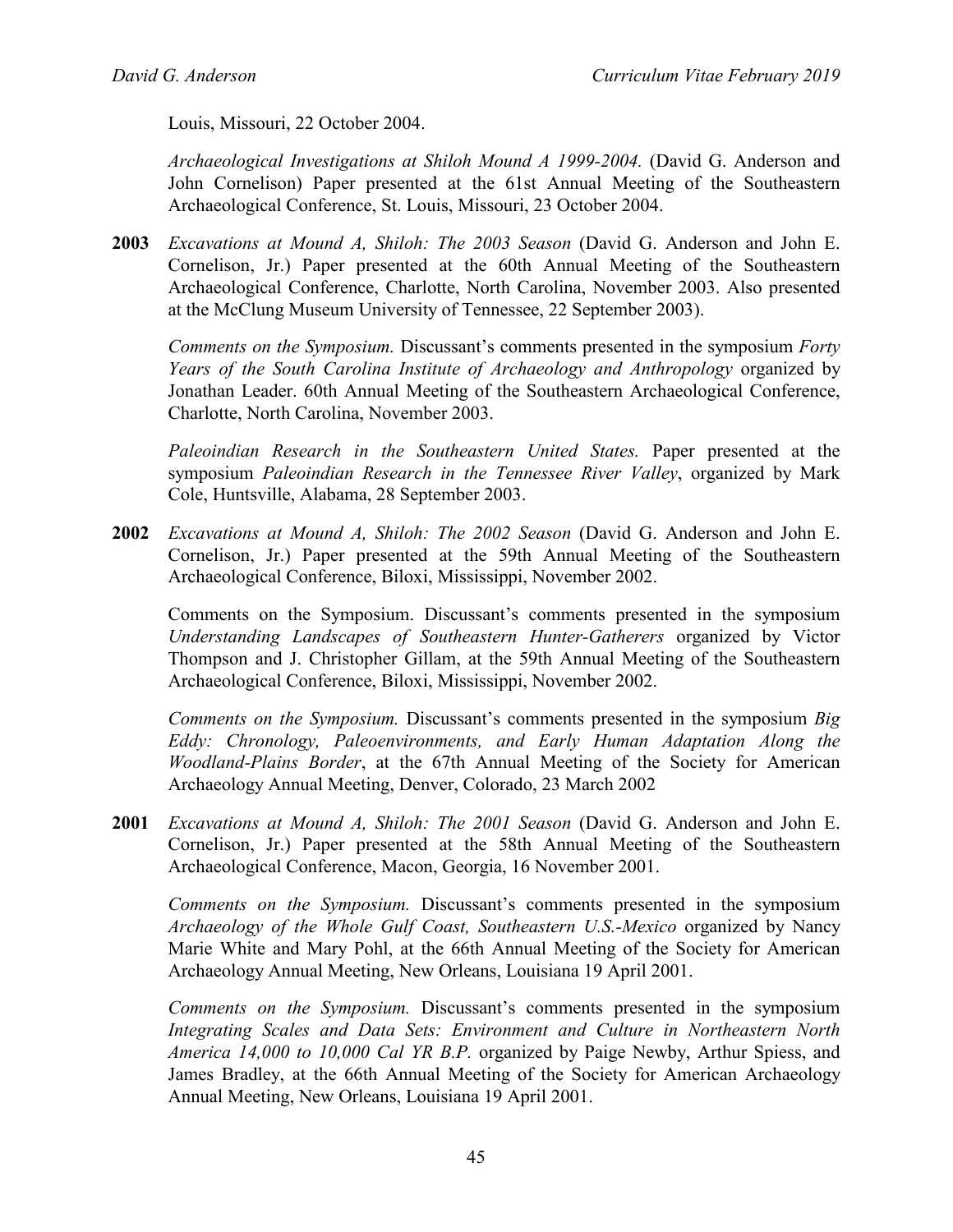*Comments on the Symposium.* Discussant's comments presented in the *Smith Symposium II: The Hiscock Site: Late Pleistocene and Holocene Paleoecology and Archaeology of Western New York State*, organized by Richard S. Laub, at the Buffalo Museum of Science, Buffalo, New York, 15 October 2001

**2000** *Comments on the Symposium.* Discussant's comments presented in the symposium *Landscape Perspectives on the Prehistory of the Sandhills, North Carolina* organized by Joseph Schuldenrein and Joe M. Herbert, at the 57th Annual Meeting of the Southeastern Archaeological Conference, Macon, Georgia, 9 November 2000.

*Comments on the Symposium.* Discussant's comments presented in the symposium *Not Quite Cahokia: Nonconformity in the Uplands* organized by Susan Alt, at the 57<sup>th</sup> Annual Meeting of the Southeastern Archaeological Conference, Macon, Georgia, 9 November 2000.

*Paleoindian Archaeology of Georgia.* (David G. Anderson, Lisa O'Steen, and R. Jerald Ledbetter). Paper presented at the  $57<sup>th</sup>$  Annual Meeting of the Southeastern Archaeological Conference, Macon, Georgia, 11 November 2000.

*From Clovis to the Caribbean.* (banquet speaker), Annual Meeting of the Texas Archeological Society, Houston, Texas, 28 October 2000.

*Comments on the Symposium.* Discussant's comments presented in the symposium *Keeping the Peace and Protecting Our Heritage: Cultural Resource Management in the Department of Defense* organized by Peter Boice and Paula Massouh and at the 65th Annual Meeting of the Society for American Archaeology Annual Meeting, Philadelphia, Pennsylvania, 9 April 2000.

*Reservoir Construction in the Southeastern United States: The Richard B. Russell Program as an Example of Exemplary Heritage/Cultural Resources Management***.** (David G. Anderson, Bennie C. Keel, John H. Jameson, James E. Cobb, and J. W. Joseph). Paper presented at the *Culture Heritage Management and Dams Workshop*, organized by Steven A. Brandt and Fekri Hassan, at the University of Florida, Gainesville, Florida, 13- 16 February 2000.

*Summer 1999 Investigations at Shiloh Indian Mounds*. Paper presented at the 13<sup>th</sup> Annual Conference on Current Research in Tennessee Archaeology, Nashville, Tennessee. January 2000.

**1999** *Illuminating the Past: Remote Sensing at Shiloh National Military Park.* (David G. Anderson, John E. Cornelison, David Bean, and Paul D. Welch). Poster presented at the 56<sup>th</sup> annual meeting of the Southeastern Archaeological Conference, 12 November 1999, Pensacola Florida.

*The Evolution of Tribal Social Organization in the Southeast.* A paper presented in the session *Big Mound Power! Or, Power, Who Needs It? Midlevel Societies in the Real Old South* organized by Phil Carr and Jon Gibson, at the  $56<sup>th</sup>$  annual meeting of the Southeastern Archaeological Conference, 12 November 1999, Pensacola Florida.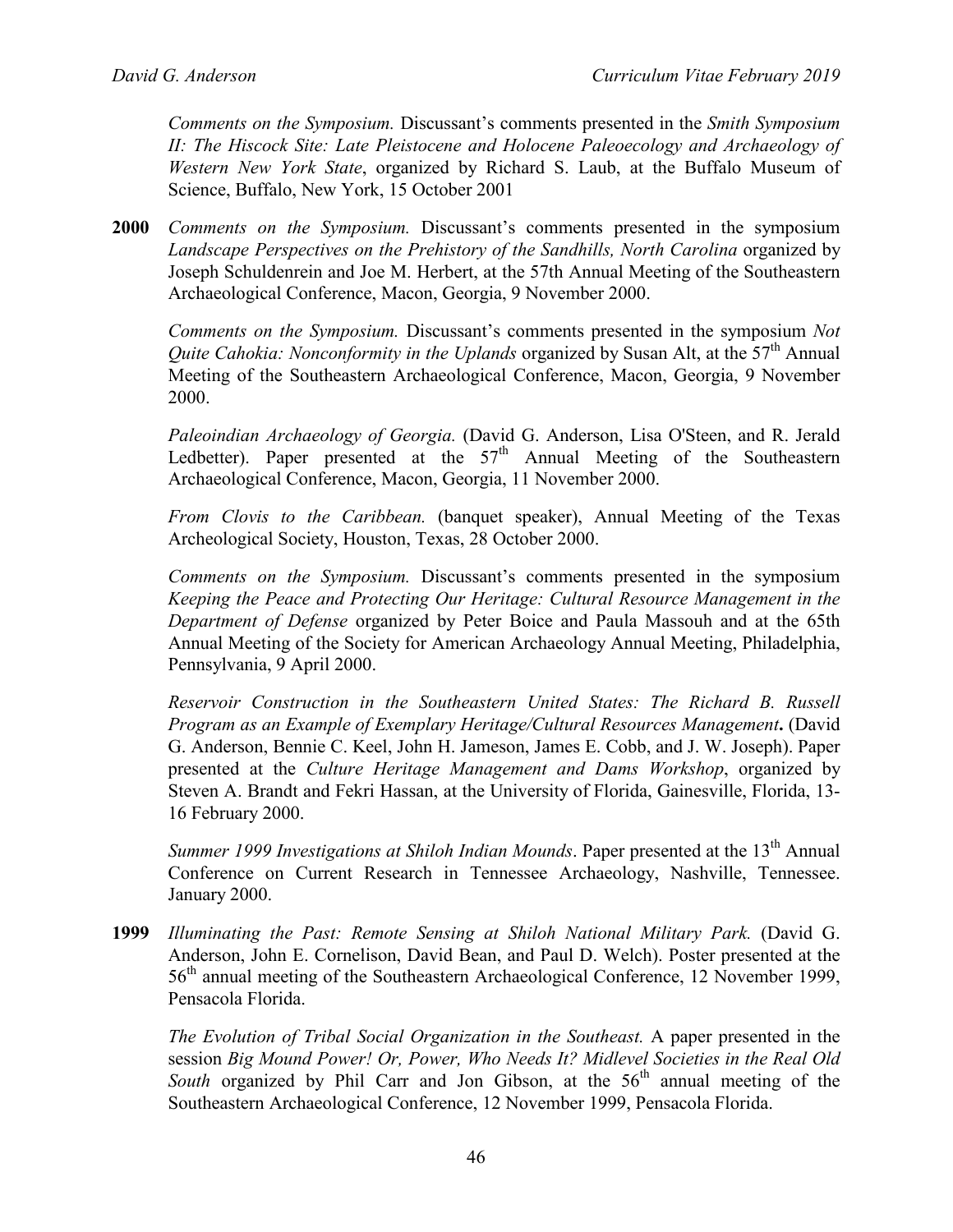*A History of Archaeological Research in South Carolina.* A paper prepared for presentation in the session *Histories of Southeastern Archaeology: Papers in Honor of Dr. Charles McNutt* organized by J. Hill and S. Tushingham, at the 56<sup>th</sup> annual meeting of the Southeastern Archaeological Conference, Pensacola, Florida, November 11, 1999.

*The Paleoindian Occupation of the Southeastern United States.* Invited Poster, presented at the Clovis and Beyond Conference, Santa Fe, New Mexico, October 28-30, 1999.

*Are We Sure Its Clovis?* (Kenneth E. Tankersley, David G. Anderson, Bradley T. Lepper, and Christopher J. Ellis). Paper presented at the Clovis and Beyond Conference, Santa Fe, New Mexico, October 28-30, 1999.

*The Chacoan World: Closing Comments.* Invited discussant, The Chaco World workshop, Arizona State University, Tempe, Arizona, September 25-27, 1999.

*Culture and Climate Change in Eastern North America.* Paper prepared for presentation in the Carnegie Lectures in Global Environmental Change series, Carnegie Museum of Natural History, Pittsburgh, Pennsylvania, 13 September 1999.

*Tribal Organization in the Southeast.* Paper presented in the session *The Archaeology of Tribal Societies?* organized by William Parkinson and Sev Fowles at the 64th Annual Meeting of the Society for American Archaeology, Chicago, Illinois, March 1999.

*Hester Davis: In the Eyes of Her Students.* Paper presented in the session *Hester's Legacy in Practice* organized by Thomas J. Green and Ann M. Early at the 64th Annual Meeting of the Society for American Archaeology, Chicago, Illinois, March 1999.

*Comments on the Symposium.* Paper presented in the symposium *Current Paleoindian Research in Eastern North America* organized by Kenneth B. Tankersley, at the 64<sup>th</sup> Annual Meeting of the Society for American Archaeology, Chicago, Illinois, March 1999.

**1998** *The Water Island Project: Archaeology and History in the Eastern Caribbean.* Paper presented in the session *Current Research and Methodological Approaches to Cultural Resource Management Projects in the Southeastern National Parks* organized by Margo Schwadron and David Brewer, at the Annual Meeting of the Southeastern Archaeological Conference, Greenville, South Carolina, 12 November 1998.

*Mid-Holocene Cultural Dynamics in Southeastern North America* (David G. Anderson, Michael Russo, and Kenneth E. Sassaman) Paper presented at the FERCO International Conference on Climate and Culture at 3,000 B.C., Bangor, Maine, 7-11 October, 1998.

*Paleoindian Site/Artifact Distributions Viewed from a Very Large Scale: Evidence and Implications* (David G. Anderson, Michael K. Faught, and J. Christopher Gillam. Paper presented in the session *What 11,000 Years Ago in North America?* organized by Gary Haynes at the 63nd Annual Meeting of the Society for American Archaeology, Seattle, Washington, April 4, 1998.

**1997** *Coastal South Carolina Prehistoric Archaeology: Comments on the 1997 Mt. Pleasant*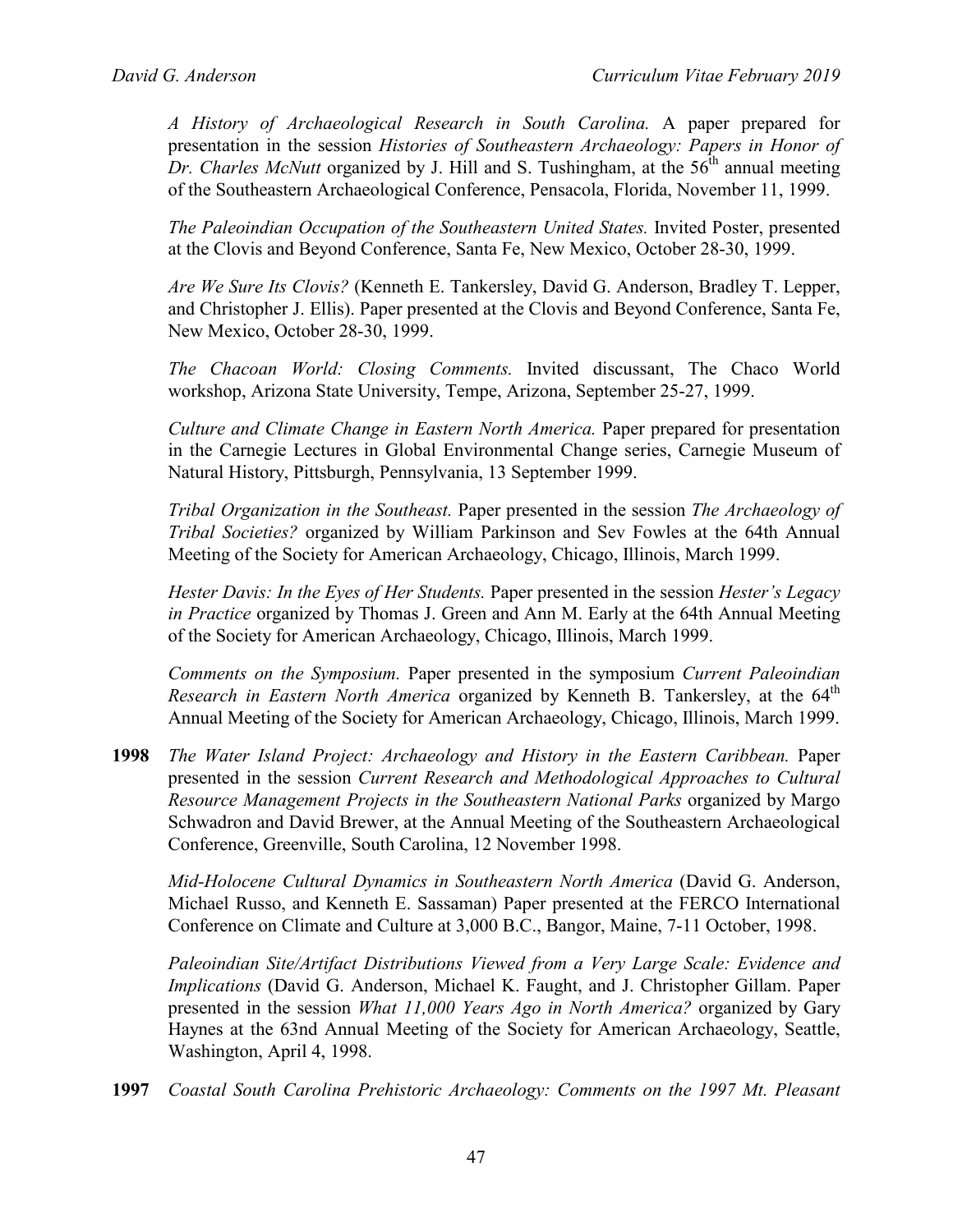*Symposium and Woodland and Mississippian in the Coastal South Carolina Area.* Papers presented in the Mt. Pleasant, Prehistoric Archaeology symposium, Mt. Pleasant, South Carolina, 27 September 1997.

Paleoindian Colonization of the New World: Implications from an Examination of *Physiography, Artifact Distributions, and Demography.* (David G. Anderson and J. Christopher Gillam). Paper presented at the 62nd Annual Meeting of the Society for American Archaeology, Nashville, Tennessee, April 4, 1997. (Also presented at the 23rd Annual Conference on South Carolina Archaeology, April 19, 1997).

*Comments on the Symposium.* Paper presented in the symposium Clovis in Context: New Light on the Peopling of the Americas at the Annual Meeting of the Society for American Archaeology, Nashville, Tennessee, April 3, 1997.

**1996** *Across the Straights, Down the Corridor, Around the Bend, and Off the Shelf: An Evaluation of Paleoindian Colonization Scenarios* (Michael Faught and David G. Anderson). Paper presented at the 61st Annual Meeting of the Society for American Archaeology, New Orleans, Louisiana, April 13, 1996.

*Comments on the Symposium, with Particular Emphasis on Developments in Georgia and South Carolina in the A.D. 536 Time Range.* Paper presented in the symposium *A.D. 536 and Its Aftermath: The Years Without Summer* at the Annual Meeting of the Southeastern Archaeological Conference, Birmingham, Alabama, November 1996.

**1995** *Prehistory in Western Louisiana*. Paper presented at the Annual Meeting of the Southeastern Archaeological Conference, Knoxville, Tennessee, November 1995.

*Research Questions and Issues in the Paleo–Indian Theme Study*. Paper presented at the 60th Annual Meeting of the Society for American Archaeology, 7 May 1995.

*Finding Creative Solutions for Restructuring American Archaeology*. Paper presented at the 60th Annual Meeting of the Society for American Archaeology, 7 May, 1995.

*Woodland Period Research in the Southeast*. Paper presented at the Annual Meeting of the American Association for the Advancement of Science, Atlanta, Georgia, February 21, 1995.

**1994** *Exploring the Antiquity of Interaction Networks in the East.* Paper presented at the Annual Meeting of the Southeastern Archaeological Conference, Lexington, Kentucky, November 1994.

*Test Excavations at Union Mortar Battery Halleck, Fort Pulaski, Georgia.* Paper presented at the Annual Meeting of the Society for Georgia Archaeology, Statesboro, Georgia, November 1994. Also presented at the Annual Meeting of the Archaeological Society of South Carolina, April 1, 1995.

*Plantation Archaeology and Ethnicity: The 1992 Water Island Survey, U.S. Virgin Islands*. (David G. Anderson and Ken S. Wild). Paper presented at the Annual Meeting of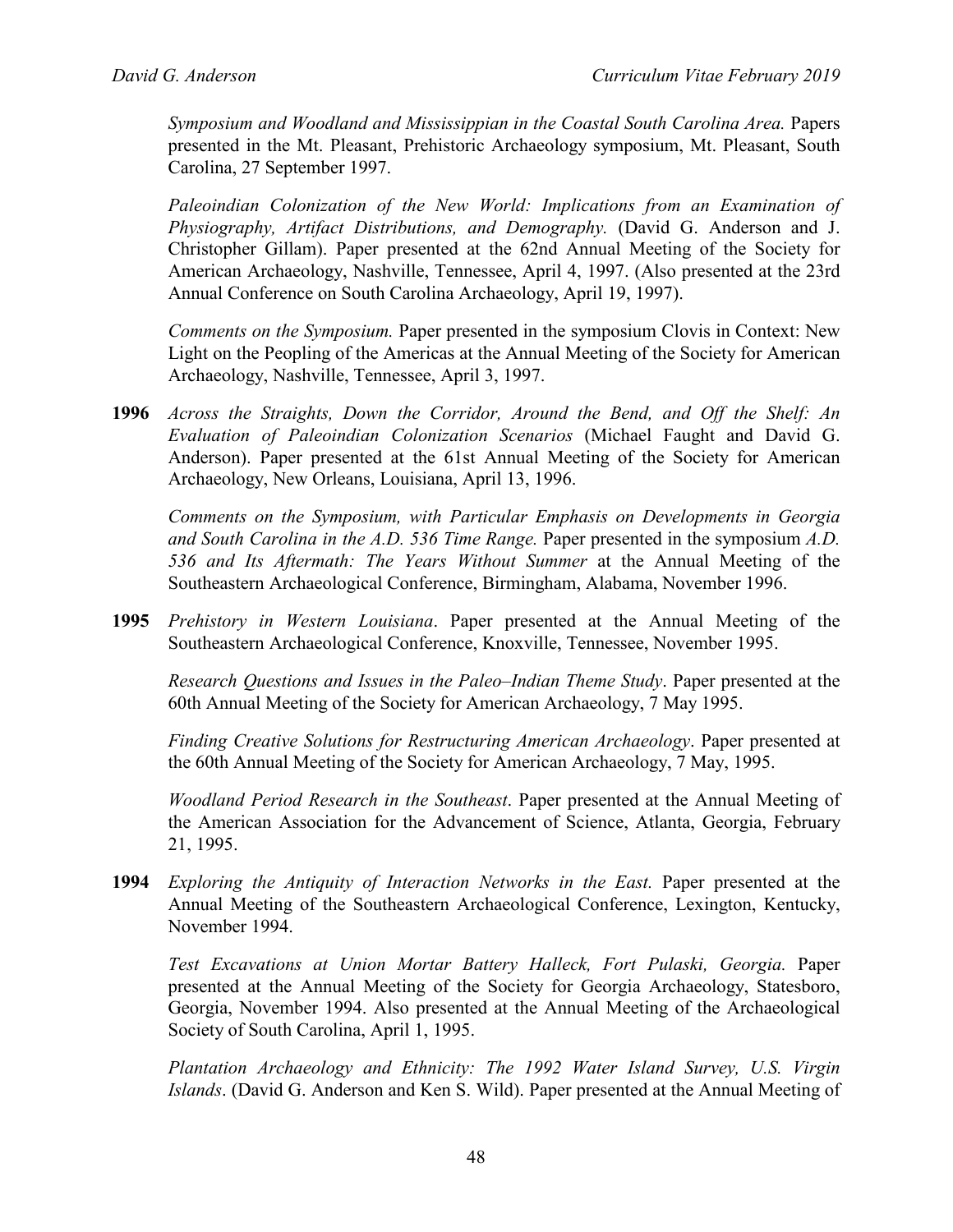the Society for Historical Archaeology, Vancouver, British Columbia. January 1994.

*Twenty Five Years of Prehistoric Archaeology in South Carolina*. Paper presented at the 21st Annual Conference on South Carolina Archaeology, Columbia, South Carolina, March 25, 1994.

*The Future of South Carolina Archaeology.* Paper presented at the 21st Annual Conference on South Carolina Archaeology, Columbia, South Carolina, March 25, 1994.

**1993** *Approaches to Regional Settlement Modeling in the Mid–Holocene Southeast.* Paper presented at the Annual Meeting of the Southeastern Archaeological Conference, Raleigh, North Carolina. October 23, 1993.

*Swift Creek in a Regional Perspective***.** Paper presented at the Lamar Institute Swift Creek Conference, May 28–29, 1993, Ocmulgee National Monument, Macon, Georgia.

*Recent Advances in Paleoindian and Archaic Period Research in the Southeast.* Paper presented in the symposium *Archaeology of the Eastern Woodlands*, organized by R. Michael Stewart, at the 58th Annual Meeting of the Society for American Archaeology, St. Louis, Missouri, April 15, 1993.

**1992** *Paleoindian Settlement in Eastern North America: The Alabama Record in Perspective.* Paper presented at the Annual Meeting of the Alabama Archaeological Society, Montgomery, Alabama, 21 November 1992.

*Evidence for Bioturbation from Three Sites in South Carolina: Cal Smoak, 38LX5, and Mattassee Lake.* Paper presented at a workshop on *Site Formation Processes: Bioturbation and Gravity as a Factor in Sandy Coastal Plain Sites*, organized by James L. Michie. Coastal Carolina College. Conway, South Carolina. November 14, 1992.

*Paleoindian Interaction Networks in the Eastern Woodlands*. Paper presented at the 49th Annual Meeting of the Southeastern Archaeological Conference, Little Rock, Arkansas. October 23, 1992.

*Explaining Change: Evaluating Southeastern Evolutionary Models from the Multiscalar Perspective.* Paper presented in the symposium *Great Towns, Regional Polities, and Macro–Regional Interaction: Multiscalar Approaches to North American Cultural Evolution*, organized by Jill Neitzel, at the 57th Annual Meeting of the Society for American Archaeology, Pittsburg, Pennsylvania.

*The Distribution of Eastern Woodlands Peoples at the Prehistoric and Historic Interface* (George R. Milner, David G. Anderson, and Marvin T. Smith). Paper presented at the 57th Annual Meeting of the Society for American Archaeology, Pittsburg, Pennsylvania.

*Eastern Founding Populations: The Initial Human Colonization of Eastern North America.* Paper presented in the symposium *The Newest World: Original Peopling of North America*, organized by Dena Dincauze, at the Annual Meeting of the American Association for the Advancement of Science, Chicago, Illinois. February 9, 1992.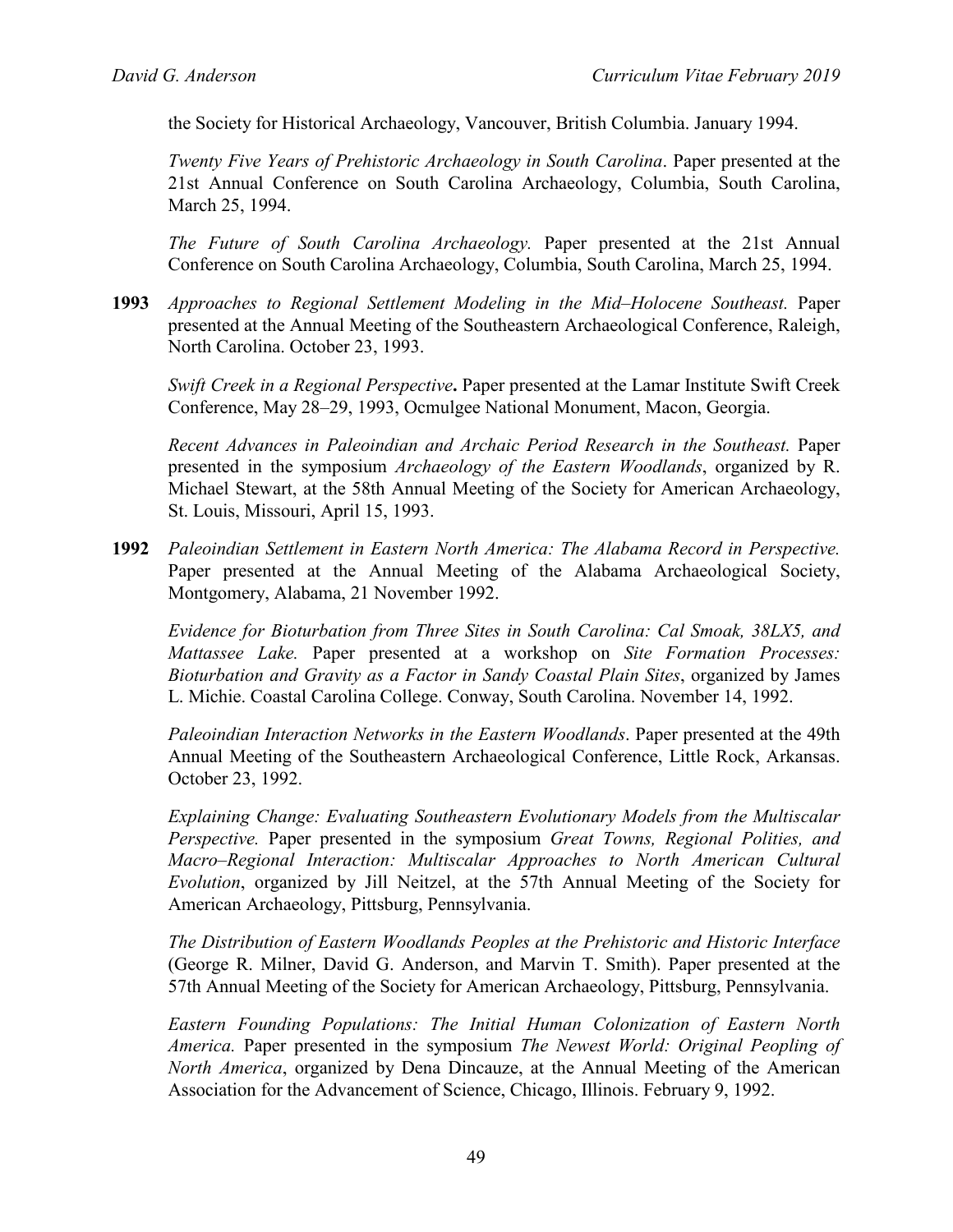**1991** *Microenvironmental Variability and Archaeological Site Location in a Fall Line Locality on the South Atlantic Slope.* Paper presented in the symposium *Sandhills Archaeology in the Southeast*, organized by Chad O. Braley and Kenneth E. Sassaman. 1991 Annual Meeting of the Southeastern Archaeological Conference, Jackson, Mississippi.

*Paleoindian Settlement in the Southeast: Inferences from the Primary Distributional Record.* Paper presented in the symposium *The Pleistocene/Holocene Transition in the Southeast*, organized by Dan F. Morse and Albert C. Goodyear, III. 1991 Annual Meeting of the Southeastern Archaeological Conference, Jackson, Mississippi.

*A History of Paleoindian and Early Archaic Research in the South Carolina Area.* Paper presented in the symposium *Paleoindian and Early Archaic Research in the Lower Southeast: A South Carolina Perspective* organized by David G. Anderson and Kenneth E. Sassaman. Columbia, South Carolina. September 14, 1991.

*Models of Paleoindian and Early Archaic Settlement in the Lower Southeast.* Paper presented in the symposium *Paleoindian and Early Archaic Research in the Lower Southeast: A South Carolina Perspective* organized by David G. Anderson and Kenneth E. Sassaman. Columbia, South Carolina. September 14, 1991.

*The Mississippian in the Savannah River Valley.* Paper presented at the Spring Meeting of the Society for Georgia Archaeology, May 4, 1991.

*Paleoclimates and Prehistoric Mississippian Economic Systems: Linking Archaeological and Dendrochronological Data in the Southeastern United Woodlands* (David G. Anderson, David W. Stahle, and Malcolm K. Cleaveland). Paper presented at the 56th Annual Meeting of the Society for American Archaeology, New Orleans, Louisiana, April 1991.

*Examining Paleoindian and Late Prehistoric Settlement Distribution in Eastern North America.* Paper presented at the Middle Atlantic Archaeological Conference, Ocean City, Maryland, April 1991.

**1990** *Climate, History, and Prehistory Along the Savannah River* (David G. Anderson, David W. Stahle, and Malcolm K. Cleaveland). Paper presented at the 47th Southeastern Archaeological Conference, Mobile, Alabama, November 9, 1990. (Also presented at the 17th Annual Conference on South Carolina Archaeology, Columbia, South Carolina, April 1991).

*The Bifurcate Tradition in the South Atlantic Region.* Paper presented at the Middle Atlantic Archaeological Conference, Ocean City, Maryland, March 30–April 1 1990.

*Recent Paleoindian Research in Georgia.* (David G. Anderson, Lisa O'Steen, and R. Jerald Ledbetter). Paper presented at the Fall Meeting of the Society for Georgia Archaeology, October 27, 1990.

**1989** *The Paleoindian Colonization of Eastern North America: A View from the Southeastern United States.* Paper prepared for presentation at the 46th Southeastern Archaeological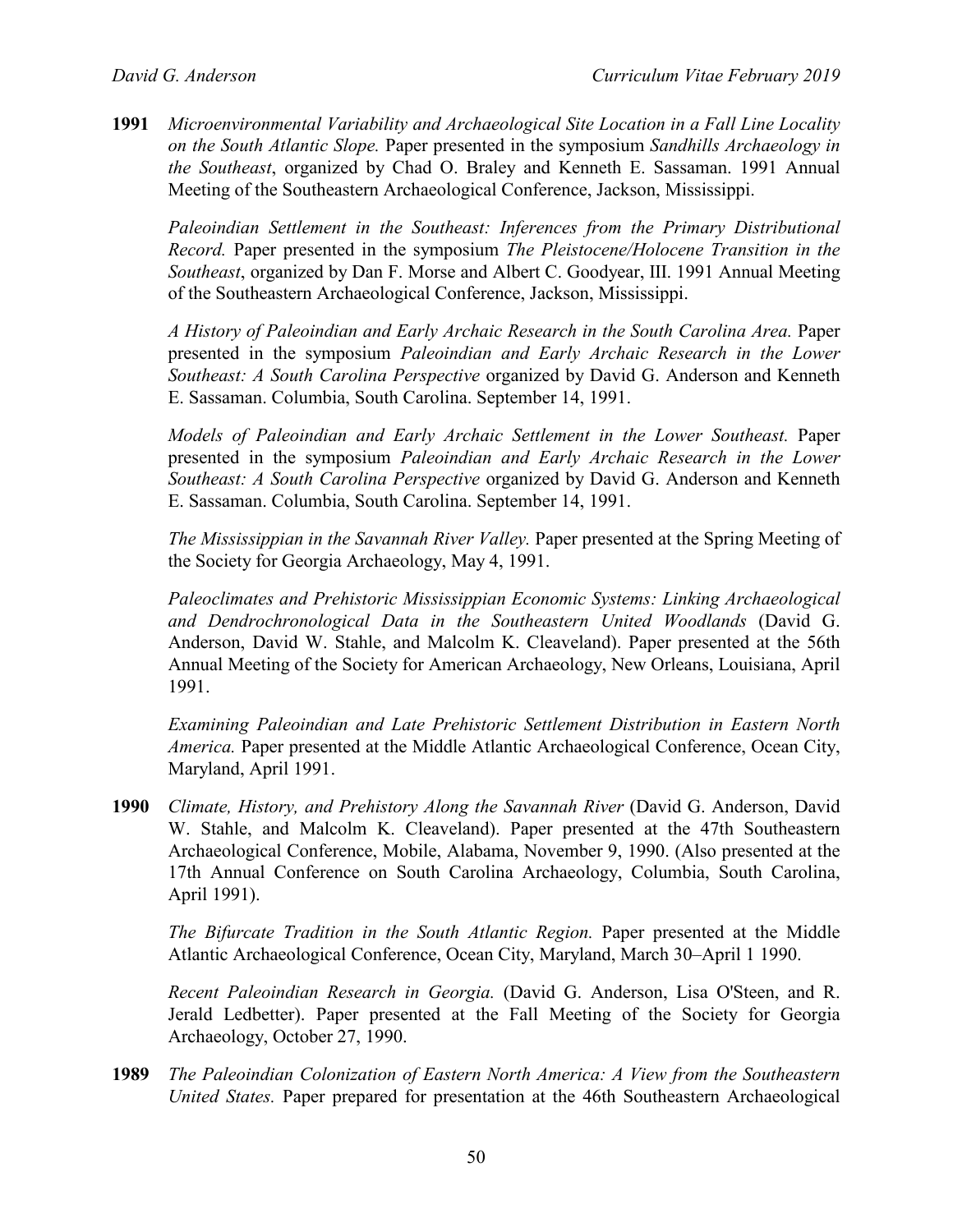Conference, Tampa, Florida. November 1989. (Also presented at the 16th Annual Conference on South Carolina Archaeology, Columbia, South Carolina, April 7, 1990).

**1988** *Archaeology and History in West–Central Louisiana: Research Results of the Fort Polk Cultural Resources Program*. Paper prepared for presentation at the 45th Southeastern Archaeological Conference, New Orleans, Louisiana. October 20 1988.

*Factional Competition and the Political Evolution of Mississippian Chiefdoms in the Southeastern United States.* Paper presented at the 46th International Congress of Americanists, Amsterdam, July 4–8, 1988.

**1987** *Mississippian Political Evolution in the Savannah River Valley.* Paper presented at the 44th Southeastern Archaeological Conference, Charleston, South Carolina. November 13, 1987.

*Warfare and Mississippian Political Evolution in the Southeastern United States.* Paper presented at the 20th Chacmool Conference, Calgary, Alberta. November 13, 1987.

**1986** *Organizational Fluctuations in Middle Range Societies: A Case Study from the South Atlantic Slope.* Paper presented at the Lamar Conference, May 10, 1986, Macon, Georgia.

*Georgia Paleoindian Recordation Project: Response to Date.* (David G. Anderson, Lisa O'Steen, and R. Jerald Ledbetter). Paper presented at the Fall Meeting of the Society for Georgia Archaeology, October 11, 1986.

*Stability and Change in Chiefdom–Level Societies: An Examination of Mississippian Political Evolution on the South Atlantic Slope.* Paper presented at the 43rd Southeastern Archaeological Conference, Nashville, Tennessee. November 7, 1986. (Also presented at the 13th Annual Conference on South Carolina Archaeology, Columbia, South Carolina, April 11, 1987).

*Paleoindian and Early Archaic in the Lower Southeast: A View from Georgia* (David G. Anderson, Lisa O'Steen, R. Jerald Ledbetter, Dennis Blanton, Daniel T. Elliott, and Glen T. Hanson). Paper presented at the 50th Anniversary Conference, Ocmulgee National Monument, Macon Georgia. December 13, 1986.

**1985** *Late Archaic Materials from the Mattassee Lake Sites, Discussion of Three Assemblages from the R. B. Russell Reservoir Area, A Morrow Mountain Cache from 38LX5, and A Presentation of Variability in Mississippian Triangular Hafted Bifaces.* Presentation to the Hafted Biface Technology Workshop, Savannah River Plan Archaeological Research Program Laboratory, Aiken, South Carolina. January 1985.

*The Early Archaic Occupation of the Savannah River Basin.* (David G. Anderson and Glen T. Hanson). Paper presented at the 42nd Southeastern Archaeological Conference, Birmingham, Alabama. November 1985.

*The Mississippian Occupation of the Savannah River Basin.* (David G. Anderson, David J. Hally and James L. Rudolph). Paper presented at the 42nd Southeastern Archaeological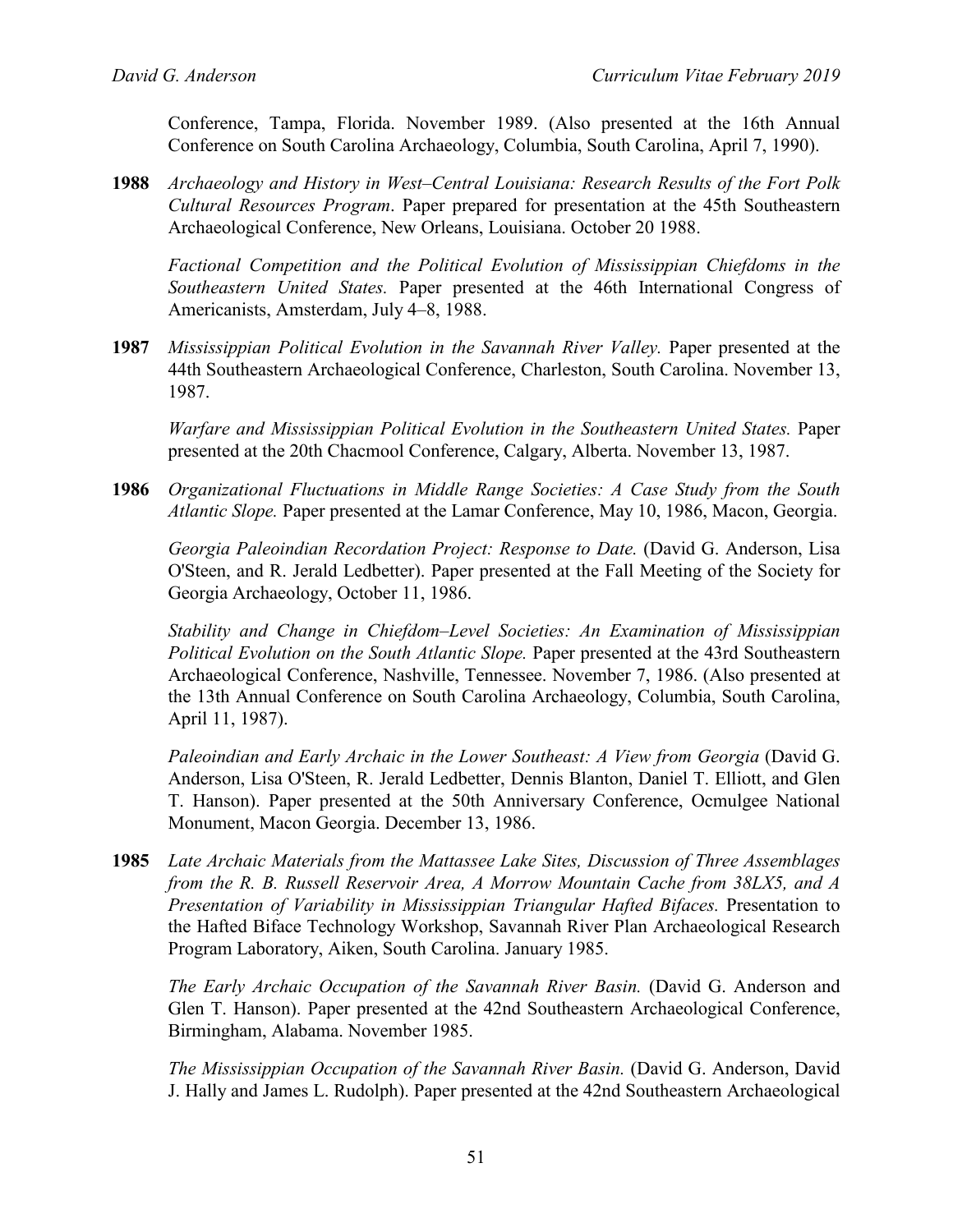Conference, Birmingham, Alabama, November 1985.

**1983** *Human Ecology and Prehistory along the Savannah River: A Geoarchaeological Perspective.* (Joseph Schuldenrein and David G. Anderson). Paper presented at the 48th Annual Meeting of the Society for American Archaeology, Pittsburgh, Pennsylvania. April 1983.

*Mississippian Settlement in the Southern Piedmont: Evidence from the Rucker's Bottom Site.* (David G. Anderson and Joseph Schuldenrein). Paper presented at the 48th Annual Meeting of the Society for American Archaeology, Pittsburgh, Pennsylvania. April 1983.

*The Mississippian in South Carolina.* Paper presented at the 40th Southeastern Archaeological Conference, Columbia, South Carolina. November 1983.

**1982** *Middle Woodland Societies on the Southeastern Atlantic Slope.* (David G. Anderson and Michael B. Trinkley). Paper presented at the 12th Middle Atlantic Archaeological Conference, Rehobeth, Delaware. April 1982.

*The Ceramic Sequence at the Mattassee Lake Sites: Towards a Cultural Sequence for the Lower Santee River.* Paper presented at the Coastal Carolina Aboriginal Pottery Symposium, The Charleston Museum, Charleston, South Carolina. August 1982.

*The Early Archaic Components at the Rucker's Bottom Site, Elbert County, Georgia.*  Paper presented at the 39th Southeastern Archaeological Conference, Memphis, Tennessee. October 1982.

**1981** *Archaeological Investigations at Four Open Air Sites in Eastern El Paso, Texas.* (David G. Anderson and E. Suzanne Carter). Paper presented at the 51st Annual Meeting of the Texas Archaeological Society, Austin, Texas. November 1980. Also presented at the Second Jornada Mogollon Conference, Portales, New Mexico. March 1981.

*Archaeological Investigations at Rucker's Bottom: 1980 Field Season.* (David G. Anderson and Joseph Schuldenrein). Paper presented at the Seventh Annual Conference on South Carolina Archaeology, Columbia, South Carolina. April 1981.

**1980** *The Mattassee Lake Sites: Prehistoric Investigations along the Santee River in the Lower Coastal Plain of South Carolina.* (David G. Anderson, Charles E. Cantley and A. Lee Novick). Paper presented at the Sixth Annual Conference on South Carolina Archaeology, Columbia, South Carolina, April 1980.

*The 1979 Excavations at Mattassee Lake.* (David G. Anderson, Charles E. Cantley and A. Lee Novick). Paper presented at the 37th Southeastern Archaeological Conference, New Orleans, Louisiana. November 1980.

*Prehistoric Adaptation in Lower Coastal South Carolina.* (David G. Anderson, Charles E. Cantley and A. Lee Novick). Paper presented at the Annual Meeting of the Eastern States Archaeological Federation, Albany, New York. November 1980.

*Archaeological Investigations at Rucker's Bottom, Elbert County, Georgia.* (David G.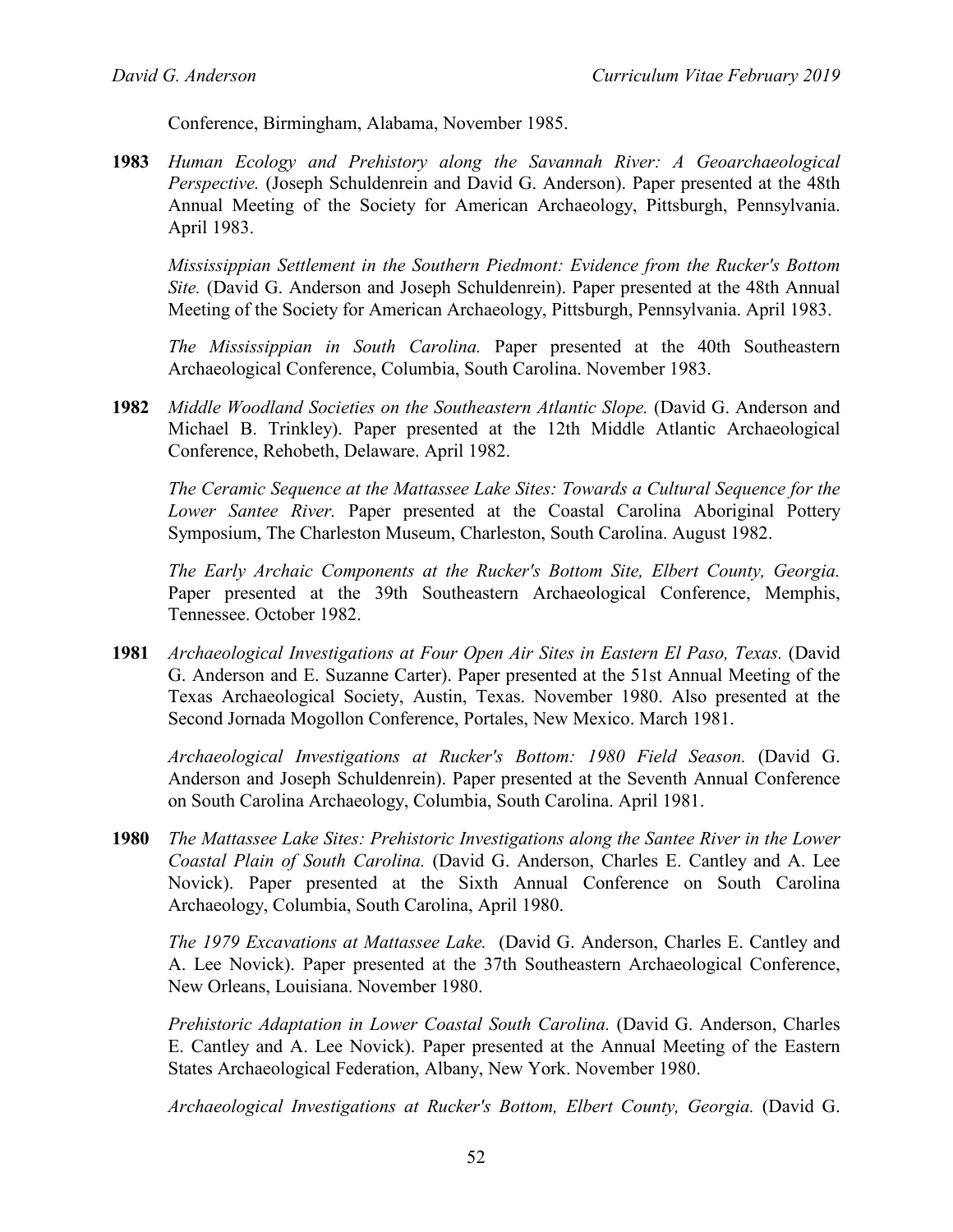Anderson and Joseph Schuldenrein). Paper presented at the 38th Southeastern Archaeological Conference, Asheville, North Carolina. November 1981.

**1979** *Excavations at Four Fall Line Sites: The Southeast Columbia Beltway Project*. Paper presented at the Fifth Annual Conference on South Carolina Archaeology, Columbia, South Carolina. March 1979.

*Current Research in South Carolina by Commonwealth Associates, Inc.* Presented at the Fifth Annual Conference on South Carolina Archaeology, Columbia, South Carolina. March 1979.

*Toward a Cultural Sequence for the South Carolina Coastal Plain.* Paper presented at the Society for Georgia Archaeology's Conference on the Archaeology of Coastal Georgia, South Carolina and Eastern Florida, Savannah, Georgia. October 1979.

- **1978** *Excavations at Four Fall Line Sites in South Carolina: A Preliminary Statement on the Southeast Columbia Beltway Project.* Paper presented at the 35th Southeastern Archaeological Conference, Knoxville, Tennessee. November 1978. Also presented at the Fifth Annual Conference on South Carolina Archaeology, Columbia, South Carolina. March 1979.
- **1977** *Prehistoric Selection for Intentional Thermal Alteration: Tests of a Model Employing Southeastern Archaeological Materials.* Paper presented at the 34th Southeastern Archaeological Conference, Lafayette, Louisiana. October 1977.
- **1976** *Cave Resource Management: An Archaeological Perspective.* Paper presented at the Second National Cave Management Symposium, Mountain View, Arkansas. October 1976.

*The Final Days of the Zebree Site.* Paper presented at the Annual Meeting of the Arkansas Archaeological Society, Little Rock, Arkansas. October 1976.

*Fort Congaree on the Carolina Frontier: A Cautionary Tale for Historical Archaeologists.* Paper presented at the 17th Conference on Historic Sites Archaeology, Tuscaloosa, Alabama. November 1976.

*Zebree– An Example of Problem Oriented Contract Research in Northeast Arkansas.*  (Dan F. Morse and David G. Anderson). Paper presented at the 33rd Southeastern Archaeological Conference, Tuscaloosa, Alabama. November 1976.

- **1975** *Excavation Strategies at the Zebree Site, 1975 Field Season.* Paper presented at the 32nd Southeastern Archaeological Conference, Gainesville, Florida. November 1975
- **1974** *Inferences from the Distribution of Prehistoric Artifacts in the Coastal Plain of South Carolina.* Paper presented at the 31st Southeastern Archaeological Conference, Atlanta, Georgia. October 1974. (Also presented at the First Annual Conference on South Carolina Archaeology, Columbia, South Carolina, May 1975).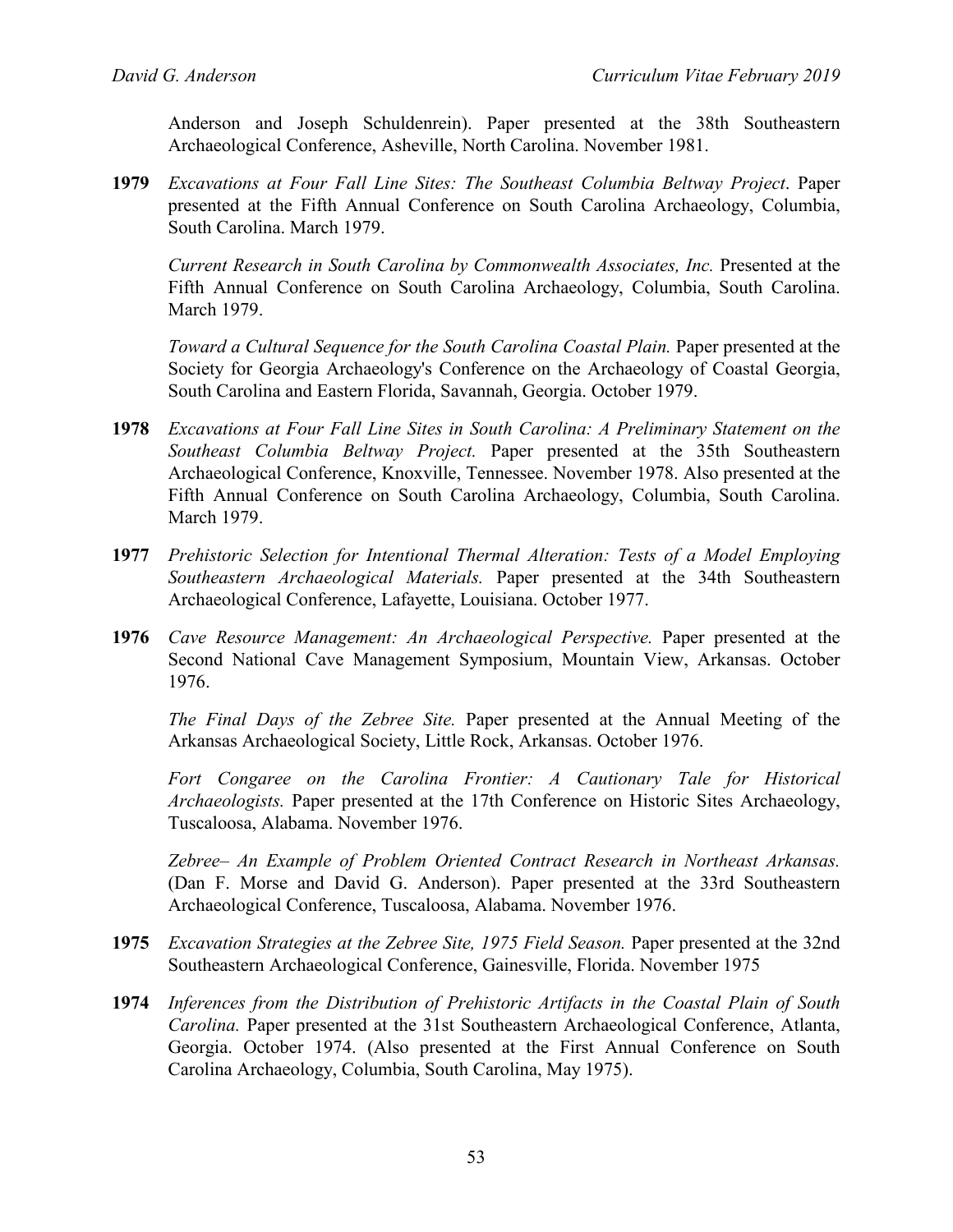#### **DOCTORAL DISSERTATION OR CAPSTONE COMMITTEES (STUDENT SUPERVISION)**

- **Chair,** Robert Lassen, *Flute Runs Through It, Sometimes ... Understanding Folsom-Era Stone Tool Variation.* 2013.
- **Chair,** Thaddeus G. Bissett, *The Western Tennessee Shell Mound Archaic: Prehistoric Occupation in the Lower Tennessee River Valley Between 9000 and 2500 Cal Yr BP.*  2014
- **Chair**, Sain, Douglas, *Pre Clovis at Topper: Evaluating the Role of Human versus Natural Agency in the Formation of Lithic Deposits from a Pleistocene Terrace in the American Southeast*, 2015.
- **Chair**, Dalton-Carriger, Jessica (co-chair with Lynne Sullivan), *New Perspectives on the Seventeenth-Century Protohistoric Period in East Tennessee: Redefining the Period through Glass Trade Bead and Ceramic Analyses*, 2016.
- **Chair**, McMillan, Katherine (co-chair with Boyce Driskell), *Technological Adaptations at Dust Cave, Alabama (1lu496): An Evaluation of Organizational Strategies from the Late Paleoindian to the Middle Archaic*. 2016.
- **Chair**, Blankenship, S. Annie, *Mississippian in Central Alabama (tentative title)*, August 2014 - May 2019 (ongoing).
- **Chair**, Brown, Emmett, *From Food to Friend: The Changing Social Value of Dogs as Evidence of Hunter –Gatherer Cultural Complexity during the Middle Archaic Period in the Mid-South*, August 2010 - May 2019 (ongoing).
- **Chair**, Echeverry, David (co-chair with Ben Auerbach), *Analysis of Archaic Skeletal Variability (title tentative)*, August 2010 - August 2019 (ongoing).
- **Chair**, Hammond, Michelle, *Prehistoric Settlement Variability in Mississippi (title tentative)*, August 2011 - May 2019 (ongoing).
- **Chair**, Walker\*, Martin, *Late Woodland to Mississippian in the Savannah River Basin (title tentative)*, August 2015 - May 2019 (ongoing).

**Served as a member on ca. 25 other PhD committees**

#### **MASTER'S THESIS COMMITTEES (STUDENT SUPERVISION)**

**Chair,** D. Shane Miller**,** *Clovis Excavations at Topper 2005-2007: Examining Site Formation Processes at an Upland Paleoindian Site along the Middle Savannah River.*  2007

**Chair,** Jason O'Donoughue**,** *Living in the Low Country: Modeling Archaeological Site*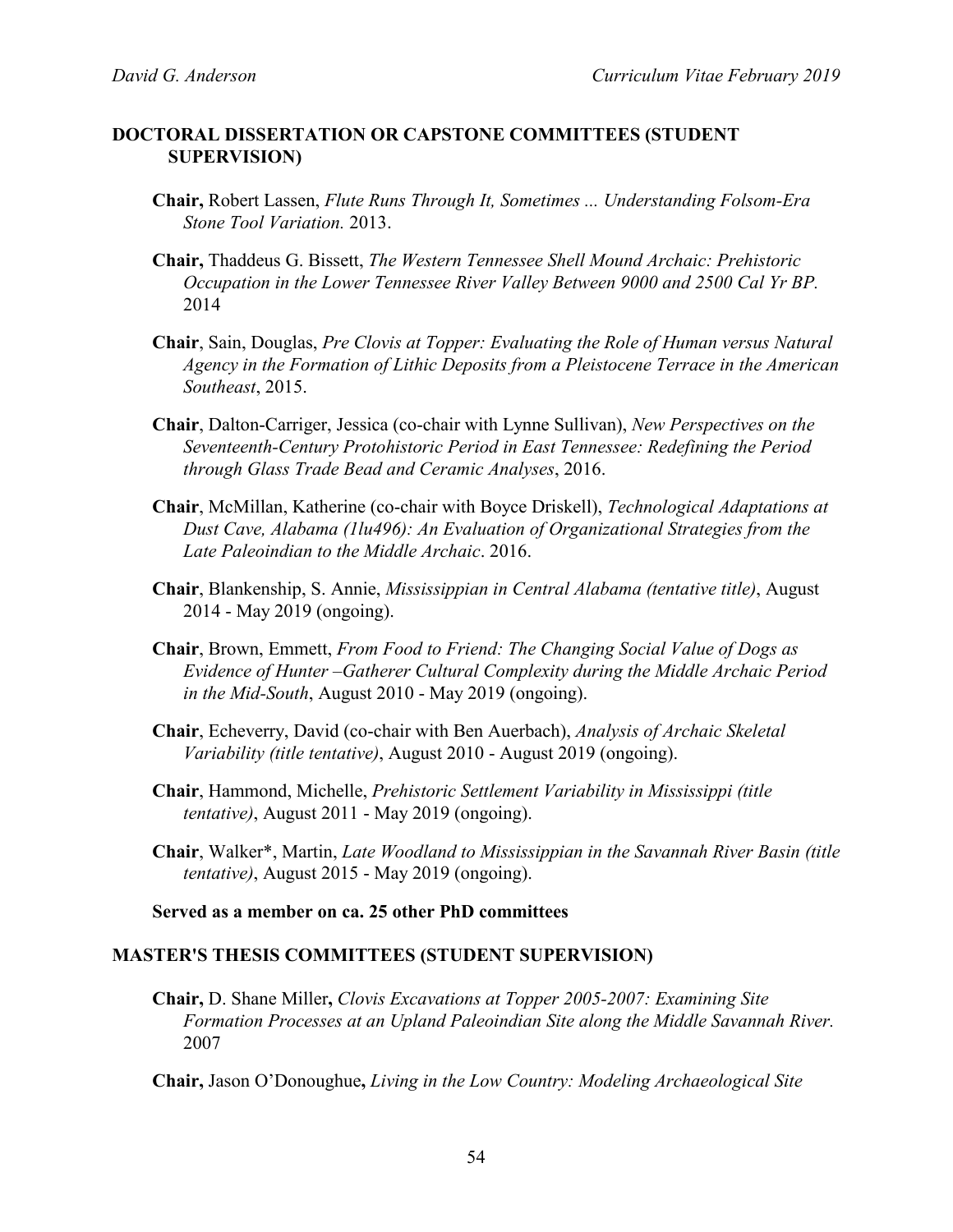*Location in the Francis Marion Forest, South Carolina.* 2008

- **Chair,** Erik Johanson*, Predictive Modeling in Western Louisiana: Prehistoric and Historic Settlement in the Kisatchie National Forest.* 2011.
- **Chair,** Megan H. King, *The Distribution of Paleoindian Debitage from the Pleistocene Terrace at the Topper Site: An Evaluation of a Possible Pre-Clovis Occupation (38AL23).* 2012
- **Chair,** Andrew Weidman**,** *Clovis Lithic Manufacturing Variability at the Allendale Chert Quarries: A Preliminary View from 38AL228, Allendale County, South Carolina.* 2013.
- **Chair, Adam Russell,** *Casting Stones: An Analysis of the Late Archaic Period at the Big Pine Tree Site, South Carolina, Based in Behavioral Ecology.* 2015
- **Chair**, Walters, Sarah E., *Deeply Rooted: A Feasibility Study Testing the Potential for AMS Dating Through Paleoethnobotanical Recovery Methods at the Topper Site (38AL23)*. 2016
- **Chair**, Alexander Craib, *Dalton Mobility in the Tennessee River Valley: An Assessment of Raw Material Use and Tool Curation*. 2016.
- **Chair**, Lyle, Erica Leigh (co-chair with Tim Baumann), *Hiwassee Island: The Research Value and Limitations of Legacy Collections*. 2017

**Served as a member on ca. 15 other MA committees**

#### **OTHER PROFESSIONAL LECTURES AND INVITED ROLES:**

**2015** A Life in Archaeology. Presented to the Introduction to Anthropology class as part of the Binghamton University Department of Anthropology Speaker Series, 9 October 2015.

Climate Change and Big Picture Research in North American Archaeology. Presented as the Binghamton University Department of Anthropology Speaker Series, 9 October 2015.

- **2013** Discussant, Workshop on "*Social Complexity at Cahokia*" organized by Jerry Sabloff, Peter Peregrine, Scott Ortman, and Eric Rupley. Sante Fe Institute, Sante Fe, New Mexico, 28-30 May 2013. Invited participant.
- **2012** Climate Change and Culture: Lessons from the Past for the Future. Pavilion Auditorium, Pavilion Building, 109 State Street, Montpelier. 12 September 2012. Vermont Archaeology Month. (Invited lecture). Panel discussion followed with Dr. John Crock (UVM, Consulting Archaeology Program), Dr. Lesley-Ann Dupigny-Giroux (UVM, State Climatologist), Kate McCarthy (VNRC), VT State Archeologist Giovanna Peebles, and Brian Woods (Governor's Climate Cabinet) on lessons learned and what we should be doing now.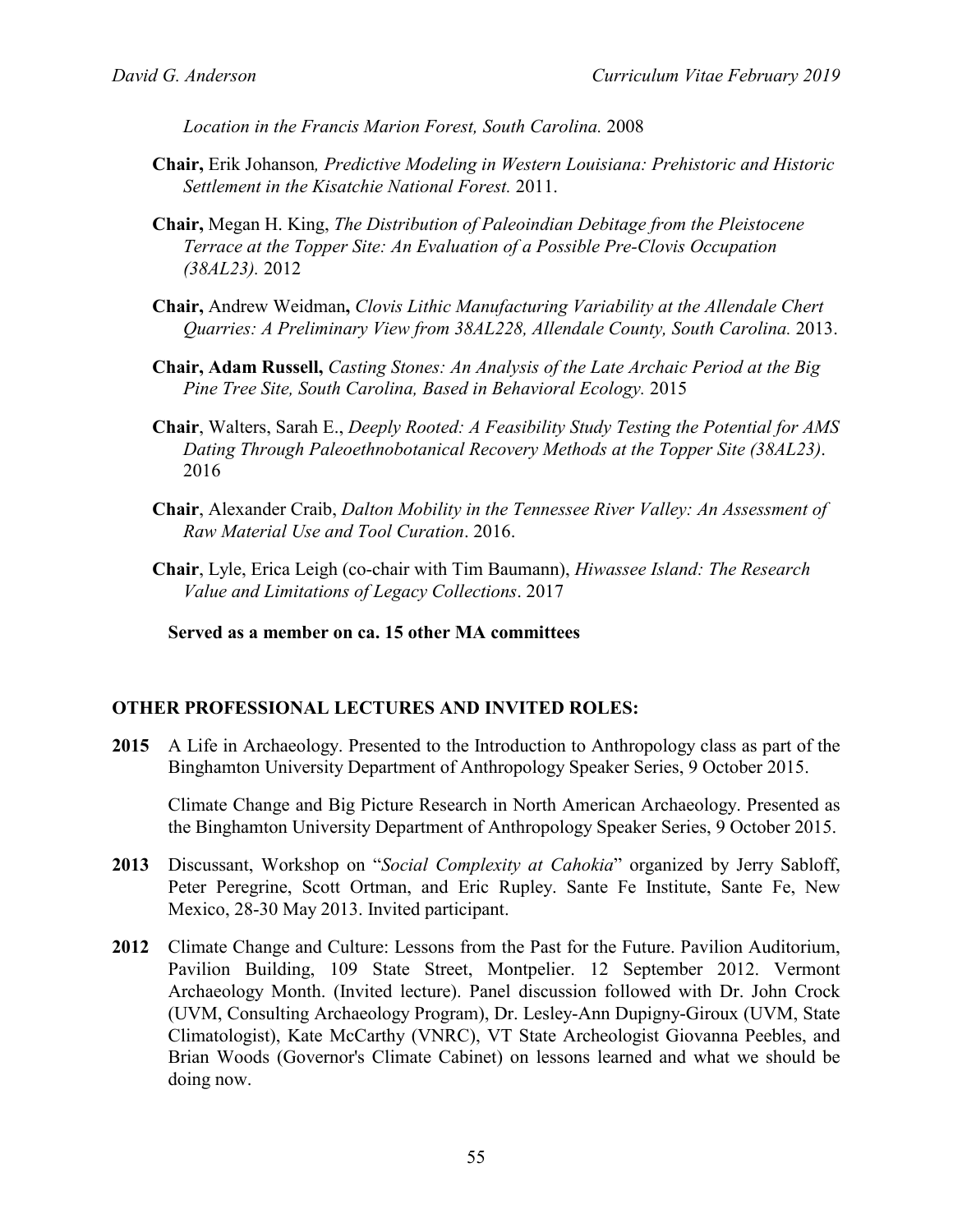Archeology and Climate Change. Interview on the Mark Johnson show, WDEV, Waterbury, Vermont, 12 September 2012. (University of Tennessee professor discusses how climate change affected earlier societies). Interview available at [http://blog.markjohnsonshow.net/2012/09/13/91212-dave-anderson-archeologyclimate](http://blog.markjohnsonshow.net/2012/09/13/91212-dave-anderson-archeologyclimate-change.aspx)[change.aspx](http://blog.markjohnsonshow.net/2012/09/13/91212-dave-anderson-archeologyclimate-change.aspx) 

- **2011** The Initial Human Colonization of Interior North America. A presentation for Second International Conference on the Great Migrations: Asia to America, sponsored by the Permanent Delegation of the Republic of Kazakhstan to UNESCO, The Embassy of the Republic of Kazakhstan to the United States of America, and the Harriman Institute of Columbia University. New York City, New York. 1 December 2011. Invited speaker and participant.
- **2010** Early Peopling of North America. Presentation at the workshop on "Peopling of the Americas" organized by Murray Gell-Mann, Ilia Peiros, and Henry T. Wright at the Sante Fe Institute, Sante Fe, New Mexico, 24-26 September 2010. Invited participant and speaker.

From Colonization to Complexity: First Peoples to Monumental Architecture in Eastern North America. Koch lecture, 75th Anniversary Meeting, Missouri Archaeological Society, 20 March 2010. Invited speaker.

- **2008** "From First Peoples to Monumental Architecture in Eastern North America**."** Doris Z. Stone Lecturer in New World Archaeology, Archaeological Institute of America, presentation to the Northern Alabama Society, 4 February 2008.
- **2002** Banquet Speaker, Louisiana Archaeological Society Annual Meeting. Leesville, Louisiana.

Peabody Museum, Harvard University. The Future of North American Archaeology. Invited speaker.

**2001** Washington University, St. Louis. Invited lecturer.

Buffalo Museum of Science, Invited commentator for the "Smith Symposium II: The Hiscock Site: Late Pleistocene and Holocene Paleoecology and Archaeology of Western New York State," organized by Richard S. Laub, at the Buffalo Museum of Science, Buffalo, New York, 15 October 2001

**2000** Organizer, Shiloh National Military Park Mound A Mitigation planning workshop, Southeast Archeological Center, National Park Service, Savannah, Tennessee (June 16- 18).

Banquet Speaker, Texas Archaeological Society Annual Meeting. Houston, Texas.

West Georgia State University, Carrollton, Georgia. Invited lecturer.

**1999** Invited Commentator for the Chaco World Conference, Arizona State University (Sept. 23-25).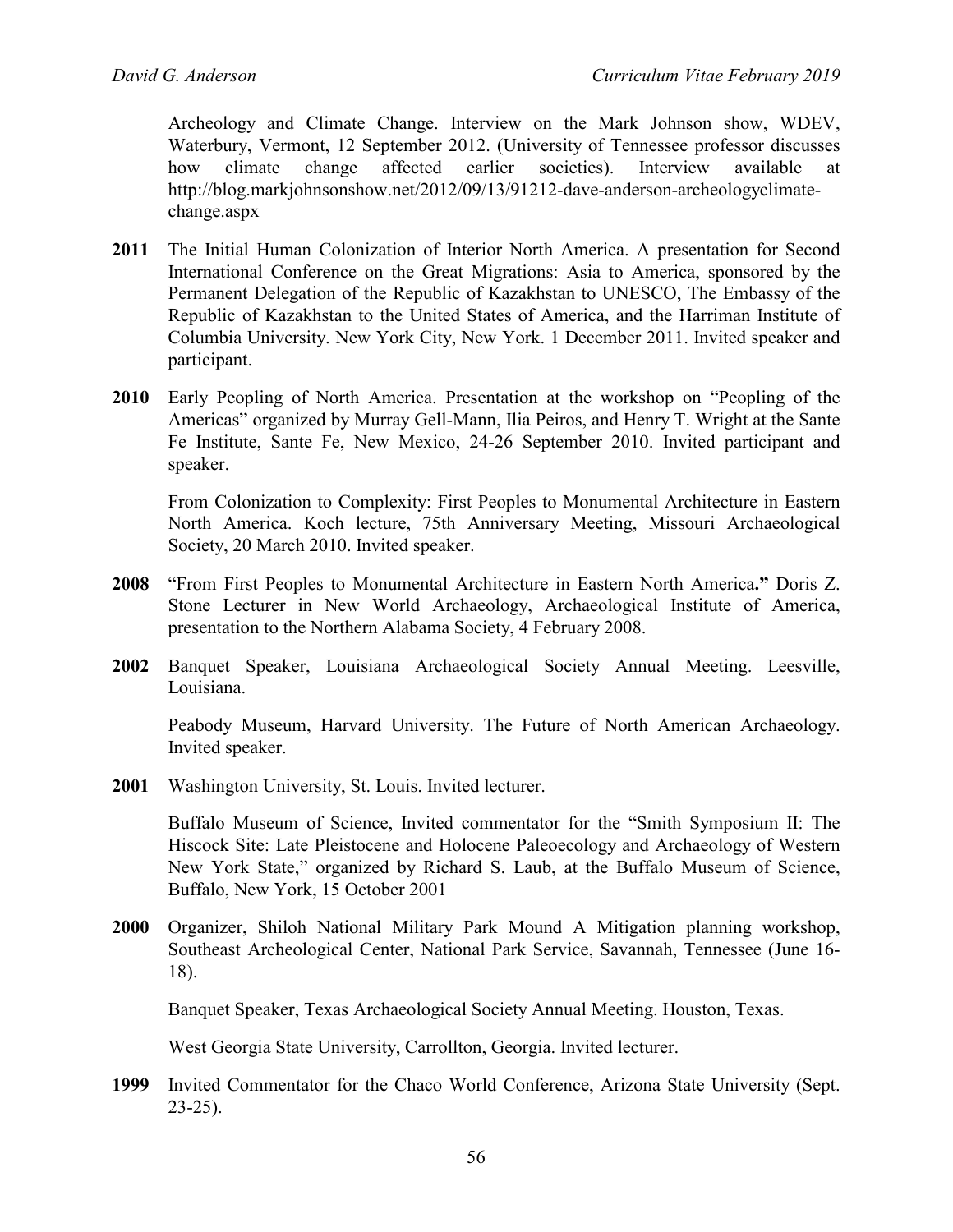Carnegie Lectures in Global Environmental Change series, Carnegie Museum of Natural History, Pittsburgh, Pennsylvania, 13 September 1999. Invited lecturer.

**1998** Department of Anthropology, Visiting Lecture Series, University of Tennessee, Knoxville. Invited lecturer.

### **RESEARCH FUNDING (PI/Includes Shared Responsibility for Obtaining Funding).**

| 2017-2019<br>NPS CESU Prehistoric and Historic Archaeological Context Update for Fort Polk,<br>U.S. Army. | \$88,550.00.     |  |  |
|-----------------------------------------------------------------------------------------------------------|------------------|--|--|
| 2016-2018 NSF DINAA (Digital Index of North American Archaeology): Facilitating                           |                  |  |  |
| Big Picture Research in American Archaeology                                                              | \$140,661.00     |  |  |
| 2012-2104 NSF Developing the Cyberinfrastructure for a National Archaeological                            |                  |  |  |
| Site Database                                                                                             | \$141,829.00     |  |  |
| National Park Service, Preparation of Report Excavations at Mound A,                                      |                  |  |  |
| Shiloh Indian Mounds National Historic Landmark 2012-2013                                                 | \$17,625.00      |  |  |
| Tennessee Historical Commission Paleoindian Survey 2012                                                   | \$17,984.00      |  |  |
| Tennessee Historical Commission Paleoindian Survey 2010                                                   | \$19,000.00      |  |  |
| University of Tennessee Personal Development Award 2010                                                   | \$5000.00        |  |  |
| Kisatchie National Forest 2009-2010                                                                       | \$34,776.00      |  |  |
| Francis Marion National Forest 2005-2008                                                                  | \$35,000.00      |  |  |
| Shiloh Mound A Excavations, Shiloh National Military Park 1999-2004<br>ca. \$1,600,000.00                 |                  |  |  |
| Water Island Archaeological Project, National Park Service 1998-2002                                      | ca. \$225,000.00 |  |  |
| Fort Polk Technical Synthesis/Historic Preservation Plan 1996-1990                                        | ca. \$80,000.00  |  |  |
| Francis Marion National Forest Technical Synthesis/Overview 1992-2007 ca. \$30,000.00                     |                  |  |  |
| Richard B. Russell Reservoir Technical Synthesis 1987-1989                                                | ca. \$50,000.00  |  |  |
| L'Anguille River Archeological Survey 1987-1989                                                           | ca. \$125,000.00 |  |  |
| Fort Polk Historic Preservation Plan 1986-1988                                                            | ca. \$75,000.00  |  |  |
| Richard B. Russell Reservoir Investigations 1980-1982                                                     | ca. \$500,000.00 |  |  |
| Mattassee Lake Excavations 1979-1982                                                                      | ca. \$200,000.00 |  |  |
| Columbia, S.C. Beltway Excavations 1978-1979                                                              | ca. \$55,000.00  |  |  |